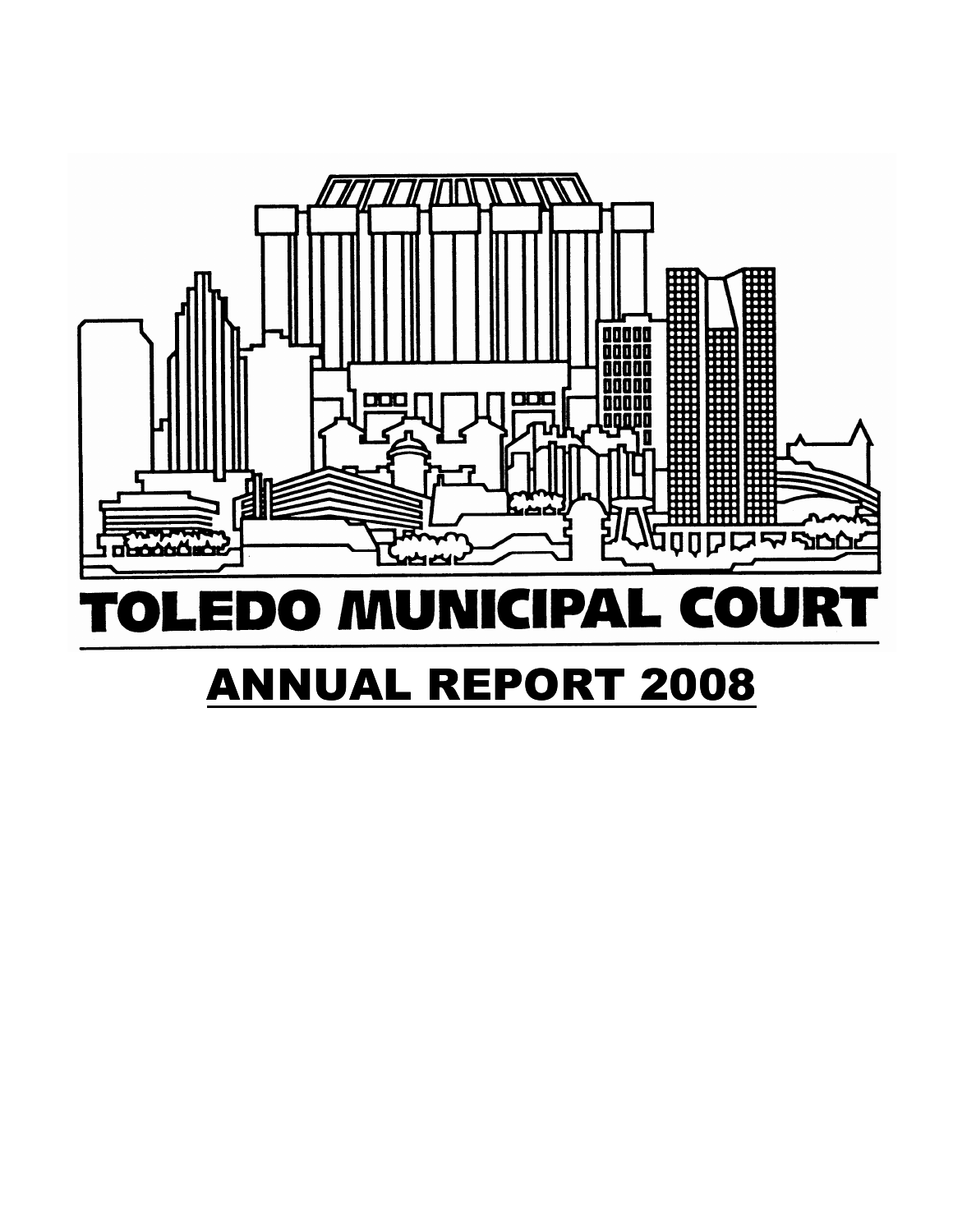# TABLE OF CONTENTS

| Chapter I.   |                                                  | Pamela Roberts<br>Court Administrator             |
|--------------|--------------------------------------------------|---------------------------------------------------|
| Chapter II.  |                                                  | Vallie Bowman-English<br>Clerk of Court           |
| Chapter III. |                                                  | Karen Wood<br><b>Assignment Commissioner</b>      |
| Chapter IV.  |                                                  | Michael Kessler<br><b>Assistant Chief Bailiff</b> |
| Chapter V.   |                                                  | Sandra Ackerman<br><b>Chief Court Reporter</b>    |
|              |                                                  | Patricia Wardrop<br>Chief Law Clerk               |
|              | Chapter VII. Citizens Dispute Resolution Program | James Petas<br>Senior Mediator                    |
|              |                                                  | Kim Oats<br><b>Chief Probation Officer</b>        |
| Chapter IX.  |                                                  | Judge C. Allen McConnell<br><b>Housing Court</b>  |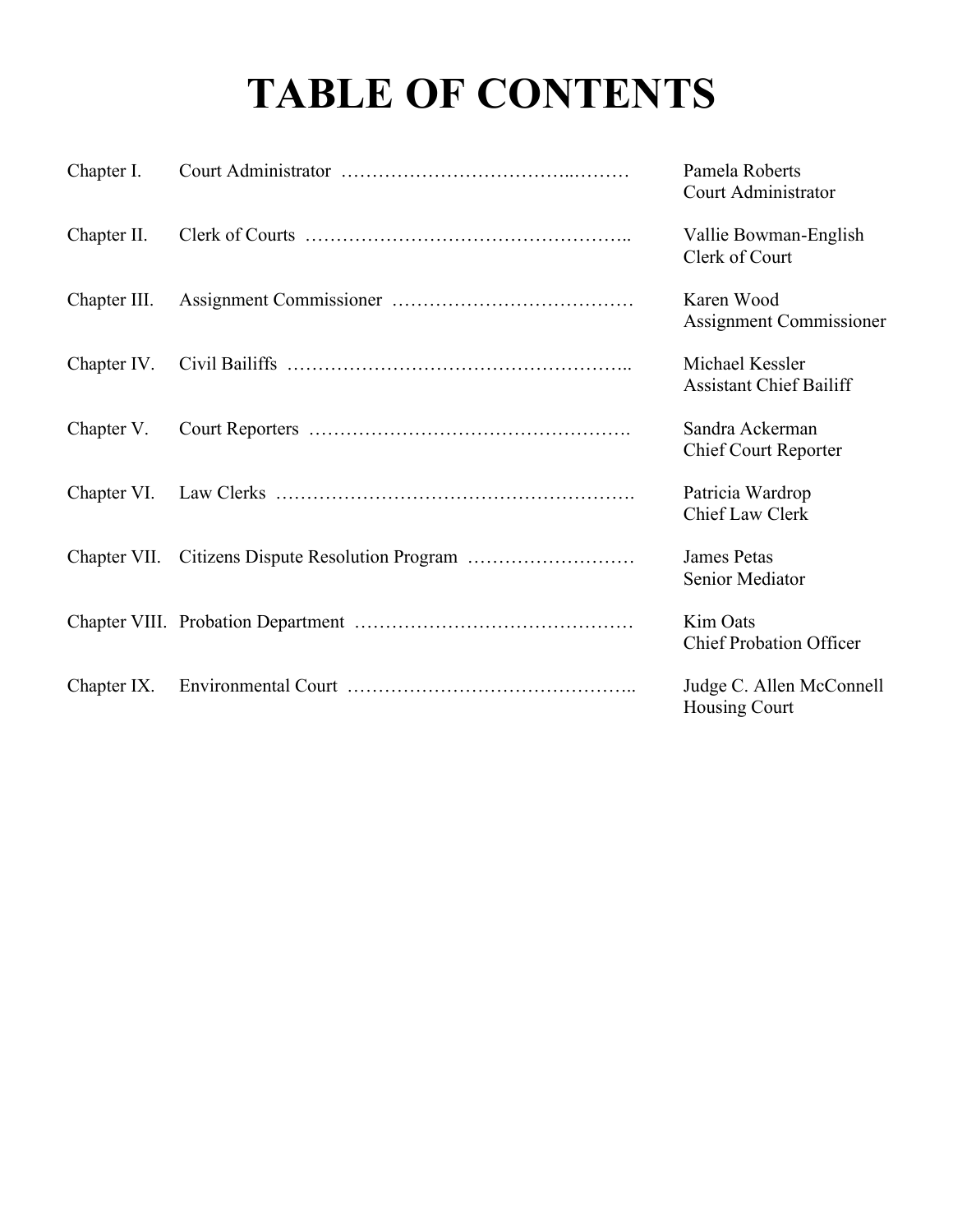# COURT ADMINISTRATOR'S OFFICE

Pamela Roberts Court Administrator

## Department Description:

 The Court Administrator's Office was established in 1972 to relieve the judges of day-to-day administrative duties and to provide technical assistance for the planning, development, and presentation of improved policies, procedures, and programs.

 The day-to-day responsibilities include the following: policy development and implementation; budget preparation and fiscal administration; personnel administration and payroll; purchasing and liaison with vendors; statistical data collection and analysis; technology management; liaison with other governmental agencies, city divisions, the practicing bar and the public.

The Court Administrator reports directly to the seven Judges and is responsible for general supervision of the Judges Division Departments in addition to the Housing Specialists, the Citizens Dispute Settlement Program, and the Small Claims Assistant program. The Court Administrator also serves as staff for the monthly Judges Meetings and acts as the division Equal Opportunity/Affirmative Action Officer.

### Accomplishments:

Judge Timothy C. Kuhlman was elected Presiding and Administrative Judge for his second term beginning January 1, 2008.

The largest change of the year was accomplished in May with the move to a Single Judge Assignment system. Under this system, defendants who are already on probation will have any new charges assigned to the same Judge that placed them on probation. In the past, a defendant may have cases assigned to various Judges and be on probation with several judges, resulting in multiple hearings and terms for probation. This system is expected to reduce the total number of cases scheduled on each Judge's docket. It will also have a profound positive effect on the Probation Department and the Assignment Office. This change was accomplished with the cooperation of the Clerk's Office and NORIS.

The Clerk of Court, Northwest Ohio Regional Information System (NORIS), and the Court continued to move toward the full integration of the Case Log Information Processing (CLIP) system and the Case Assignment Tracking System (CATS) to make them more effective and efficient. The committee has been expanded to include other projects and procedures on a cooperative basis and the group has been re-named the committee for Inter-Divisional Efficiency Advancements (IDEA).

The Court continued to expand the use of video conferencing. All custody arraignments in Courtroom 4 involving a defendant in custody at the Corrections Center of Northwest Ohio (CCNO) are now arraigned via video conference. This saves time and money due to the reduction of transporting the defendants from the institution. The system is under review to take the same action for Courtroom 3 arraignments.

The Court increased security through several actions. In March, the Court began producing in-house identification badges. This gives the court much more flexibility in the issuance of the badges and resulted in a higher quality badge for better internal security. In addition, an Agency Identification Badge program was put in place to assist the Clerk of Court's Office in identifying those not employed by the court that are allowed to check out files. In addition, the system managing remote entry into the courthouse through the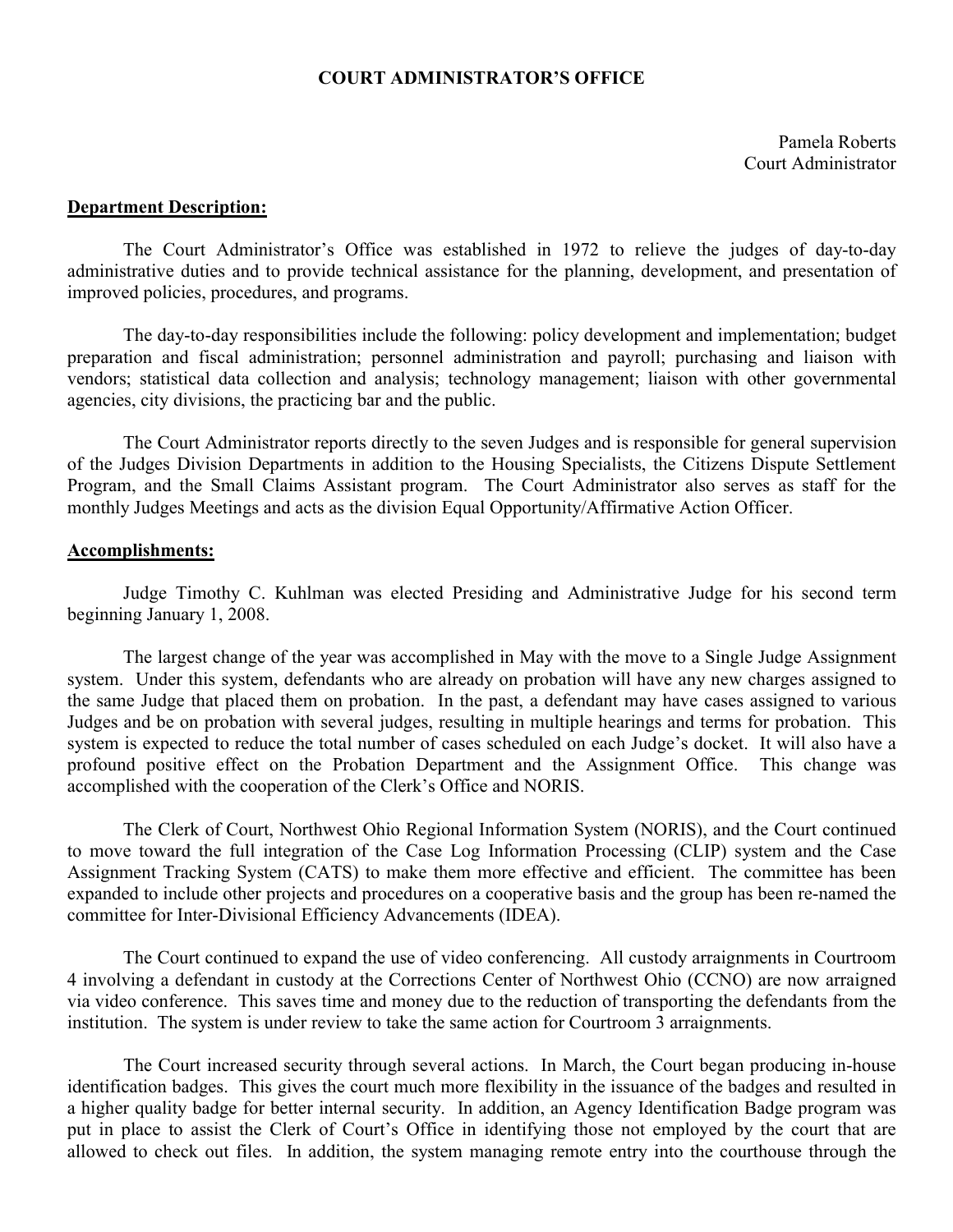garage and the tunnels was updated to improve reliability and security. A last security improvement was the repair of the public address system in the courthouse.

Services to the public were a focus of improvement this year. The Court purchased a portable hearing assistance system that can be used in any courtroom in the courthouse. This is in addition to the hearing assistance systems already in place in Courtrooms 3, 4, and 9. Forms for the Court's Check Mediation Service were placed on the website, allowing for more access and lower costs due to the elimination of postage. The Citizen's Dispute Resolution Program also benefited from technological improvements to their case management program.

All court employees, with the exception of the Civil Bailiff's Office, had Outlook installed to facilitate better communication throughout the Court. It is anticipated at the Civil Bailiff's office will be computerized in 2009.

The Court Administrator's Office continued in 2008 to serve as a facilitator for Magistrate and Court staff videoconferences sponsored by the Ohio Judicial College and The Supreme Court of Ohio. In addition, the office continued to work with the Toledo Bar Association Auxiliary to provide tours for high school students. The Court hosted The Toledo Bar Association's High School Mock Trial Competition.

The Court Administrator is appointed to the Lucas County Community Corrections Board and the Regional Community Corrections Boards consisting of those counties participating in CCNO. The Court Administrator also serves on the National Association for Court Management Conference Planning Committee and Vendor Subcommittee and is the Chairperson for the Ohio Association for Court Management (OACA) Mentoring Committee.

The Deputy Court Administrator was elected as the Vice President for the OACA for 2009. He also continued to participate in the Supreme Court's Court Management Program, a three-year program examining all aspects of court administration with completion anticipated in 2009.

The past year saw many staff changes throughout the Court. The Probation Department welcomed Probation Secretary Joan Kelly. Probation Secretary Chris Sheppard and Probation Unit Supervisor Joe Moran retired. A new Law Clerk, Bridget Connelly, began working for Judge Kuhlman. Law Clerks Chris Kimberly and George Thomas both left the Court in 2008. In the Civil Bailiff's Office, Deputy Bailiff Marion Cary retired. Other retirements included two in the Assignment Commissioner's Office, Assignment Clerk Laura Burnham and Senior Assignment Clerk Terri Burke. They were replaced with Amy Wroblewski and Cheryl Smith, respectively. Judges Secretary Elly Gallaher joined the Court when Judges Secretary Brooke Lauber-Cobb's position became a job share. An eighth Courtroom Bailiff, Ann Burnworth, was also added this year.

# Goals for 2009:

- Implementation of Intranet for all Court staff
- Implementation of video arraignments from CCNO in Courtroom 3
- Updated website and consolidation with Clerk of Court's website and Housing Court website.
- Compilation of Human Resource policies and procedures
- Update and expansion of the Court's security video system
- Formation and implementation of a Continuity of Operations Plan (COOP)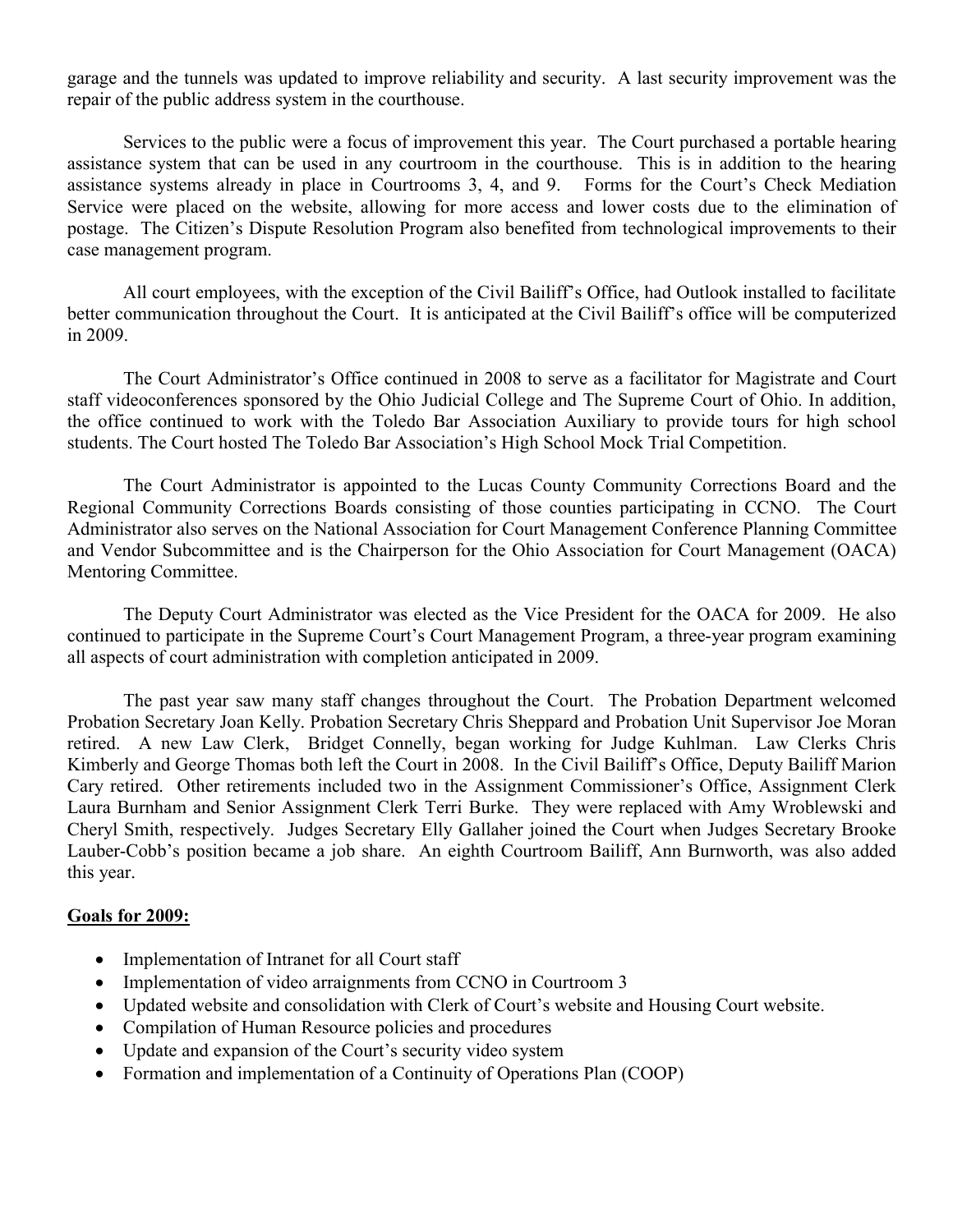# **Staff Summary:**

The Court Administrator's Office Staff is comprised of Court Administrator Pamela Roberts, Deputy Court Administrator Donald Colby, Human Resource Officer Lisa Falgiano, Information Technology Officer Terry Koluch, Business Officer Barbara Hunter, and Judges Secretaries Connie Sapp, Diana Jensen, Judy Heslet, Brooke Lauber-Cobb, and Elly Gallaher.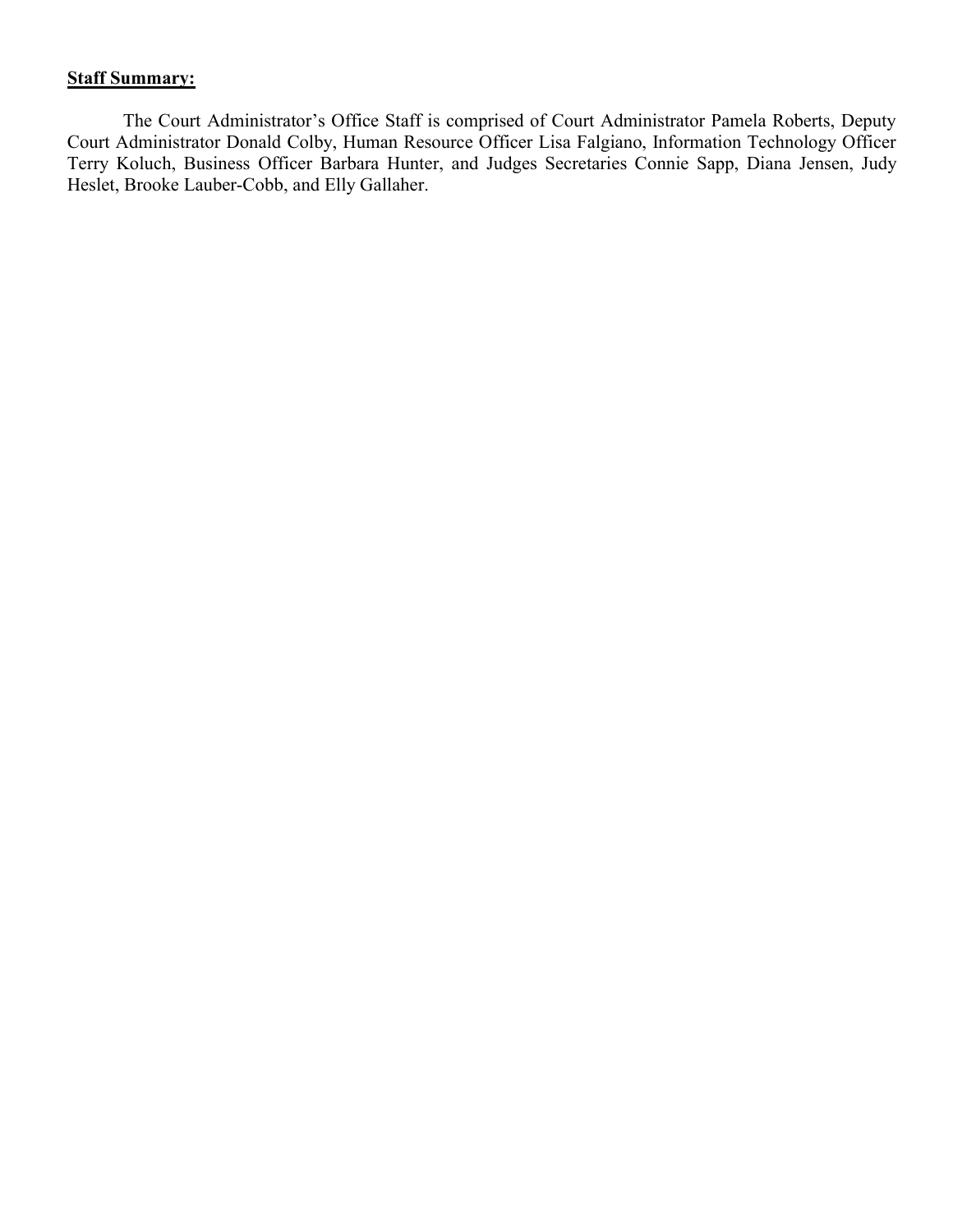# CLERK OF TOLEDO MUNICIPAL COURT

Vallie Bowman-English, Clerk

| <b>Filings</b>                       | 2008            | 2007            |
|--------------------------------------|-----------------|-----------------|
| Civil Division                       | 26,075          | 25,234          |
| Criminal / Traffic Division          | 101,102         | 112,747         |
|                                      |                 |                 |
| <b>TOTAL</b>                         | 127,177         | 137,981         |
|                                      |                 |                 |
| <b>Revenue Collected</b>             |                 |                 |
| Civil                                | \$11,146,685.23 | \$11,124,827.24 |
| Criminal / Traffic                   | \$5,241,139.07  | \$5,190,889.51  |
|                                      |                 |                 |
| <b>TOTAL</b>                         | \$16,387,824.30 | \$16,315,716.75 |
| <b>Revenue Disbursed</b>             |                 |                 |
| City of Toledo General Fund          | 4,378,665.45    | 4,228,088.16    |
| Other City of Toledo Accounts        | 1,515,305.86    | 1,318,813.58    |
| Ottawa Hills                         | 25,635.40       | 28,142.10       |
| <b>Washington Township</b>           | 848.00          | 1,760.10        |
| University of Toledo                 | 1,934.00        | 1,845.00        |
| <b>Lucas County Treasurer</b>        | 189,614.01      | 195,827.83      |
| Lucas County Sheriff                 | 448.00          | 577.50          |
| Lucas County Drug Fund               | 37,404.03       | 37,417.50       |
| Lucas County Law Library Association | 8,166.00        | 6,802.50        |
| Citizen Award Fund / Crime Stoppers  | 2,528.00        |                 |
| Toledo Area Humane Society           | 131.00          | 75.00           |
| Toledo Area Metro Parks              | 720.00          | 2,029.00        |
| Toledo Legal News                    | 258,093.93      | 254,002.46      |
| Civil Legal Assistance Project       | 202,250.00      | 197,923.31      |
| <b>Treasurer of State</b>            | 1,458,724.28    | 1,460,108.90    |
| Department of Natural Resources      | 1,174.00        | 3,979.00        |
| <b>State Pharmacy Board</b>          | 3,549.00        | 3,326.95        |
| Division of Liquor Control           | 100.00          | 100.00          |
| Ohio Department of Agriculture       |                 | 150.00          |
| <b>Capital Recovery Systems</b>      | 264,178.30      | 262,363.88      |
| Fiduciary Accounts - Civil           | 7,894,861.37    | 7,889,090.00    |
| Fiduciary Accounts - Trusteeship     | 143,170.30      | 308,885.35      |
| <b>Refunded Over Payments</b>        | 28,362.46       | 34,930.48       |
| <b>TOTAL</b>                         | \$16,415,863.39 | \$16,236,238.60 |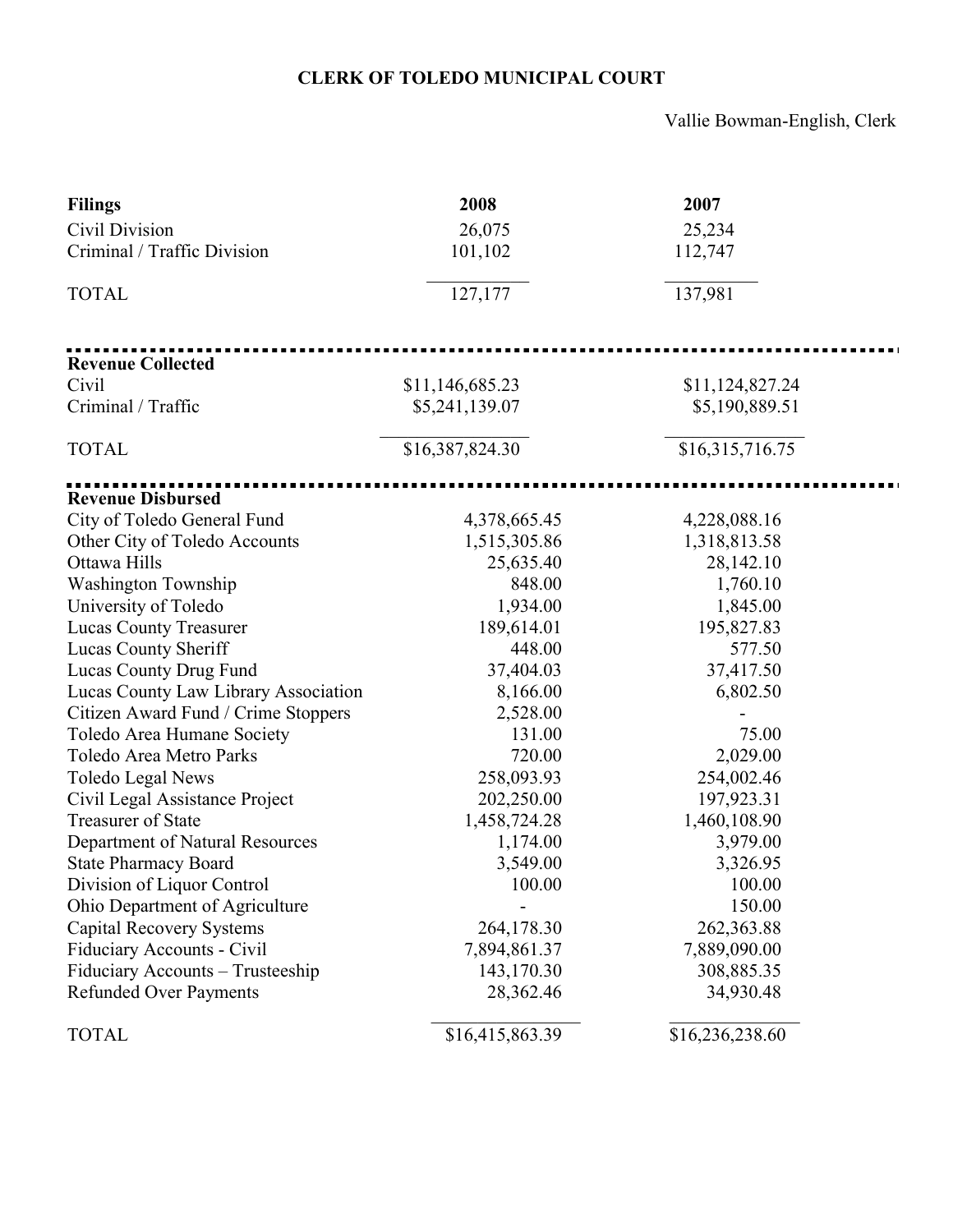# Clerk of Toledo Municipal Court Civil Division

| <b>Filings</b><br>Civil General<br><b>Small Claims</b> | 2008<br>23,015<br>3,019 | 2007<br>22,434<br>2,748 |  |
|--------------------------------------------------------|-------------------------|-------------------------|--|
| Trusteeship                                            | 41                      | 52                      |  |
| <b>TOTAL</b>                                           | 26,075                  | 25,234                  |  |
| <b>Activities</b>                                      |                         |                         |  |
| <b>Bailiff Service Issued</b>                          | 7,164                   | $-1$                    |  |
| Certificates of Judgment                               | 5,394                   | 4,074                   |  |
| Certified Mail Issued                                  | 36,441                  | $-2$                    |  |
| Disbursements – Civil                                  | 6,955                   | 6,782                   |  |
| Disbursements – Trusteeship                            | 698                     | 1,426                   |  |
| Dismissals                                             | 6,331                   | 7,128                   |  |
| Executions                                             | 438                     | 552                     |  |
| Garnishments                                           | 12,171                  | 12,224                  |  |
| Judgments                                              | 53,407                  | 55,702                  |  |
| <b>Motions</b>                                         | 14,437                  | 13,137                  |  |
| Ordinary Mail Issued                                   | 15,743                  | $\overline{\mathbf{3}}$ |  |
| Proceedings in Aid                                     | 1,863                   | 2,695                   |  |
| Reports                                                | 49,372                  | 50,912                  |  |
| Revivers                                               | 112                     | 131                     |  |
| Revocations                                            | 16                      | 16                      |  |
| Satisfactions                                          | 3,952                   | 4,716                   |  |
| Subpoenas                                              | 593                     | 862                     |  |
| Terminations                                           | 22,252                  | 21,851                  |  |
| Transcripts                                            | 113                     | 106                     |  |
| Writ of Restitution                                    | 3,139                   | 3,584                   |  |
| <b>TOTAL</b>                                           | 240, 594                | 185, 898                |  |
| <b>Revenue Collected</b>                               |                         |                         |  |
| Civil Revenue                                          | 3,137,978.81            | 2,853,269.97            |  |
| Fiduciary Accounts - Civil                             | 7,870,102.90            | 8,015,263.92            |  |
| Fiduciary Accounts – Trusteeship                       | 138,603.52              | 256,293.35              |  |
| <b>TOTAL</b>                                           | \$11,146,685.23         | \$11,124,827.24         |  |
|                                                        |                         |                         |  |
| <b>Revenue Disbursed</b>                               |                         |                         |  |
| City of Toledo General Fund                            | 1,736,451.55            | 1,483,554.71            |  |
| Other City of Toledo Accounts                          | 376,120.25              | 358,755.39              |  |
| Civil Legal Assistance Project                         | 202,250.00              | 197,923.31              |  |
| <b>Treasurer of State</b>                              | 563,776.92              | 553,137.87              |  |
| Toledo Legal News                                      | 258,093.93              | 254,002.46              |  |
| Fiduciary Accounts – Civil                             | 7,894,861.37            | 7,889,090.00            |  |
| Fiduciary Account – Trusteeship                        | 143,170.30              | 308,885.35              |  |
| <b>TOTAL</b>                                           | \$11,174,724.32         | \$11,045,349.09         |  |

<sup>1</sup> Bailiff Service Issued not tracked until 2008

<sup>2</sup> Certified Mail Issued not tracked until 2008

<sup>3</sup> Ordinary Mail Issued not tracked until 2008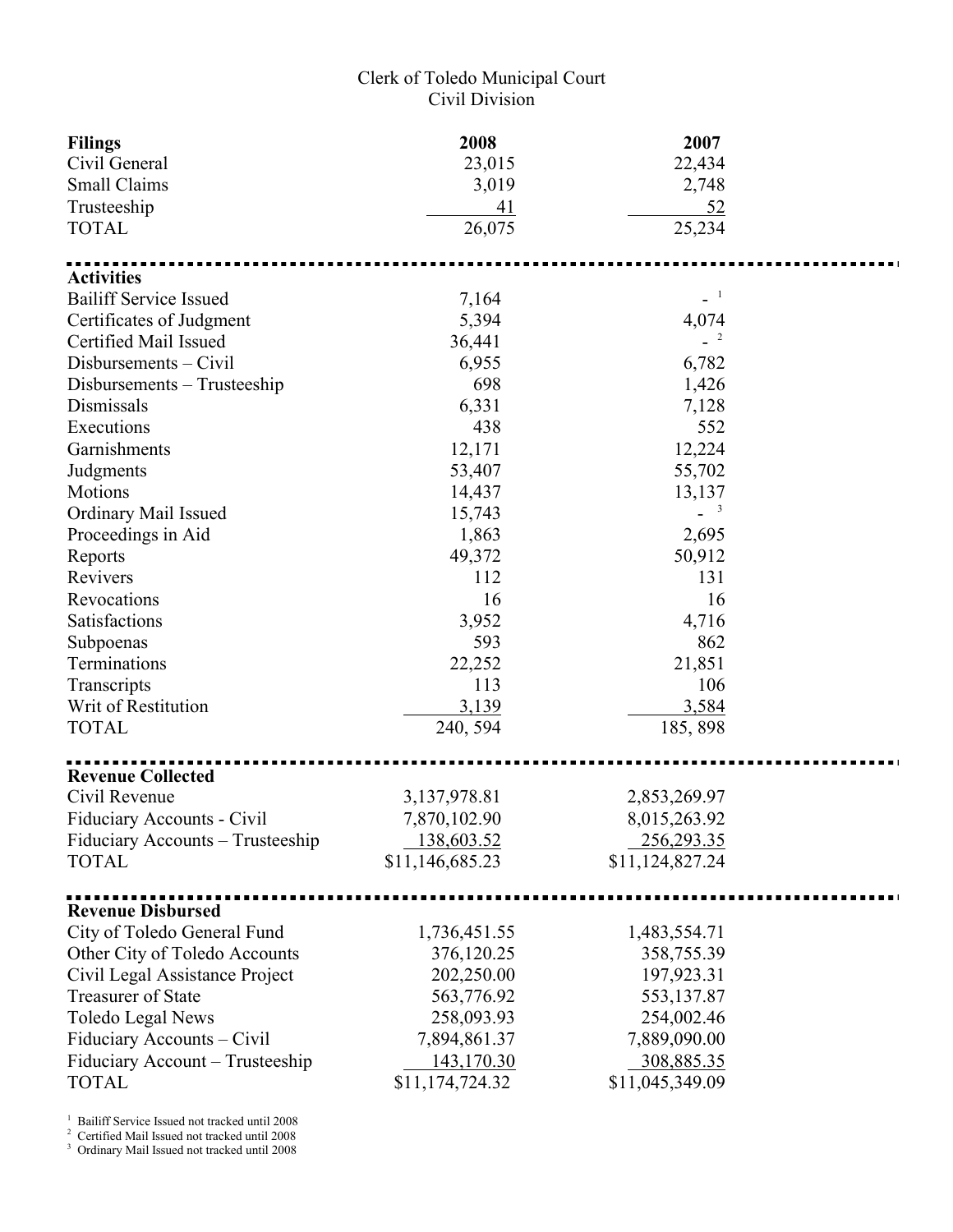Criminal / Traffic Division

| <b>Filings</b>                       | 2008           |                | 2007           |                |  |
|--------------------------------------|----------------|----------------|----------------|----------------|--|
|                                      | <b>Charges</b> | <b>Cases</b>   | <b>Charges</b> | Cases          |  |
| Traffic                              | 65,607         | 39,506         | 70,735         | 39,585         |  |
| Criminal                             | 35,495         | 25,615         | 42,012         | 30,022         |  |
| <b>TOTAL</b>                         | 101,102        | 62,121         | 112,747        | 69,607         |  |
|                                      |                |                |                |                |  |
| <b>Revenue Collected</b>             |                |                |                |                |  |
| Fines                                |                | 1,725,743.65   |                | 1,807,567.78   |  |
| Costs and Fees                       |                | 3,443,494.70   |                | 3,299,335.15   |  |
| <b>HITT</b>                          |                | 9,993.26       |                | 16,388.10      |  |
| <b>Bond Forfeitures</b>              |                | 33,545.00      |                | 32,668.00      |  |
| Over Payments                        |                | 28,362.46      |                | 34,930.48      |  |
| <b>TOTAL</b>                         |                | \$5,241,139.07 |                | \$5,190,889.51 |  |
|                                      |                |                |                |                |  |
| <b>Revenue Disbursed</b>             |                |                |                |                |  |
| City of Toledo General Fund          |                | 2,642,213.90   |                | 2,744,533.45   |  |
| Other City of Toledo Accounts        |                | 1,139,185.61   | 960,058.19     |                |  |
| Ottawa Hills                         |                | 25,635.40      | 28,142.10      |                |  |
| <b>Washington Township</b>           |                | 848.00         |                | 1,760.10       |  |
| University of Toledo                 |                | 1,934.00       |                | 1845.00        |  |
| <b>Lucas County Treasurer</b>        |                | 189,614.01     |                | 195,827.83     |  |
| Lucas County Sheriff                 |                | 448.00         |                | 577.50         |  |
| Lucas County Drug Fund               |                | 37,404.03      |                | 37,417.50      |  |
| Lucas County Law Library Association |                | 8,166.00       |                | 6,802.50       |  |
| Citizen Award Fund / Crime Stoppers  |                | 2,528.00       |                |                |  |
| Toledo Area Humane Society           |                | 131.00         |                | 75.00          |  |
| Toledo Area Metro Parks              |                | 720.00         |                | 2,029.00       |  |
| <b>Treasurer of State</b>            |                | 894,947.36     |                | 906,971.03     |  |
| Department of Natural Resources      |                | 1,174.00       |                | 3,979.00       |  |
| <b>State Pharmacy Board</b>          |                | 3,549.00       |                | 3,326.95       |  |
| Division of Liquor Control           |                | 100.00         |                | 100.00         |  |
| Ohio Department of Agriculture       |                |                |                | 150.00         |  |
| <b>Capital Recovery Systems</b>      |                | 264,178.30     |                | 262,363.88     |  |
| <b>Refunded Over Payments</b>        |                | 28,362.46      |                | 34,930.48      |  |
| <b>TOTAL</b>                         |                | \$5,241,139.07 |                | \$5,190,889.51 |  |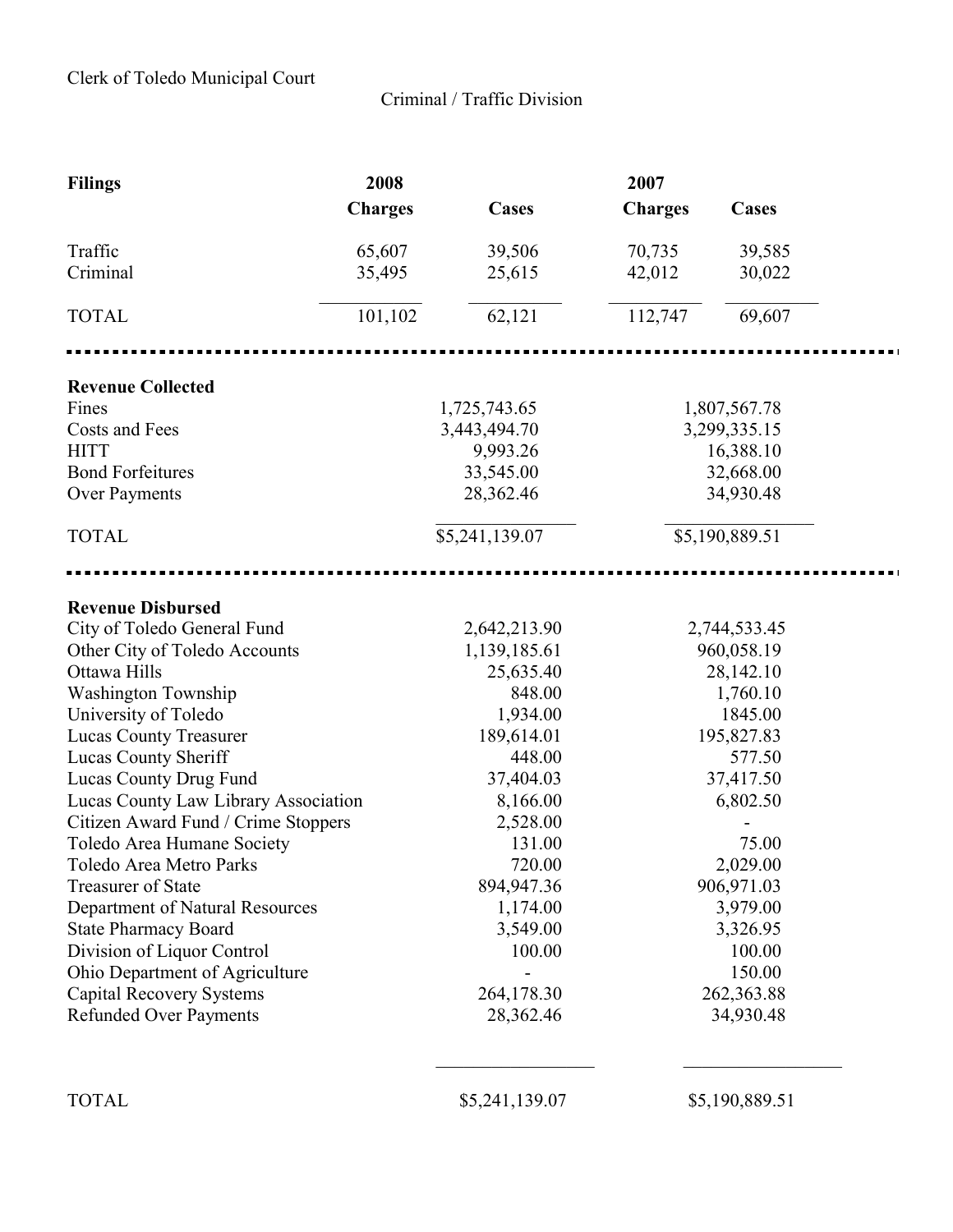# ASSIGNMENT OFFICE

Karen E. Wood Assignment Commissioner

### Department Description:

 The primary responsibility of the Assignment Commissioner's Office is the judge assignment to criminal, traffic and civil cases as well as the setting of pretrials, trials and other hearings. The Rules of Superintendence for Municipal Courts, promulgated by the Supreme Court of Ohio, require that cases be assigned to judges in a random manner. A computer makes random assignments when a defendant enters a "not guilty" plea in criminal and traffic cases, and upon the filing of a motion or an answer in civil cases.

 After a pretrial or trial date is set, the parties are notified, arrangements are made for jurors if a jury demand is filed, or for a visiting judge if needed. The department is also responsible for the daily posting and distribution of the court schedules, publishing of civil cases set for hearing and all filed motions in Legal News, and the processing of judgment and dismissal entries.

### Accomplishments:

 In 2008, the staff worked on a variety of projects updating the office computer system, began a new notification system, instituted the "Single Judge Assignment" process and welcomed two new co-workers. In addition, the Clerk's Office began updating entries from a work station on our office.

The figures for 2008 with comparison figures for 2007 are as follows:

| Category                                         | 2008   | 2007   |
|--------------------------------------------------|--------|--------|
| A. Cases Assigned                                |        |        |
| Criminal/Traffic Assignments                     | 27,773 | 29,735 |
| Civil Assignments (including Housing)            | 1,433  | 1,648  |
|                                                  |        |        |
| B. Cases set for Trial                           |        |        |
| Criminal/Traffic Trials                          | 9,910  | 9,632  |
| Civil Trials                                     | 1,373  | 1,624  |
| Criminal/Traffic Trial Resets                    | 9,589  | 11,759 |
|                                                  |        |        |
| C. Cases set for Pretrial                        |        |        |
| Pretrial – Criminal/Traffic                      | 13,775 | 15,038 |
| <b>Pretrial Resets</b>                           | 2,581  | 3,536  |
| Mandatory Jury Pretrials (MJPT)                  | 144    | 181    |
|                                                  |        |        |
| D. Preliminary Hearing/Felony Arraignment Docket | 16,553 | 17,359 |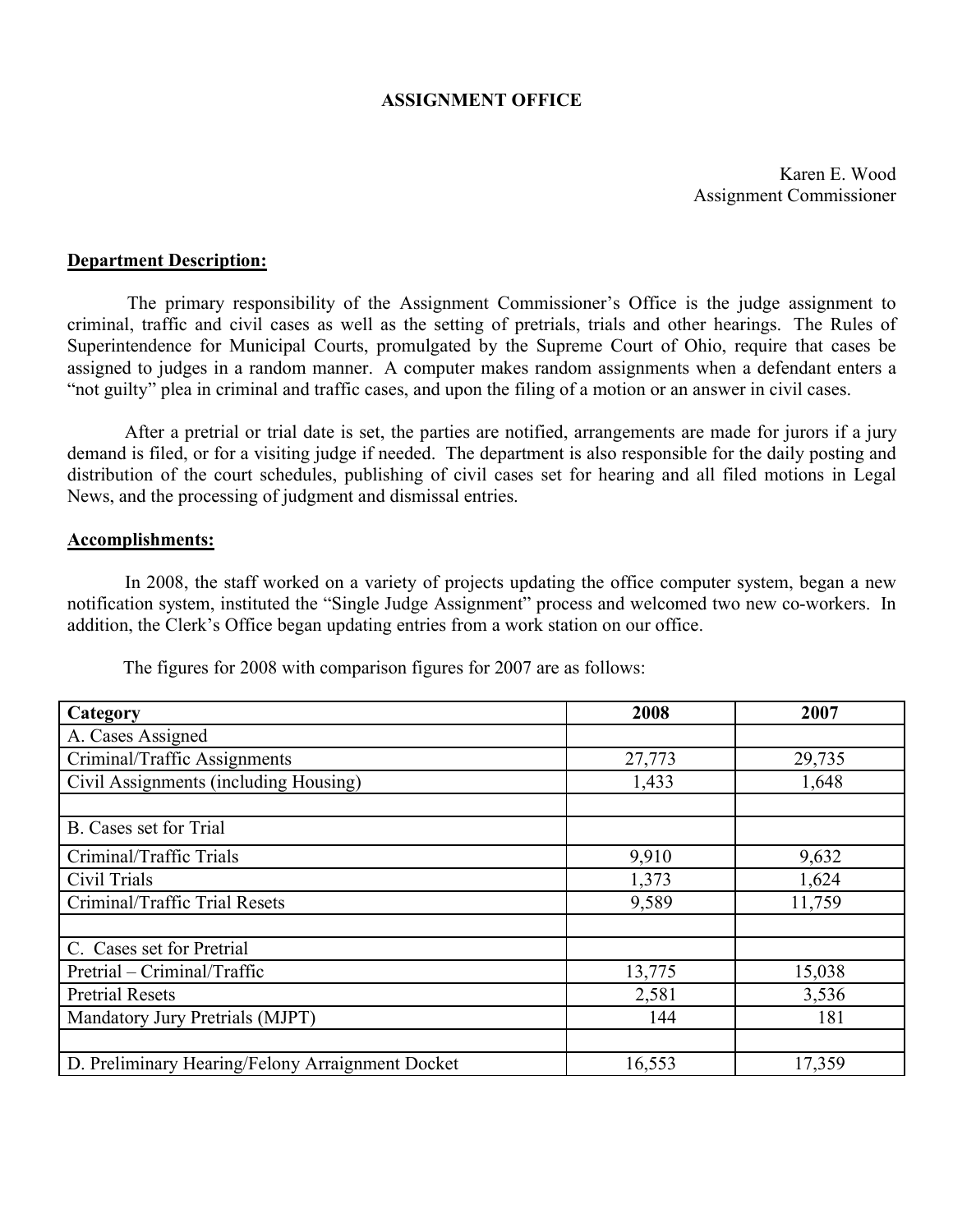| Category                                   | 2008  | 2007  |
|--------------------------------------------|-------|-------|
|                                            |       |       |
| E. Jury Trials Set (Crim/Traff/Civil)      | 192   | 295   |
|                                            |       |       |
| F. Bureau of Motor Vehicle Hearings        | 29    | 18    |
|                                            |       |       |
| G. Evictions                               | 6,650 | 7,048 |
|                                            |       |       |
| H. Housing                                 |       |       |
| <b>Criminal Housing Trials</b>             | 427   | 340   |
| Civil Housing (Not a Draw) New Assignments | 176   | 216   |
| <b>Rent Escrow</b>                         | 24    | 63    |
|                                            |       |       |
| I. ALS/Innocent Owner Hearings             | 44    | 49    |

# Civil Assignments:

 Pursuant to the Rules of Superintendence, judges are assigned on civil cases upon the filing of an answer or motion. There are instances in which judges are assigned on other than the above, such as Housing, reassignment, consolidation, assessment hearings, or transfers. The following figures represent the number of civil cases assigned during 2008 and 2007 per individual Judge:

| 2008       | Jan | Feb | Mar | Apr | May          | June | July | Aug | <b>Sep</b> | Oct | <b>Nov</b> | Dec | <b>Total</b> |
|------------|-----|-----|-----|-----|--------------|------|------|-----|------------|-----|------------|-----|--------------|
| <b>CAM</b> | 20  | 22  |     | 16  | $\mathbf{r}$ | 15   | 14   | 10  | 20         |     | 20         | 10  | 176          |
| <b>TCK</b> | 16  | 25  | 11  | 15  | 17           | 15   | 20   | 14  | 15         | 22  | 18         | 21  | 209          |
| <b>RGC</b> | 21  | 18  | 19  | 19  | 15           | 14   | 10   | Q   | 15         | 24  | 10         | 14  | 188          |
| <b>AJB</b> | 21  | 12  | 7   | 14  | 13           | 13   | 22   | 14  | 24         | 26  | Q          | 19  | 204          |
| <b>LHS</b> | 12  | 20  | 7   | 20  | 24           | 15   | 19   | 17  | 22         | 16  | 13         | 28  | 223          |
| <b>MRG</b> | 12  | 20  | ۱7  | 20  | 24           | 15   | 19   | 17  | 22         | 16  | 13         | 28  | 223          |
| <b>FXG</b> | 17  | 14  | -7  | 20  | 18           | 21   | 23   | 12  | 20         | 22  | 13         | 13  | 210          |
| Total      | 19  | 131 | 109 | .24 | 18           | 108  | 127  | 93  | 38         | 137 | 96         | 133 | 1,433        |

| 2007       | Jan | Feb | Mar | Apr | May | June | July | Aug | <b>Sept</b> | Oct | <b>Nov</b> | Dec | <b>Total</b> |
|------------|-----|-----|-----|-----|-----|------|------|-----|-------------|-----|------------|-----|--------------|
| <b>CAM</b> | 28  | 12  | 29  | 17  | 29  | 27   | 16   | 23  | 12          | 27  | 24         | 21  | 265          |
| <b>TCK</b> | 20  | 20  |     | 16  | 21  | 23   | 18   | 23  | 19          | 22  | 21         | 15  | 229          |
| <b>RGC</b> | 12  | 19  | 7   | 18  | 24  | 22   | 18   | 19  | 15          | 19  | 19         | 14  | 216          |
| <b>AJB</b> | 19  | 21  | 22  | 14  | 23  | 20   | 16   | 28  | 19          | 20  | 12         | 21  | 235          |
| <b>LHS</b> | 19  | 20  | 18  | 19  | 20  | 16   | 19   | 23  | 12          | 24  | 27         | 12  | 229          |
| <b>MRG</b> | 14  | 12  | 15  | 15  | 24  | 25   | 23   | 22  | 25          | 27  | 16         | 20  | 238          |
| <b>FXG</b> | 21  | 20  | 17  | 21  | 18  | 19   | 19   | 29  | 17          | 24  | 12         | 19  | 236          |
| Total      | 33  | 124 | 29  | 20  | 159 | 152  | 29   | 167 | 119         | 163 | 131        | 122 | 1,648        |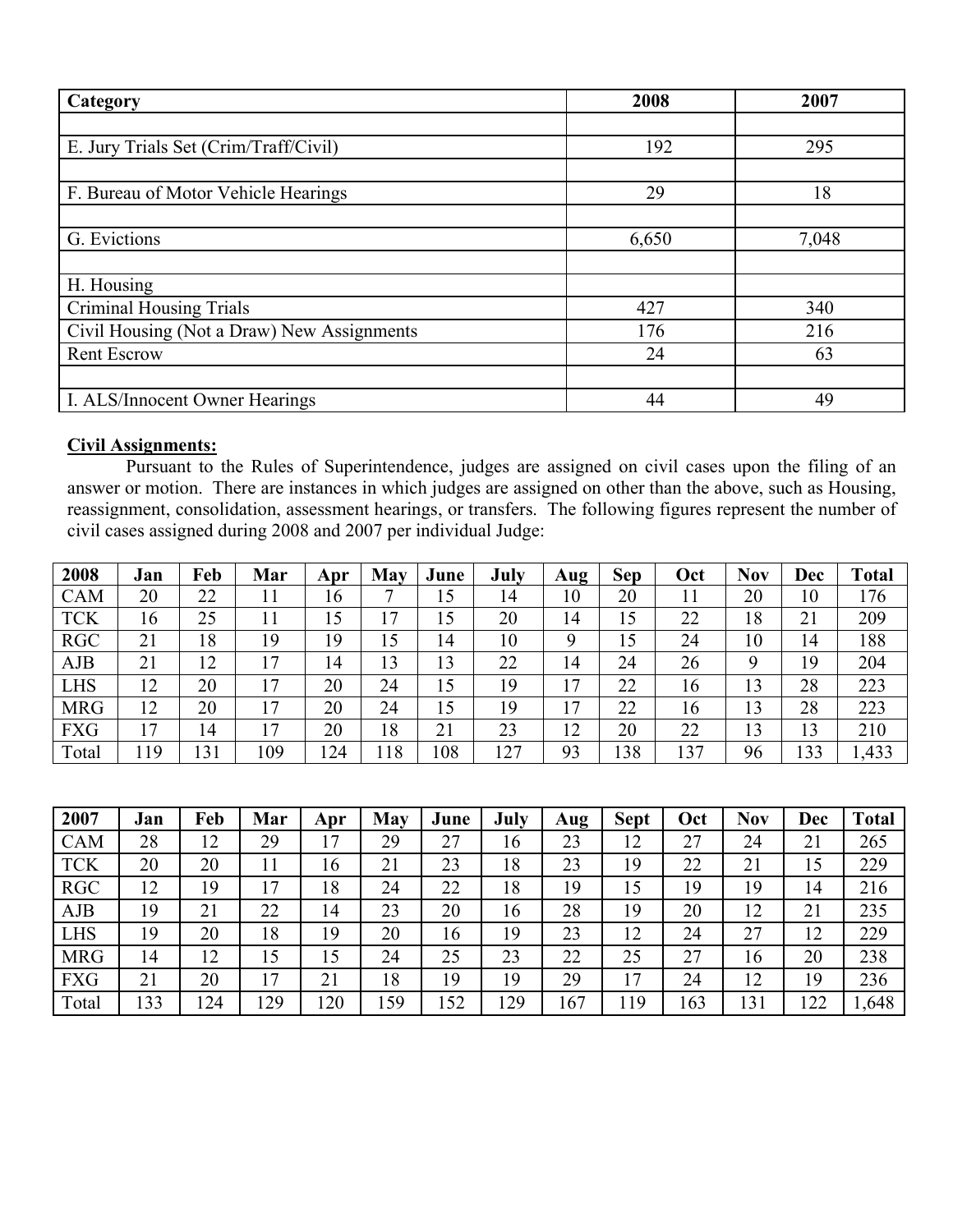# Civil Cases Set for Trial:

| <b>Month</b> | 2008  | 2007  |
|--------------|-------|-------|
| January      | 131   | 128   |
| February     | 121   | 136   |
| March        | 100   | 165   |
| April        | 143   | 133   |
| May          | 120   | 161   |
| June         | 98    | 148   |
| July         | 97    | 115   |
| August       | 105   | 137   |
| September    | 83    | 122   |
| October      | 134   | 147   |
| November     | 114   | 136   |
| December     | 127   | 96    |
| <b>TOTAL</b> | 1,373 | 1,624 |

# Civil Motions:

 A civil motion is a preliminary pleading related to procedure and point of law. In 2008, 2,653 civil motions were processed and 61 were set for Oral Motion Hearing. In 2007, 2,976 civil motions were processed and 136 were set for Oral Motion Hearing.

| Civil Pretrials: | Civil Juries Set: | Civil Mandatory Jury Pretrials: |
|------------------|-------------------|---------------------------------|
| 2008 1,359       | 2008 52           | 2008 50                         |
| 2007 1,550       | 2007 87           | 2007 57                         |

# Evictions:

| <b>2008 Evictions</b> | <b>Set</b><br><b>Reset</b> |     | <b>Judgments</b> | <b>Dismissals</b> | On                       |  |
|-----------------------|----------------------------|-----|------------------|-------------------|--------------------------|--|
|                       |                            |     |                  |                   | <b>Desk/Continuances</b> |  |
| January               | 540                        | 57  | 332              | 140               | 11                       |  |
| February              | 543                        | 56  | 289              | 182               | 16                       |  |
| March                 | 482                        | 70  | 243              | 152               | 17                       |  |
| April                 | 458                        | 41  | 264              | 135               | 18                       |  |
| May                   | 581                        | 52  | 361              | 156               | 12                       |  |
| June                  | 607                        | 53  | 352              | 200               | $\overline{2}$           |  |
| July                  | 594                        | 47  | 358              | 186               | 3                        |  |
| August                | 533                        | 50  | 302              | 172               | 9                        |  |
| September             | 593                        | 69  | 335              | 180               | 9                        |  |
| October               | 608                        | 80  | 354              | 162               | 12                       |  |
| November              | 499                        | 50  | 272              | 165               | 12                       |  |
| December              | 612                        | 74  | 349              | 178               | 11                       |  |
| Totals:               | 6,650                      | 699 | 3,811            | 2008              | 132                      |  |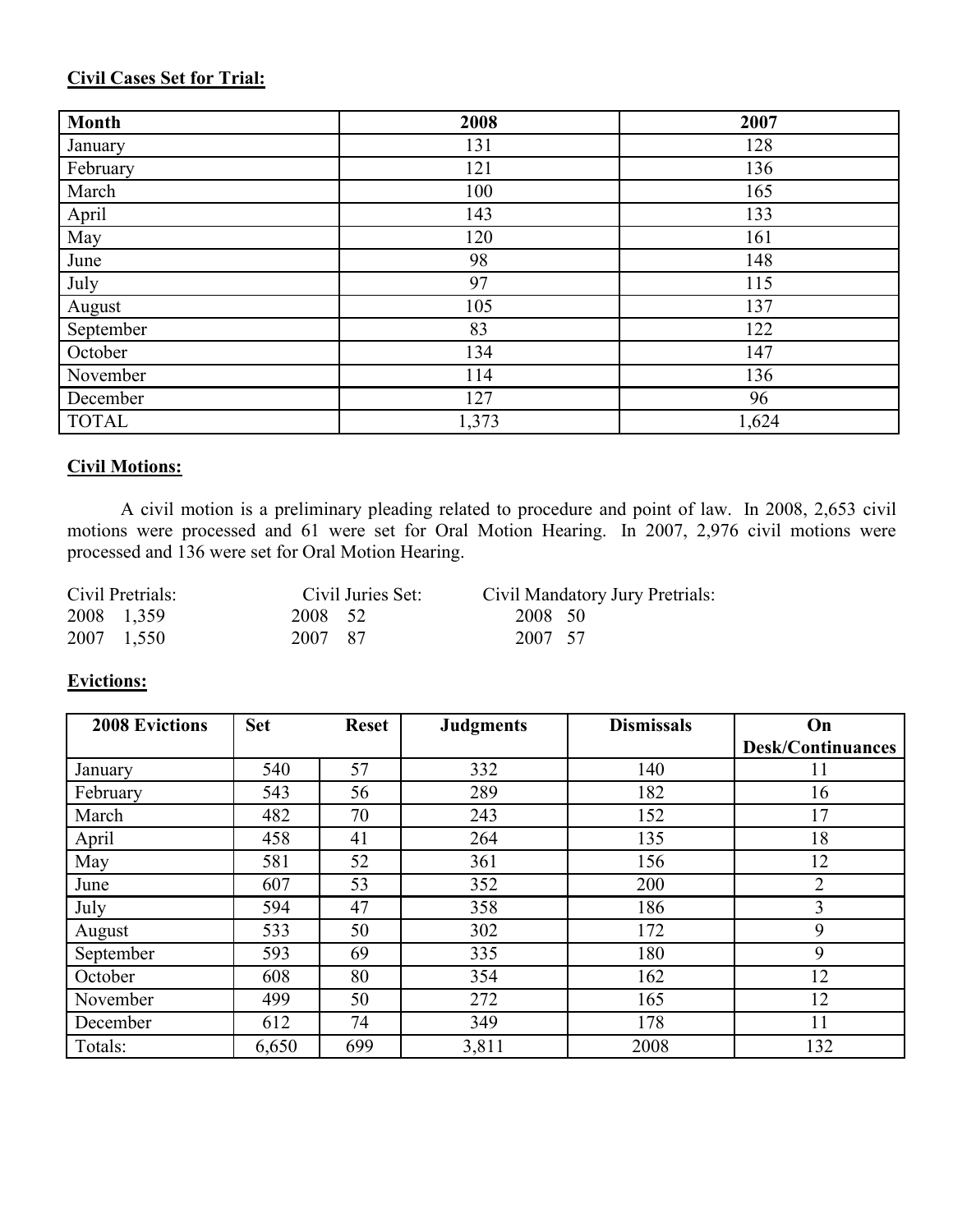| <b>2007 Evictions</b> | <b>Set</b> | <b>Reset</b> | <b>Judgments</b> | <b>Dismissals</b> | <b>On Desk/Cont./Other</b> |
|-----------------------|------------|--------------|------------------|-------------------|----------------------------|
| January               | 633        | 90           | 330              | 183               | 30                         |
| February              | 583        | 88           | 282              | 178               | 35                         |
| March                 | 516        | 65           | 270              | 164               | 17                         |
| April                 | 494        | 68           | 281              | 130               | 15                         |
| May                   | 633        | 83           | 367              | 168               | 15                         |
| June                  | 555        | 50           | 348              | 142               | 15                         |
| July                  | 619        | 54           | 381              | 172               | 12                         |
| August                | 698        | 71           | 435              | 176               | 16                         |
| September             | 656        | 83           | 382              | 178               | 13                         |
| October               | 623        | 56           | 373              | 183               | 11                         |
| November              | 555        | 57           | 357              | 122               | 19                         |
| December              | 483        | 55           | 287              | 122               | 19                         |
| <b>TOTALS</b>         | 7,048      | 820          | 4,093            | 1,918             | 217                        |

 A tenant may deposit with the Clerk of Court all money due to a landlord (if there is a defect with the property) by filing an application in accordance with Section 5321.07 of the Ohio Revised Code.

# **Rent Escrow:**

|      | Jan | Feb | Mar | Apr | May | June | July | Aug | Sep | Oct | <b>Nov</b> | <b>Dec</b> | <b>Total</b> |
|------|-----|-----|-----|-----|-----|------|------|-----|-----|-----|------------|------------|--------------|
| 2008 |     | -   |     | ∽   |     |      | ້    |     |     |     |            |            | $\sim$<br>∠⊣ |
| 2007 |     |     |     |     |     | -    |      |     | ∽   |     | ∽          |            | UJ           |

# Bureau of Motor Vehicle Hearings (Civil):

A Magistrate schedules BMV cases for Hearing.

2008 – 29 cases were set for Hearing.

2007 – 18 cases were set for Hearing.

# Criminal and Traffic Assignments:

 Upon entering a plea of "not guilty" before a judge, or in the Assignment Office, the Assignment Commissioner's computer randomly assigns the case to a judge. Once a judge is assigned, the Assignment Commissioner's Office sets all pretrials and trials within time limits set forth in Section 2945.71 R.C. As of 2000, most cases are set for a pretrial unless there is an issue with statutory time.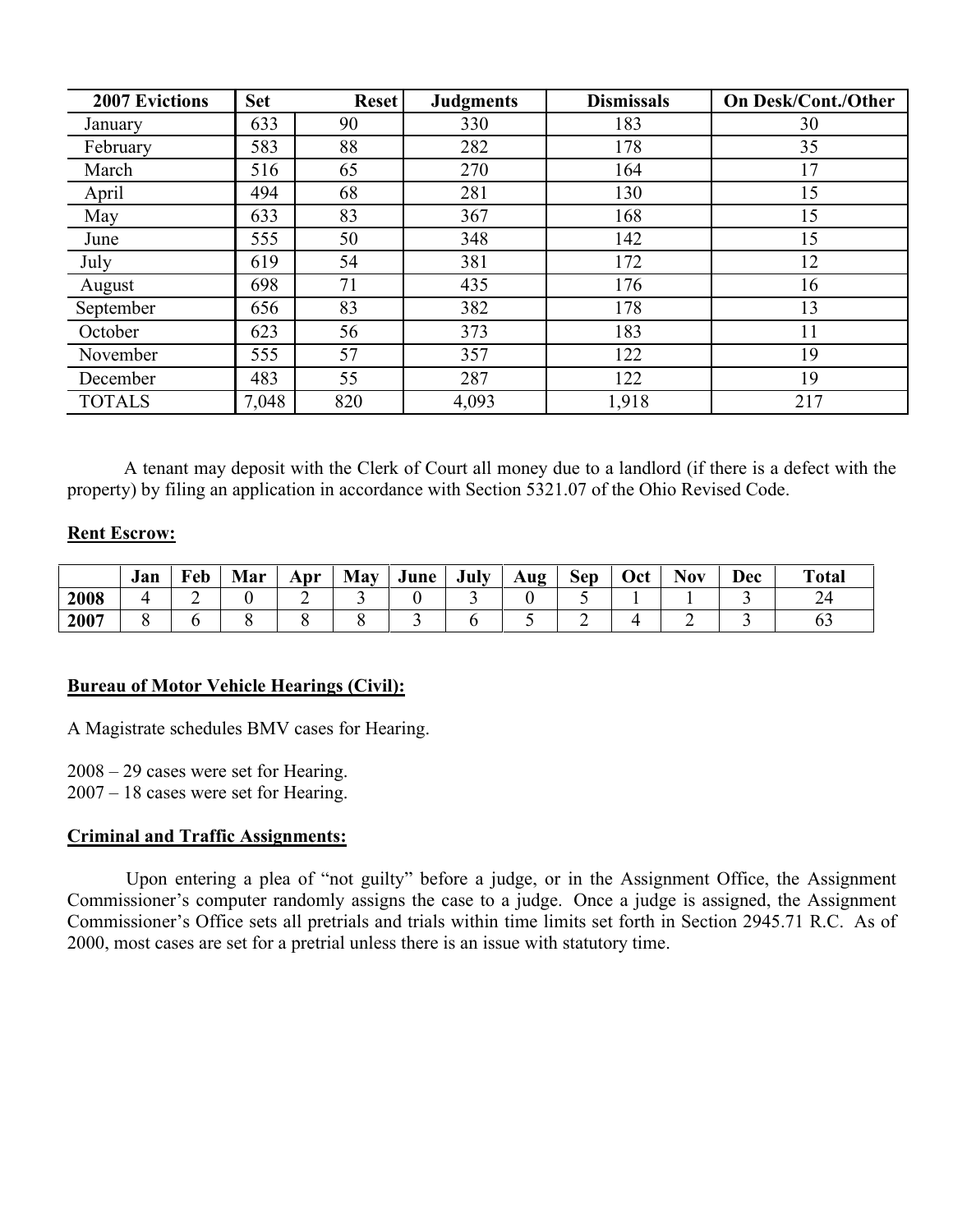# Criminal/Traffic Assignments:

| <b>Judge</b>   | 2008        | 2007        |
|----------------|-------------|-------------|
| McConnell      | $2,915+369$ | $3,073+500$ |
| Kuhlman        | 4,063       | 4,313       |
| Christiansen   | 4,165       | 4,389       |
| <b>Berling</b> | 4,031       | 4,282       |
| Schaefer       | 4,061       | 4,351       |
| Goulding       | 4,061       | 4,440       |
| Gorman         | 4,108       | 4,387       |
|                | 27,773      | 29,735      |

# Reactivated Cases (Sealing of Record):

| 2008 | 287 |
|------|-----|
| 2007 | 133 |

# Criminal/Traffic Reset Cases

| 2008                | Jan | Feb | Mar  | Apr | <b>May</b> | Jun  | Jul | Aug  | <b>Sep</b> | Oct  | Nov | Dec  | <b>Total</b> |
|---------------------|-----|-----|------|-----|------------|------|-----|------|------------|------|-----|------|--------------|
| McConnell           | 97  | 90  | 59   | 72  | 87         | 87   | 100 | 69   | 50         | 97   | 58  | 81   | 947          |
| Kuhlman             | 80  | 91  | 79   | 102 | 106        | 87   | 109 | 98   | 104        | 133  | 84  | 88   | 1161         |
| <b>Christiansen</b> | 121 | 161 | 160  | 171 | 172        | 131  | 173 | 165  | 163        | 141  | 82  | 142  | 1782         |
| <b>Berling</b>      | 165 | 171 | 156  | 166 | 125        | 125  | 118 | 84   | 102        | 120  | 98  | 37   | 1467         |
| <b>Schaefer</b>     | 102 | 106 | 77   | 78  | 98         | 73   | 101 | 99   | 92         | 155  | 119 | 97   | 1197         |
| Goulding            | 101 | 99  | 106  | 98  | 141        | 95   | 128 | 141  | 107        | 162  | 120 | 108  | 1406         |
| Gorman              | 185 | 148 | 112  | 168 | 139        | 127  | 166 | 168  | 106        | 124  | 73  | 113  | 1629         |
| Total               | 851 | 866 | 749  | 855 | 868        | 725  | 895 | 824  | 724        | 932  | 634 | 666  | 9589         |
|                     |     |     |      |     |            |      |     |      |            |      |     |      |              |
|                     |     |     |      |     |            |      |     |      |            |      |     |      |              |
|                     |     |     |      |     |            |      |     |      |            |      |     |      |              |
| 2007                | Jan | Feb | Mar  | Apr | <b>May</b> | Jun  | Jul | Aug  | Sep        | Oct  | Nov | Dec  | <b>Total</b> |
| McConnell           | 116 | 78  | 95   | 95  | 76         | 111  | 90  | 80   | 82         | 68   | 53  | 92   | 1036         |
| Kuhlman             | 149 | 140 | 153  | 102 | 139        | 164  | 106 | 131  | 99         | 153  | 79  | 145  | 1560         |
| <b>Christiansen</b> | 94  | 164 | 192  | 196 | 269        | 226  | 226 | 224  | 159        | 190  | 124 | 223  | 2287         |
| Berling             | 92  | 111 | 96   | 88  | 132        | 112  | 135 | 128  | 106        | 176  | 98  | 126  | 1400         |
| <b>Schaefer</b>     | 142 | 160 | 161  | 188 | 131        | 118  | 119 | 94   | 139        | 126  | 104 | 103  | 1585         |
| Goulding            | 193 | 124 | 184  | 175 | 187        | 136  | 202 | 216  | 180        | 162  | 89  | 96   | 1944         |
| Gorman              | 182 | 130 | 129  | 142 | 105        | 144  | 107 | 153  | 142        | 291  | 207 | 215  | 1947         |
| Total               | 968 | 907 | 1010 | 986 | 1039       | 1011 | 985 | 1026 | 907        | 1166 | 754 | 1000 | 11759        |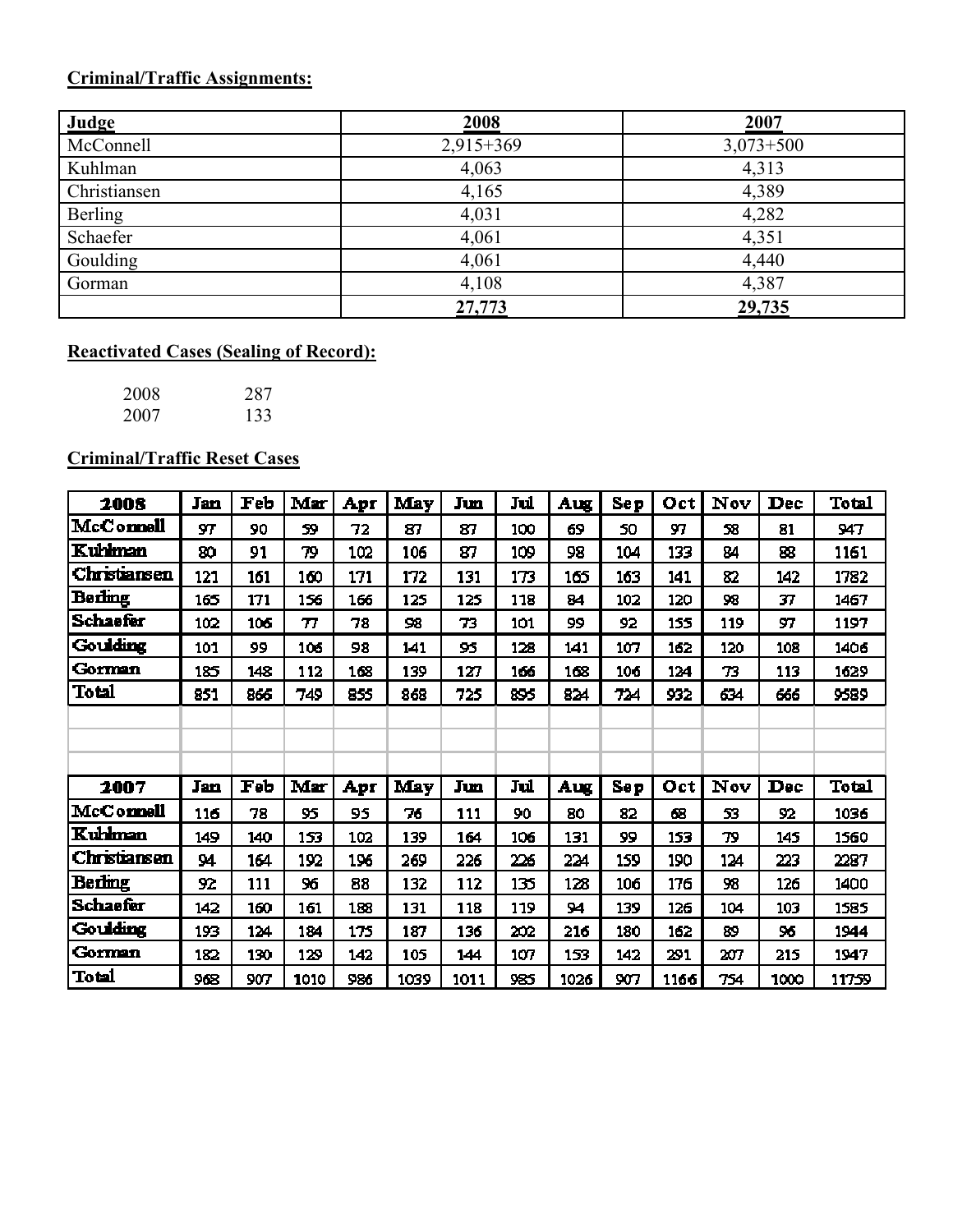# 2008 Jury Trials (Criminal/Traffic/Civil):

| <b>Month</b> | Crim/Traff | <b>Civil</b> | <b>Ordered</b> | <b>Used</b> | <b>No Jurors</b> |
|--------------|------------|--------------|----------------|-------------|------------------|
| January      | 6          |              | $\theta$       | $\theta$    | $\theta$         |
| February     | 14         |              | ∍              | C           | $\theta$         |
| March        | 12         |              |                | $\theta$    |                  |
| April        | 12         | 6            | ∍              |             | $\theta$         |
| May          | 16         |              | 0              | $\theta$    | $\theta$         |
| June         | 5          | Q            | ↑              |             | $\theta$         |
| July         | 13         | 3            |                |             | $\theta$         |
| August       | 14         | 3            | 3              | 2           | $\Omega$         |
| September    | 12         | 9            |                |             |                  |
| October      | 15         | 6            | ζ              | 2           | $\theta$         |
| November     | 12         |              |                |             |                  |
| December     | 9          | ◠            |                | $\theta$    |                  |
| Total:       | 140        | 52           | 15             |             |                  |

# 2007 Jury Trials (Criminal/Traffic/Civil):

| <b>Month</b> | Crim/Traff | <b>Civil</b> | Ordered                       | <b>Used</b>    | <b>No Jurors</b> |
|--------------|------------|--------------|-------------------------------|----------------|------------------|
| January      | 21         | 10           | 2                             |                | $\left($         |
| February     | 15         | 7            | $\theta$                      | $\theta$       | $\overline{0}$   |
| March        | 12         | 4            |                               |                | $\theta$         |
| April        | 18         |              |                               | 0              | $\Omega$         |
| May          | 18         | 8            | $\mathfrak{D}_{\mathfrak{p}}$ | $\theta$       | $\theta$         |
| June         | 18         | 16           |                               | $\mathbf{0}$   |                  |
| July         | 19         | 3            | 3                             | $\overline{2}$ | $\overline{0}$   |
| August       | 24         |              | 0                             | $\theta$       | $\theta$         |
| September    | 20         | 9            | h                             | 5              |                  |
| October      | 22         |              |                               | 2              | $\theta$         |
| November     | 4          | ↑            |                               | 0              |                  |
| December     | 17         | 8            | $\overline{2}$                | $\overline{2}$ | $\overline{0}$   |
| Total:       | 208        | 87           | 22                            | 13             | $\theta$         |

| 2008 Criminal/Traffic Trials   | 9,910 |
|--------------------------------|-------|
| 2007 Criminal /Traffic Trials: | 9,632 |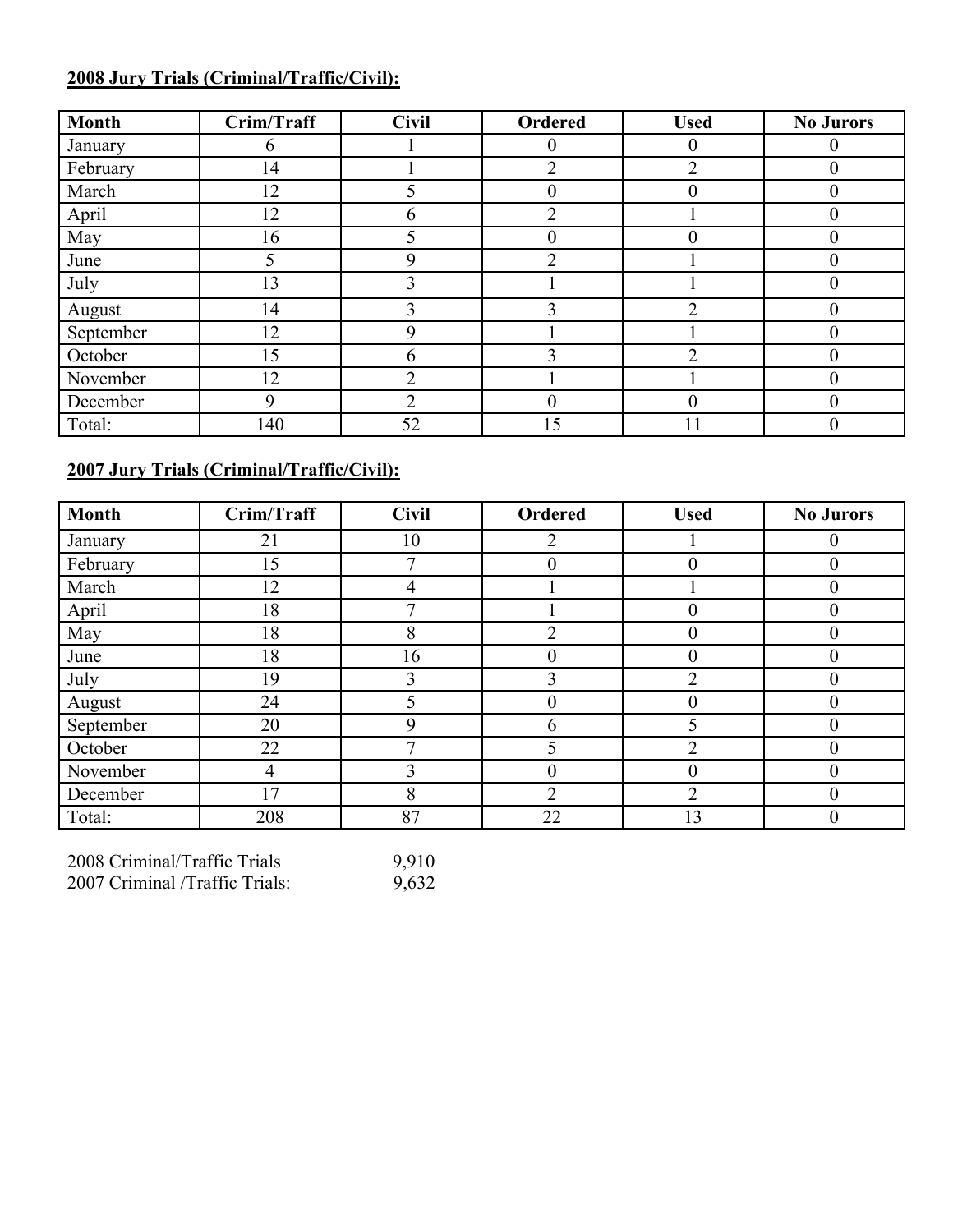# 2008 Criminal/Traffic Pretrials:

|                     | Jan              | Feb              | Mar              | Apr              | <b>May</b>              | June           | July           | Aug            | <b>Sept</b>    | Oct              | <b>Nov</b>     | Dec              | <b>Total</b>    |
|---------------------|------------------|------------------|------------------|------------------|-------------------------|----------------|----------------|----------------|----------------|------------------|----------------|------------------|-----------------|
| <b>McConnell</b>    |                  |                  |                  |                  |                         |                |                |                |                |                  |                |                  |                 |
| Set                 | 132              | 153              | 126              | 156              | 134                     | 150            | 162            | 159            | 140            | 171              | 106            | 116              | 1,705           |
| Reset               | 19               | 25               | 9                | 17               | 30                      | 36             | 18             | 16             | 16             | 40               | 16             | 29               | 271             |
| *MJPT               | $\boldsymbol{0}$ | 5                | $\boldsymbol{0}$ | $\boldsymbol{0}$ | $\overline{2}$          | $\overline{2}$ | $\overline{2}$ | $\mathbf{1}$   | $\mathbf{1}$   | $\boldsymbol{0}$ | $\mathbf{1}$   | $\overline{2}$   | 16              |
| <b>Kuhlman</b>      |                  |                  |                  |                  |                         |                |                |                |                |                  |                |                  |                 |
| Set                 | 165              | 178              | 171              | 200              | 156                     | 192            | 168            | 175            | 214            | 195              | 151            | 139              | 2,104           |
| Reset               | 65               | 36               | 25               | 46               | 22                      | 33             | 30             | 21             | 24             | 27               | 12             | 15               | 356             |
| <b>MJPT</b>         | $\mathbf{1}$     | $\overline{4}$   | $\overline{2}$   | $\overline{3}$   | $\overline{\mathbf{3}}$ | $\overline{3}$ | $\mathbf{1}$   | $\overline{2}$ | $\overline{3}$ | $\boldsymbol{0}$ | $\overline{0}$ | $\boldsymbol{0}$ | 22              |
| <b>Christiansen</b> |                  |                  |                  |                  |                         |                |                |                |                |                  |                |                  |                 |
| Set                 | 93               | 169              | 169              | 188              | 177                     | 187            | 183            | 205            | 200            | 215              | 141            | 157              | 2,084           |
| Reset               | 37               | 63               | 39               | 71               | 53                      | 44             | 47             | 28             | 62             | 32               | 22             | 49               | 547             |
| <b>MJPT</b>         | $\mathbf{1}$     | $\overline{2}$   | $\overline{3}$   | $\overline{3}$   | 6                       | $\overline{3}$ | $\overline{7}$ | $\overline{4}$ | $\overline{4}$ | $\mathbf{1}$     | 1              | $\overline{4}$   | 39              |
| <b>Berling</b>      |                  |                  |                  |                  |                         |                |                |                |                |                  |                |                  |                 |
| Set                 | 128              | 106              | 117              | 127              | 139                     | 153            | 141            | 138            | 148            | 141              | 100            | 139              | 1,577           |
| Reset               | 26               | 43               | 22               | 31               | 28                      | 26             | 21             | 23             | 26             | 27               | 23             | 9                | 305             |
| <b>MJPT</b>         | $\overline{2}$   | $\overline{2}$   | $\boldsymbol{0}$ | $\overline{0}$   | $\overline{2}$          | $\overline{2}$ | $\mathbf{1}$   | $\overline{4}$ | $\mathbf{1}$   | $\mathbf{1}$     | $\overline{0}$ | $\boldsymbol{0}$ | 15              |
| <b>Schaefer</b>     |                  |                  |                  |                  |                         |                |                |                |                |                  |                |                  |                 |
| Set                 | 190              | 161              | 167              | 181              | 181                     | 178            | 199            | 161            | 189            | 202              | 160            | 148              | 2,117           |
| Reset               | 42               | 35               | 40               | 24               | 52                      | 29             | 24             | 28             | 28             | 42               | 48             | 25               | 417             |
| <b>MJPT</b>         | $\boldsymbol{0}$ | $\mathbf{1}$     | $\overline{2}$   | $\overline{0}$   | $\overline{3}$          | 3              | $\mathbf{1}$   | $\overline{0}$ | $\mathbf{1}$   | $\overline{3}$   | $\overline{0}$ | $\mathbf{1}$     | 15              |
| Goulding            |                  |                  |                  |                  |                         |                |                |                |                |                  |                |                  |                 |
| Set                 | 185              | 185              | 163              | 213              | 159                     | 164            | 177            | 159            | 259            | 212              | 176            | 156              | 2,208           |
| Reset               | 24               | 31               | 27               | 37               | 44                      | 21             | 25             | 26             | 14             | 24               | 34             | 20               | 327             |
| <b>MJPT</b>         | $\overline{3}$   | $\boldsymbol{0}$ | $\overline{2}$   | $\mathbf{1}$     | $\overline{2}$          | $\overline{2}$ | $\overline{4}$ | $\overline{2}$ | $\overline{4}$ | $\overline{2}$   | $\overline{3}$ | $\mathbf{1}$     | 26              |
| Gorman              |                  |                  |                  |                  |                         |                |                |                |                |                  |                |                  |                 |
| Set                 | 162              | 145              | 141              | 185              | 150                     | 165            | 145            | 168            | 197            | 218              | 148            | 156              | 1,980           |
| Reset               | 36               | 33               | 17               | 44               | 27                      | 30             | 44             | 31             | 25             | 34               | 10             | 27               | 358             |
| <b>MJPT</b>         | $\mathbf{1}$     | $\overline{0}$   | $\mathbf{1}$     | $\mathbf{1}$     | $\mathbf{0}$            | $\overline{2}$ | $\overline{4}$ | 1              | $\mathbf{1}$   | $\overline{0}$   | $\theta$       | $\overline{0}$   | $\overline{11}$ |
| <b>Total Set</b>    |                  |                  |                  |                  |                         |                |                |                |                |                  |                |                  | 13,775          |
| <b>Total Reset</b>  |                  |                  |                  |                  |                         |                |                |                |                |                  |                |                  | 2,581           |
| <b>Total MJPT</b>   |                  |                  |                  |                  |                         |                |                |                |                |                  |                |                  | 144             |
|                     |                  |                  |                  |                  |                         |                |                |                |                |                  |                |                  |                 |

\*Mandatory Jury Pretrials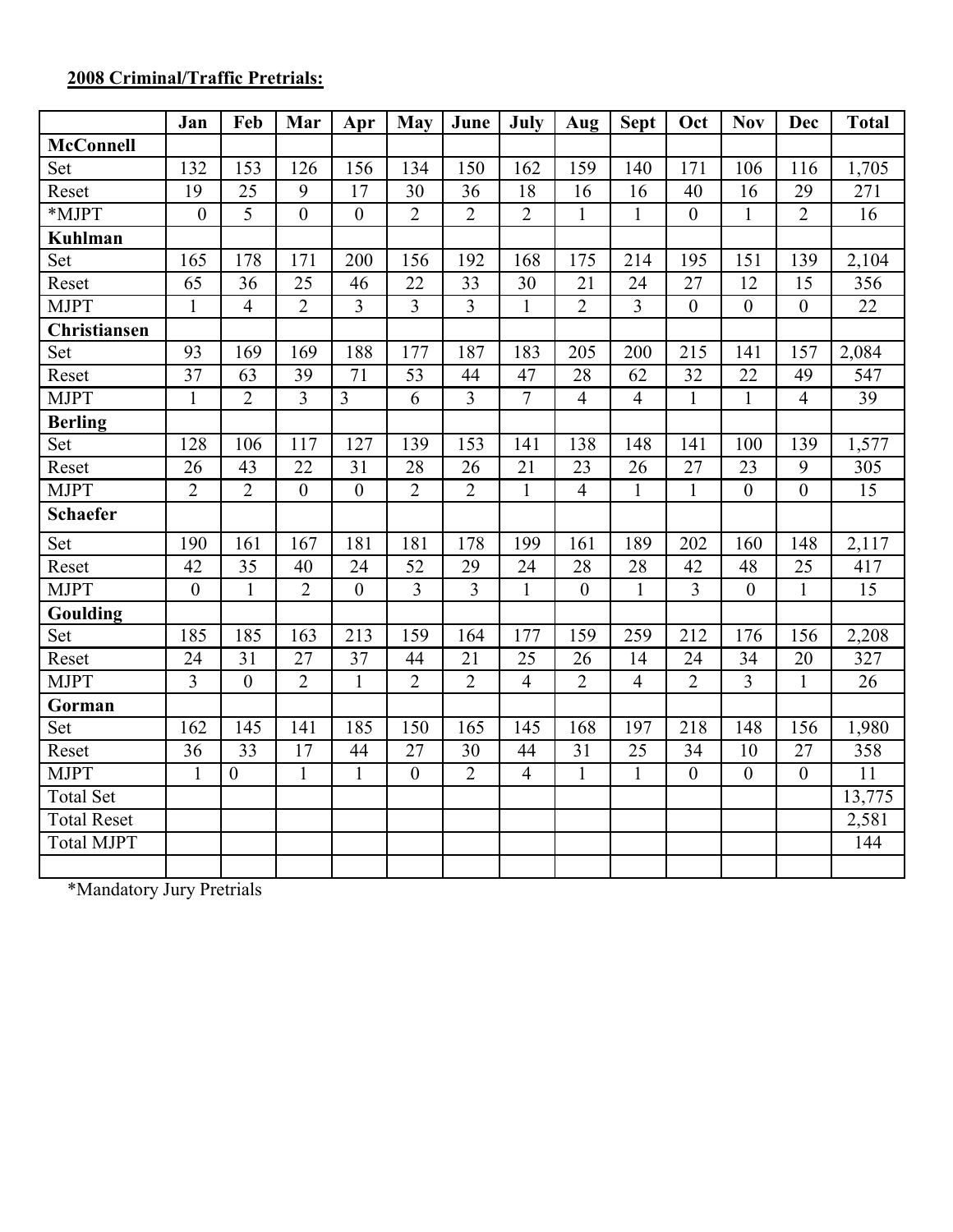|                     | Jan.             | Feb.           | Mar.            | Apr.             | <b>May</b>      | June           | July           | Aug.             | Sept.          | Oct.             | Nov.             | Dec.             | <b>Total</b>    |
|---------------------|------------------|----------------|-----------------|------------------|-----------------|----------------|----------------|------------------|----------------|------------------|------------------|------------------|-----------------|
| McConnell           |                  |                |                 |                  |                 |                |                |                  |                |                  |                  |                  |                 |
| Set                 | 175              | 150            | 185             | 175              | 188             | 140            | 174            | 172              | 146            | 179              | 148              | 141              | 1,973           |
| Reset               | 40               | 17             | 39              | 27               | 38              | 30             | 29             | 32               | 18             | 22               | $\overline{7}$   | 17               | 316             |
| *MJPT               | $\overline{3}$   | $\mathbf{1}$   | $\mathbf{1}$    | $\mathbf{1}$     | $\overline{4}$  | $\overline{3}$ | $\overline{0}$ | 6                | $\mathbf{1}$   | $\overline{2}$   | $\mathbf{1}$     | $\overline{5}$   | 28              |
| Kuhlman             |                  |                |                 |                  |                 |                |                |                  |                |                  |                  |                  |                 |
| Set                 | 210              | 183            | 194             | 201              | 225             | 163            | 173            | 216              | 157            | 295              | 183              | 167              | 2,277           |
| Reset               | 30               | 46             | $\overline{52}$ | 31               | 72              | 110            | 43             | 69               | 51             | $\overline{55}$  | 44               | 61               | 664             |
| <b>MJPT</b>         | $\boldsymbol{0}$ | $\overline{2}$ | $\mathbf{1}$    | $\mathbf{1}$     | $\overline{3}$  | $\overline{2}$ | $\overline{3}$ | $\overline{2}$   | $\overline{5}$ | $\overline{4}$   | $\overline{3}$   | $\overline{4}$   | 30              |
| <b>Christiansen</b> |                  |                |                 |                  |                 |                |                |                  |                |                  |                  |                  |                 |
| Set                 | 196              | 188            | 203             | 180              | 231             | 174            | 201            | 217              | 178            | 224              | 188              | 139              | 2,319           |
| Reset               | 37               | 85             | 47              | 28               | 54              | 66             | 39             | 54               | 27             | 49               | 35               | 43               | 564             |
| <b>MJPT</b>         | $\boldsymbol{0}$ | $\overline{3}$ | 6               | $\overline{4}$   | 8               | $\overline{7}$ | $\overline{5}$ | $\overline{4}$   | $\overline{2}$ | $\overline{3}$   | $\overline{2}$   | 5                | $\overline{49}$ |
| <b>Berling</b>      |                  |                |                 |                  |                 |                |                |                  |                |                  |                  |                  |                 |
| Set                 | 151              | 154            | 162             | 143              | 181             | 120            | 163            | 178              | 102            | 168              | 106              | 126              | 1,754           |
| Reset               | 27               | 95             | 31              | 42               | 30              | 34             | 45             | 18               | 25             | 30               | 13               | 25               | 415             |
| <b>MJPT</b>         | $\boldsymbol{0}$ | 1              | $\overline{0}$  | $\boldsymbol{0}$ | $\overline{3}$  | $\overline{2}$ | $\mathbf{1}$   | $\boldsymbol{0}$ | $\mathbf{1}$   | $\boldsymbol{0}$ | $\boldsymbol{0}$ | $\boldsymbol{0}$ | 8               |
| <b>Schaefer</b>     |                  |                |                 |                  |                 |                |                |                  |                |                  |                  |                  |                 |
| Set                 | 173              | 179            | 215             | 157              | 200             | 183            | 155            | 202              | 183            | 242              | 201              | 152              | 2,242           |
| Reset               | 31               | 33             | $\overline{31}$ | 80               | $\overline{33}$ | 53             | 59             | 34               | 53             | 62               | 29               | 44               | 542             |
| <b>MJPT</b>         | $\overline{2}$   | 5              | $\overline{3}$  | 6                | 6               | $\mathbf{1}$   | $\overline{2}$ | $\boldsymbol{0}$ | $\overline{2}$ | 3                | $\boldsymbol{0}$ | $\overline{3}$   | 33              |
| <b>Goulding</b>     |                  |                |                 |                  |                 |                |                |                  |                |                  |                  |                  |                 |
| Set                 | 199              | 180            | 207             | 181              | 248             | 193            | 199            | 214              | 168            | 234              | 190              | 185              | 2,398           |
| Reset               | 72               | 62             | 53              | 59               | 44              | 46             | 75             | 50               | 45             | 38               | 20               | 27               | 591             |
| <b>MJPT</b>         | $\overline{2}$   | 1              | $\mathbf{1}$    | $\overline{4}$   | $\overline{4}$  | $\overline{2}$ | 6              | $\overline{3}$   | $\mathbf{1}$   | $\mathbf{1}$     | $\mathbf{1}$     | $\boldsymbol{0}$ | 26              |
| Gorman              |                  |                |                 |                  |                 |                |                |                  |                |                  |                  |                  |                 |
| Set                 | 188              | 153            | 189             | 183              | 201             | 190            | 185            | 166              | 152            | 175              | 149              | 144              | 2,075           |
| Reset               | 28               | 20             | 26              | 28               | 20              | 55             | 24             | 34               | 23             | 88               | 35               | 63               | 444             |
| <b>MJPT</b>         | 0                | $\overline{0}$ | $\overline{0}$  | $\boldsymbol{0}$ | $\mathbf{1}$    | $\mathbf{1}$   | $\mathbf{1}$   | $\overline{2}$   | $\overline{0}$ | $\overline{0}$   | $\mathbf{1}$     | $\mathbf{1}$     | $\overline{7}$  |
| <b>Total Set</b>    |                  |                |                 |                  |                 |                |                |                  |                |                  |                  |                  | 15,038          |
| <b>Total Reset</b>  |                  |                |                 |                  |                 |                |                |                  |                |                  |                  |                  | 3,536           |
| <b>Total MJPT</b>   |                  |                |                 |                  |                 |                |                |                  |                |                  |                  |                  | 181             |

# 2007 Criminal/Traffic Pretrials

2008 Criminal/Traffic Pretrials: 2007 Criminal/Traffic Pretrials:

| 2008 Total Pretrials Set: 13,775 |       | 2007 Total Pretrials Set      | 15,038 |
|----------------------------------|-------|-------------------------------|--------|
| <b>Total Pretrials Reset:</b>    | 2.581 | <b>Total Pretrials Reset:</b> | 3,536  |
| <b>Total Jury Pretrials:</b>     | 144   | <b>Total Jury Pretrials:</b>  | 181    |

2008 Totals of Traffic/Criminal sets, resets, pretrials, Pretrial resets, Jury trials and jury pretrials: 36,139

2007 Totals of Traffic/Criminal sets, resets, pretrials, Pretrial resets, Jury trials and jury pretrials: 40,354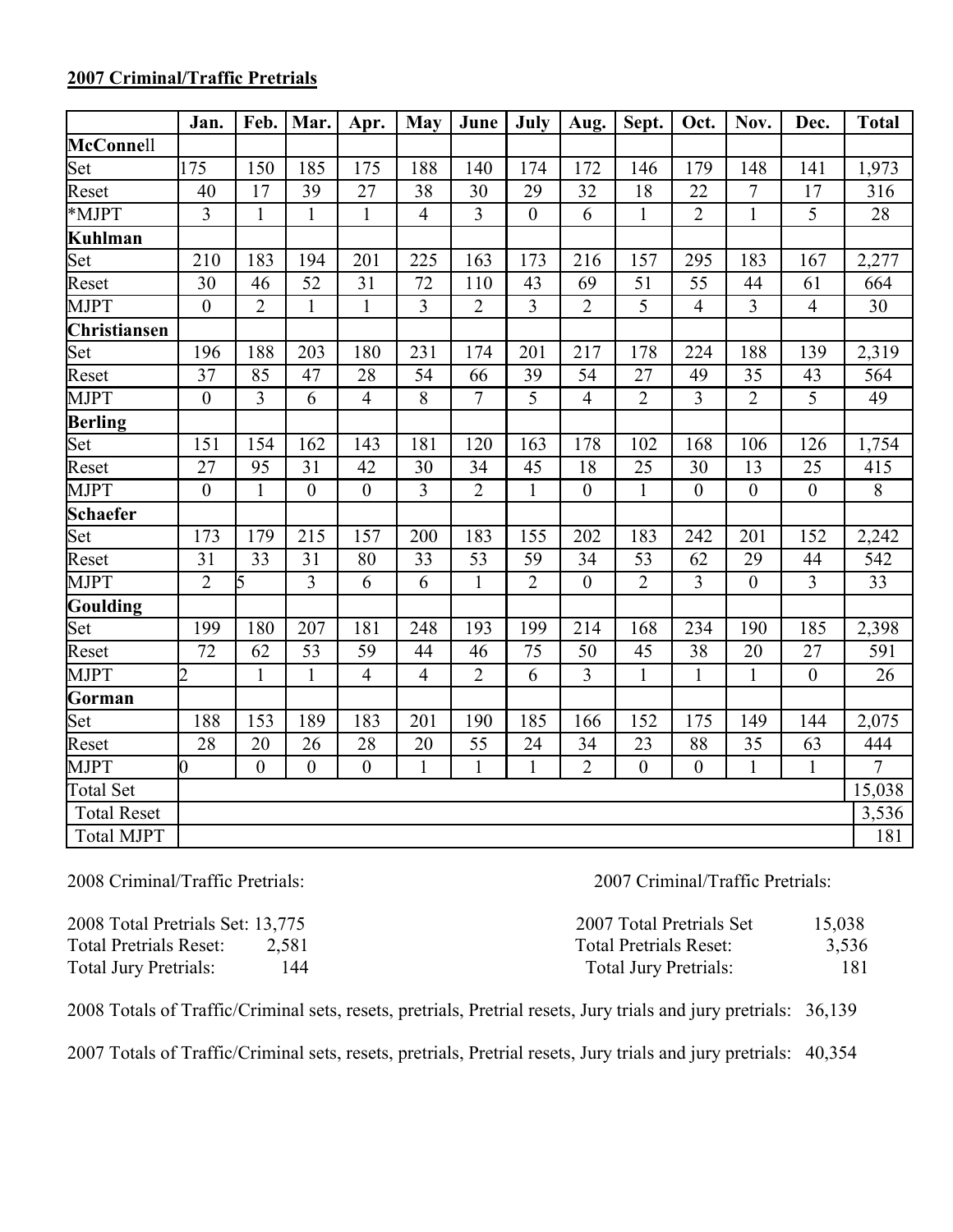# Goals for 2009:

In 2009, the office will continue to work with the Clerk's Office and NORIS on mutually beneficial projects, such as merging information systems and improving reports, assignment consolidations and notifications.

# **Staff Summary:**

The current staff consists of:

Karen E. Wood, Assignment Commissioner Cheryl Smith, Senior Assignment Clerk Joyce Straka, Assignment Clerk Valerie Hobbs, Assignment Clerk Wanda Butts, Assignment Clerk Linda Hill, Assignment Clerk Janet Hegedus, Assignment Clerk Amy Wroblewski, Assignment Clerk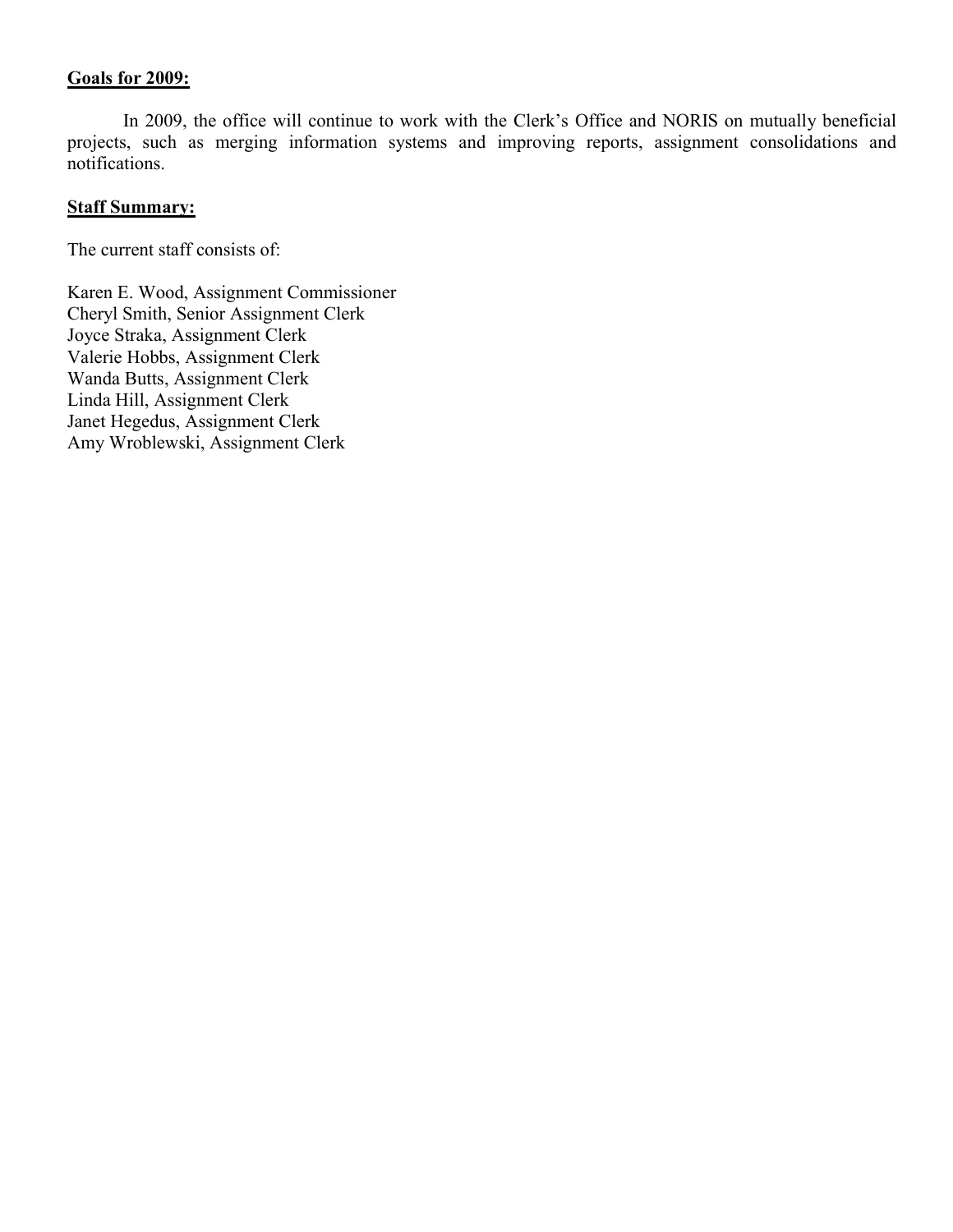# CIVIL BAILIFF

Michael Kessler Assistant Chief Civil Bailiff

# Department Description:

The Civil Bailiff Department serves all legal documents of the Clerk of Court's Civil Branch as required by law. In many actions, the Ohio Revised Code and local court rules require a party to be served personally. The Civil Bailiff also files a return or disposition with the Clerk of Court's Civil Branch.

The Civil Bailiff Department provides valuable assistance to citizens who have obtained judgments by assisting them in enforcing their judgments through such means as wage garnishments, bank accounts attachments, and other personal property attachments allowed under civil law. Civil Bailiffs may also assist citizens by recovering personal property unlawfully held and conducting sales of judgment debtor's property to provide funds to satisfy monetary awards.

Court-ordered evictions are also personally supervised by the Civil Bailiffs. Statutory authority governs the duties of the Bailiffs, and most innovations are possible only through legislative change.

### Accomplishments:

In 2008, the Civil Bailiffs office continued to work cooperatively with the Division of Solid Waste and the Department of Neighborhoods to track when and where evictions are taking place. The benefit of this is to keep the community clean, while not violating the law that governs the defendant's rights.

The Civil Bailiffs office has participated in a study to identify ways to be more effective and responsive to the needs of the public. A focus group of Bailiffs, Court Administration, NORIS, and an outside consultant has been assembled to review the data collected from the study and to make recommendations to the Judges that will streamline the operation of the office. Once the operations are streamlined, the department's operational procedures will be computerized in conjunction with NORIS.

As a result of the study, the Judge's grace period for evictions has been reduced from five days to four days. This allows the department to schedule evictions in a timelier manner. Another recommendation from the study that has been put into place is the "Plaintiff's Notice," notifying the plaintiff that the bailiffs have received the writ, and when the judge's grace period ends. The notice also identifies which bailiff has been assigned to the case, with a contact number.

Another recommendation that is currently being implemented is the redistricting of the city to better balance the workload and to better utilize the current work force. The redistricting is using data provided by NORIS.

The bailiff's office has also implemented a time off policy that will limited the number of bailiffs that can be off at the same time, during the course of the year. This will allow management to better direct the workforce during peak vacation times.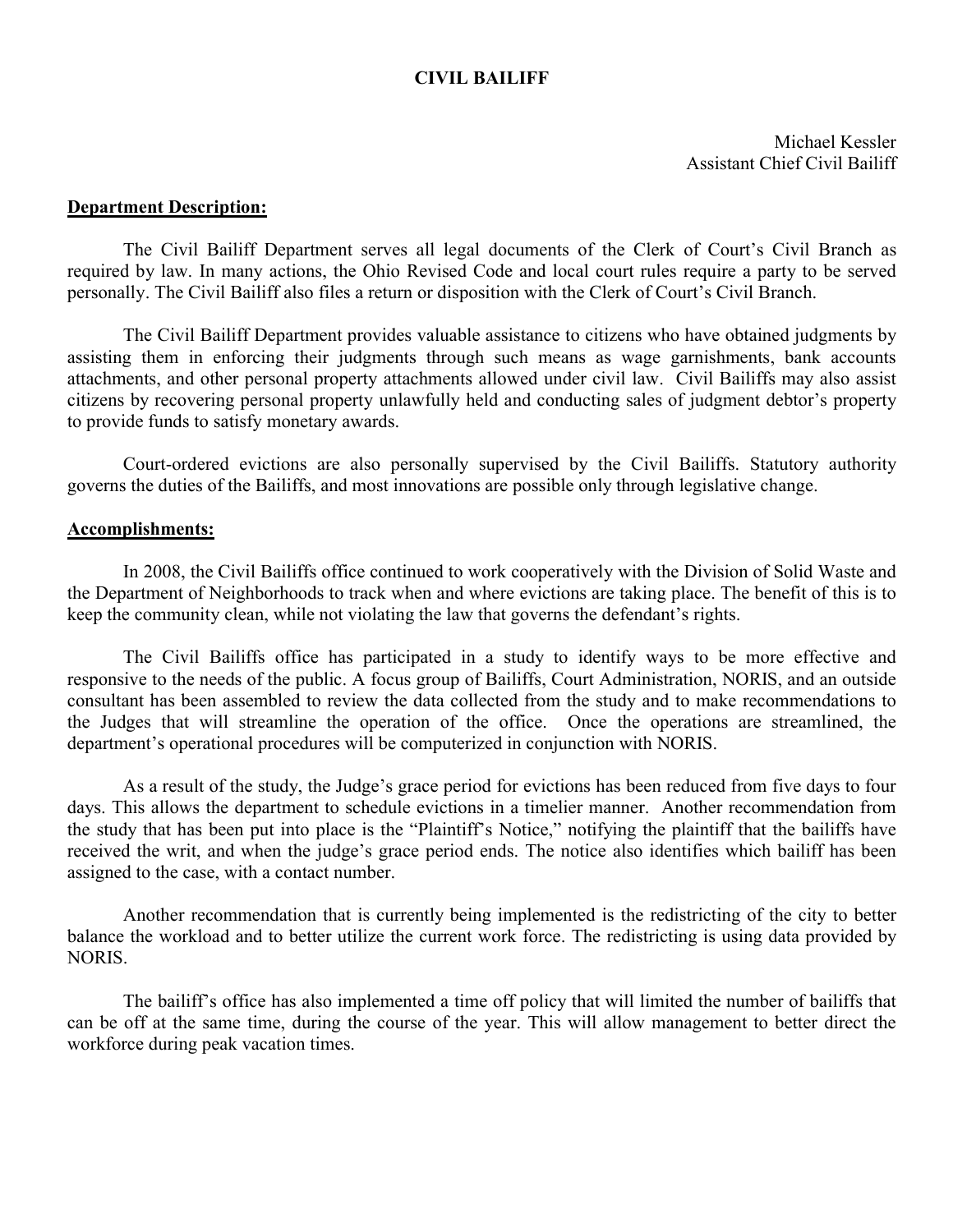The Civil Bailiffs are proud to provide efficient, professional service to the consuming public of the Toledo Municipal Court. The Department has provided exemplary service by handling public relations, telephone calls, and media contacts in a business-like manner. One way the Department's success can be measured is by comparing the number of Court orders successfully served against the total number of Court orders issued. The Department takes great pride that the service level exceeded 90% in 2008. Although the court's civil filings are down, we continue to work our cases with diligence and vigor.

The year brought the retirement of Deputy Bailiff Marion Cary. The Bailiffs Office would like to thank Marion for more than 34 years of service to the Municipal Court, with 21 years in the Bailiff's Office. Her skills and talents will be missed.

# Goals for 2009:

- Implement focus group recommendations
- Up grade the office furniture
- Implementing modern technologies to enhance Department efficiency
	- o Computerized mapping services
	- o Computerize Office Writ book
	- o Computerize all District Log books
	- o Office wide internal e-mail
	- o Office wide external e-mail
- Training
	- o LEADS certification for staff
	- o Updated self-defense techniques
- Policy Development
	- o Finalize Eviction procedures of mobile homes
	- o Handling of prescription drugs found during Evictions

We look forward to meeting the needs of the Court and our community in 2009.

# Staff Summary:

The Civil Bailiff Department consists of the following staff:

Michael Kessler, Assistant Chief Bailiff Dave Baz, Deputy Bailiff Mary Johnson, Deputy Bailiff Yvonne Harper, Deputy Bailiff Ann Mauder, Deputy Bailiff Butch Ritter, Deputy Bailiff Tiffany Phenix, Deputy Bailiff Diana Irish, Deputy Bailiff James Roman, Deputy Bailiff Michael Isenberg, Deputy Bailiff Kevin Smith, Deputy Bailiff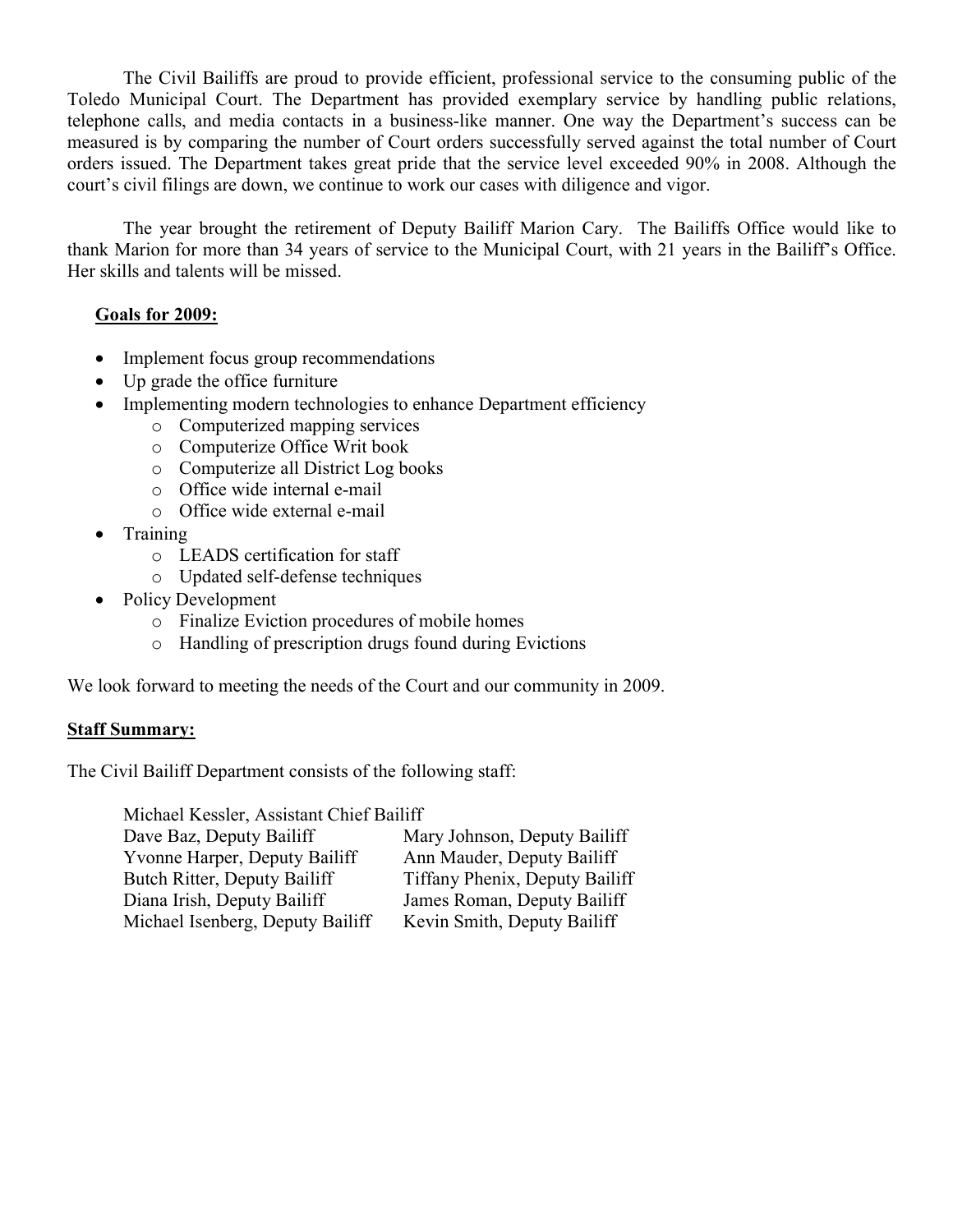# 2008 CIVIL BAILIFF DEPARTMENT STATISTICS

|                                                                                                                                     |                            | <u>2008</u>    | <u>2007</u>                         |
|-------------------------------------------------------------------------------------------------------------------------------------|----------------------------|----------------|-------------------------------------|
| Summons - Received                                                                                                                  |                            | 2,731          | 3,149                               |
| Summons - No Service                                                                                                                |                            | 122            | 154                                 |
| Proceeding in Aid – Received                                                                                                        |                            | 1,550          | 2,414                               |
| Proceeding in Aid – No Service                                                                                                      |                            | 773            | 1,074                               |
| Subpoenas – Received                                                                                                                |                            | 351            | 628                                 |
| Subpoenas – No Service                                                                                                              |                            | 63             | 111                                 |
| Bench Warrants – Received                                                                                                           |                            | 98             | 162                                 |
| Bench Warrants – Returned want of assistance                                                                                        |                            | 49             | 119                                 |
| Bench Warrants – Outstanding                                                                                                        |                            | 1              | 8                                   |
| Garnishees – Respondents Served<br>Garnishees - Defendants Served                                                                   |                            | 6,265<br>6,012 | 6,953<br>5,426                      |
| Garnishees - Mail Service<br>(To notify Defendants on bank account attachments in<br>accordance with federal law)                   |                            | 2,308          | 2,391                               |
| Garnishees – Foreign Service<br>(Mail to Respondents outside of Lucas County)                                                       |                            | 844            | 658                                 |
| Garnishees – No Service                                                                                                             |                            | 253            | 211                                 |
| <b>Landlord Complaints</b>                                                                                                          |                            | 7,475          | 7,475                               |
| Landlord Complaints - No Service                                                                                                    |                            | 239            | 164                                 |
| Writ of Restitution<br>Served<br>Returned for want of assistance<br>Returned for request of plaintiff<br>Cause to vacate<br>Evicted | 1,904<br>718<br>241<br>560 | 3,411          | 3,867<br>2,268<br>505<br>418<br>676 |
| Writ of Restitution $-$ Mailed $-$ 4 Day Notice<br>Plaintiff Notice served                                                          |                            | 3,411<br>781   | 3,867<br>$\theta$                   |
| Execution - Worked                                                                                                                  |                            | 222            | 365                                 |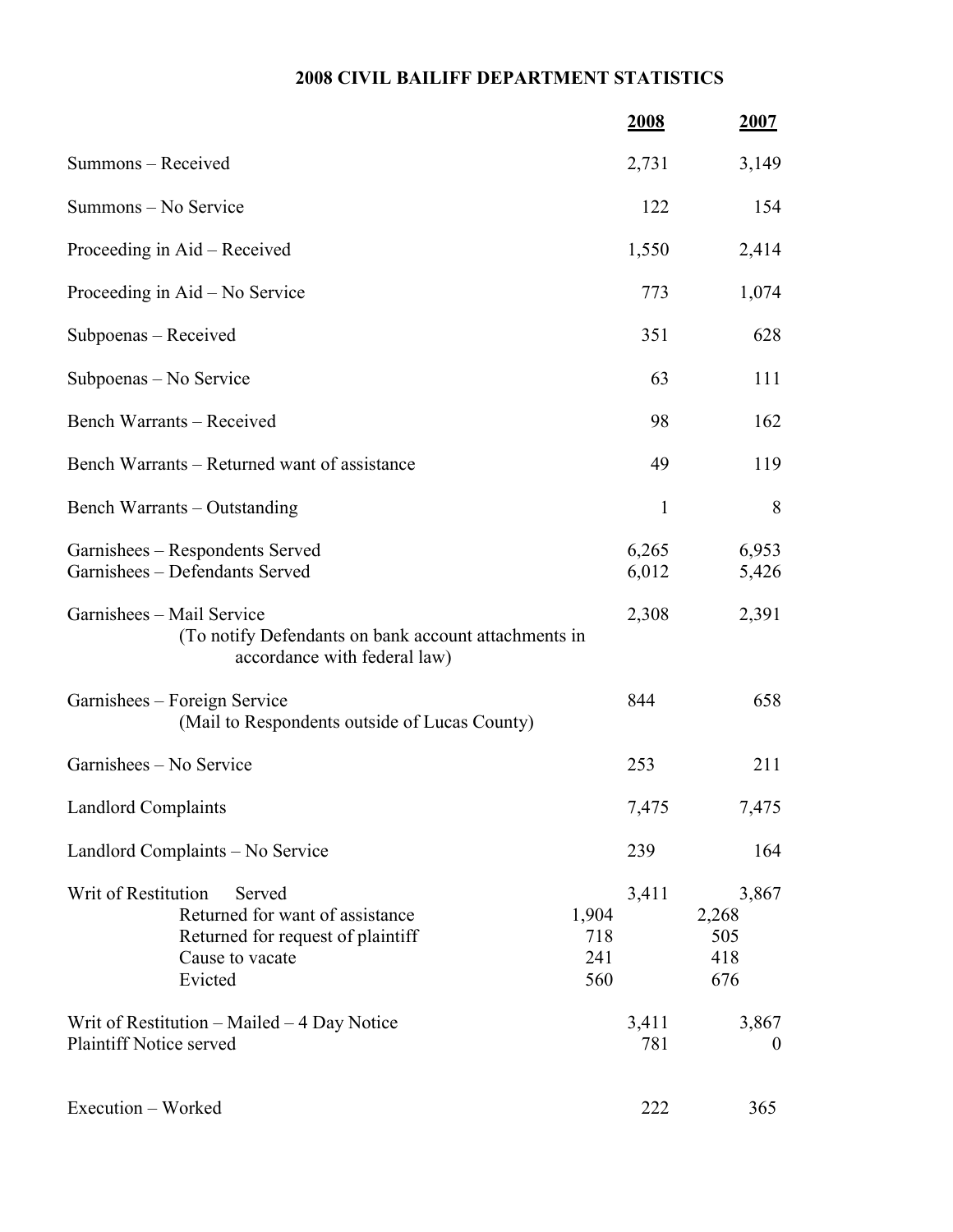|                                                | 2008             | 2007           |
|------------------------------------------------|------------------|----------------|
| Replevin – Worked                              | 6                | $\overline{2}$ |
| <b>Bailiff Sales Held</b>                      | $\boldsymbol{0}$ | 2              |
| <b>Total Legal Documents Processed</b>         | 35,464           | 37,986         |
| Money caused to be collected on Execution      | \$178,684.53     | \$377,134.86   |
| Money caused to be collected on Bench Warrants | \$22,353.95      | \$74,879.85    |
| Total:                                         | \$201,038.48     | \$452,014.71   |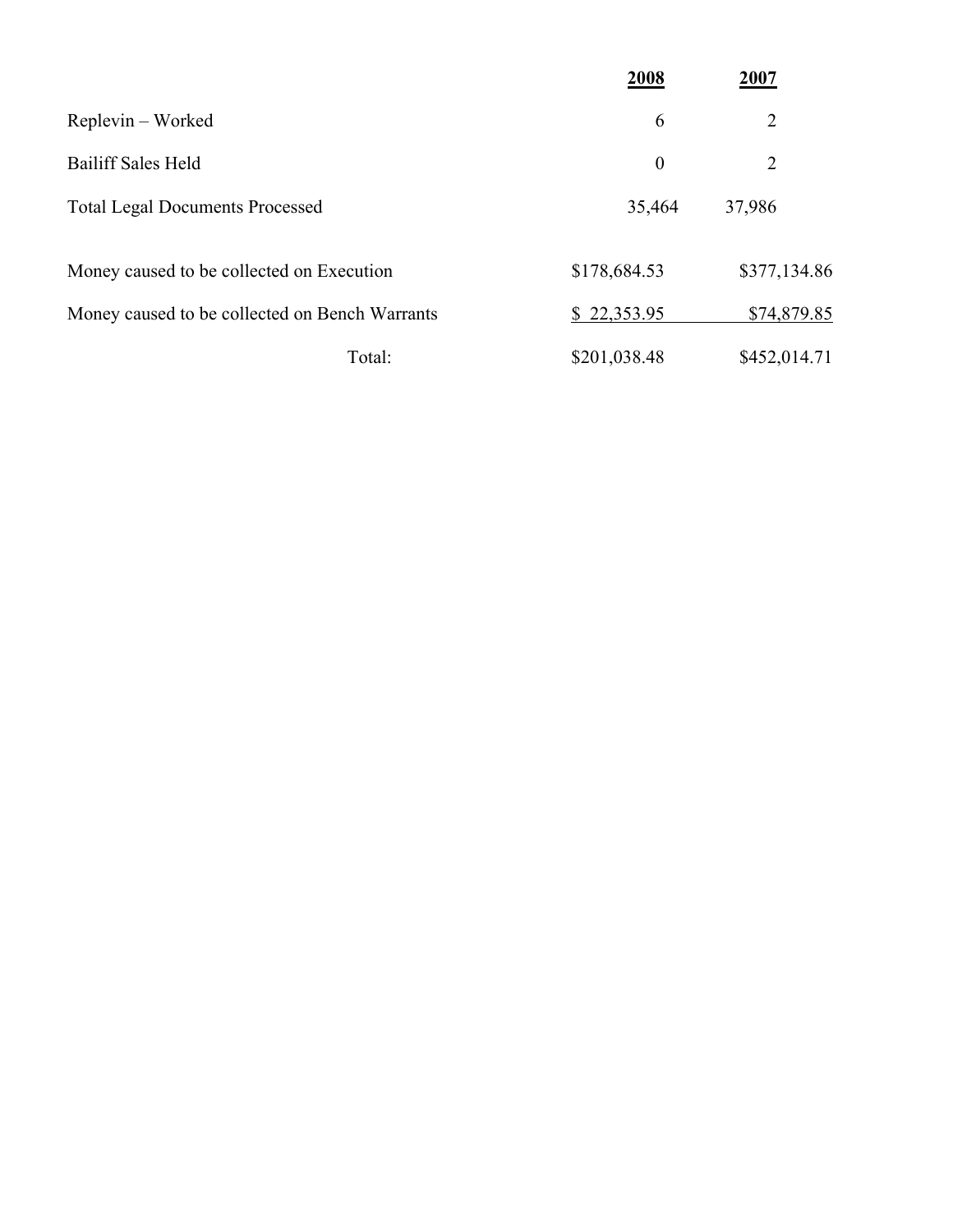# COURT REPORTERS

Sandra J. Ackerman Chief Court Reporter

### Department Description:

The Court Reporters of the Toledo Municipal Court are responsible for the production of verbatim stenographic records of preliminary hearings and of all trials in the traffic, criminal and civil branches of the Court. We also provide records of motions, arraignments, sentencings, pleas and waivers, and cases processed by the Probation Department. It is also often necessary to retain the exhibits that may be introduced and admitted at trial until the appeal time of forty (40) days has expired. All stenographic notes, cassette tapes, CDs and exhibits are kept five years and then destroyed.

A Transcript of Proceedings is the finished product of the department. It is used either in further court proceedings, in civil lawsuits or in trials which are appealed. In cases which are appealed, the Court Reporters must follow specific rules as set forth by the Court of Appeals.

Each Judge, when in their own courtroom, has one jury day per week and there are generally five or six jury trials scheduled for that day. Should more than one of the cases be ready to proceed to a jury trial, the case with the oldest case number would take precedence and the other cases would then be rescheduled. Jury trials are usually concluded in a day's time. Generally a trial to the Court is requested rather than a jury trial.

### Accomplishments:

In September, Court Reporters Lori Hauenstein and Diana Ziegelhofer participated in a Realtime Seminar sponsored by The Ohio Judicial College. The seminar covered hardware and software issues, Realtime connections (including the newest Stenocast wireless), and wireless router options. These evolving technologies and new approaches to using them have expanded the concept of a Realtime transcript produced by Court Reporters.

There were ten juries seated in 2008 and thirteen jury trials in 2007. The following is a breakdown of the jury trials presided over by each respective Judge.

Judge Amy J. Berling – None Judge Amy J. Berling – None Judge Robert G. Christiansen – Oct. Judge Robert G. Christiansen – Sept. Judge Francis X. Gorman – June, Aug.  $(2)$  Judge Francis X. Gorman – July, Oct. Judge Michael R. Goulding – July, Sept. Judge Michael R. Goulding – Jan., Sept. Judge C. Allen McConnell – Feb. Judge C. Allen McConnell – Mar., Oct. Judge Lynn H. Schaefer – Feb., April Judge Lynn H. Schaefer – July, (2) Sept.

# 2008 2007

Judge Timothy C. Kuhlman – Oct. Judge Timothy C. Kuhlman – Sept., Dec. (2)

### Goals for 2008:

Our goal as Court Reporters in 2009 will be to continually update and integrate Court technology to improve and expedite our work and to ensure that our work is effective and accountable to the people we serve.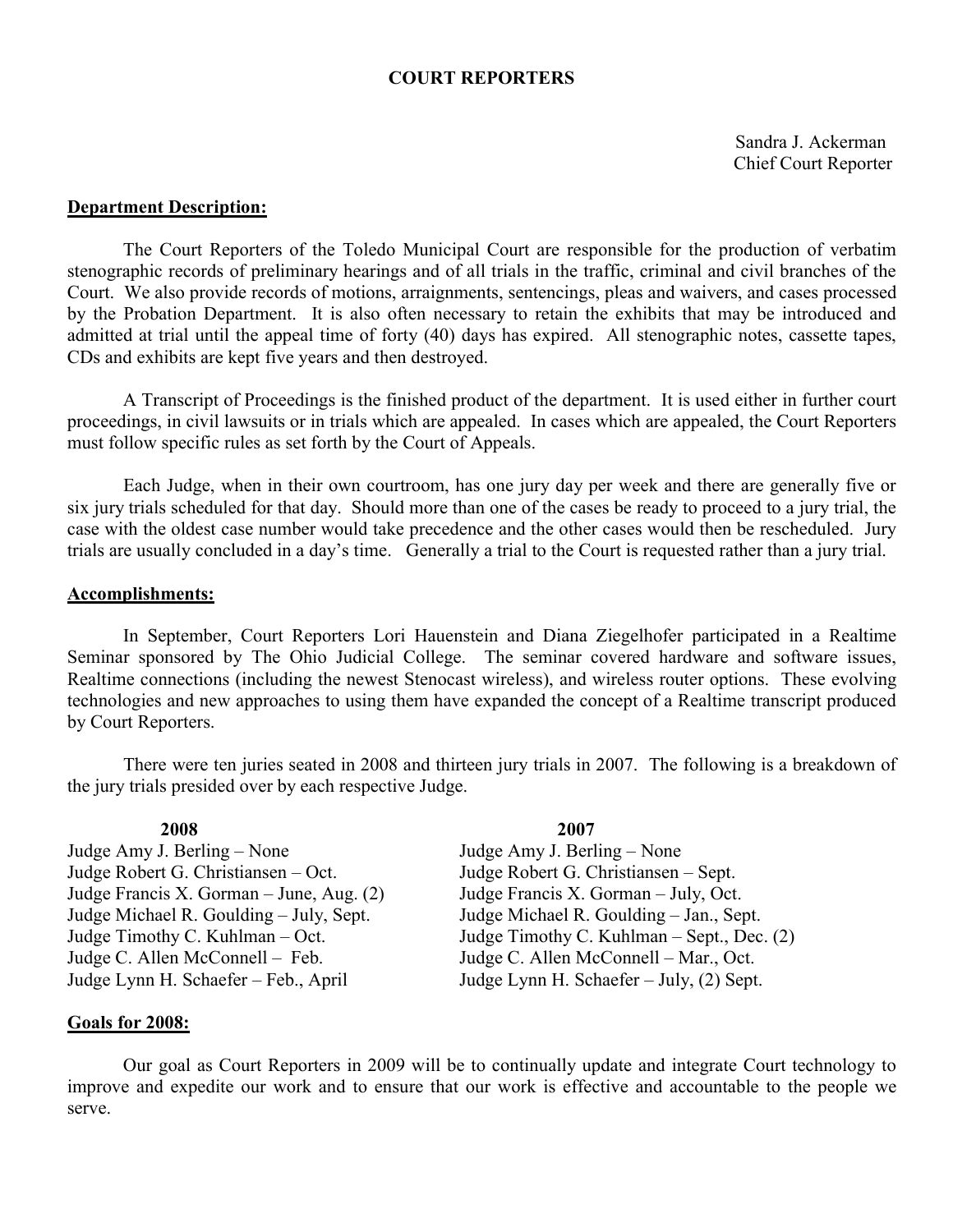# Staff Summary:

There are seven Court Reporters at Toledo Municipal Court each assigned to their own Judge. The following is a breakdown of the Court Reporters according to seniority and the Judge to whom they are presently assigned:

- Sandra J. Ackerman, assigned to Judge Amy J. Berling
- Patricia Lindsey-Schmidlin, assigned to Timothy C. Kuhlman
- Kenneth P. Gallaher, assigned to Judge Francis X. Gorman
- Lori A. Hauenstein, assigned to Judge C. Allen McConnell
- Diana A. Ziegelhofer, assigned to Judge Lynn H. Schaefer
- Carol H. Thomas, assigned to Michael R. Goulding
- April Vickers, assigned to Judge Robert G. Christiansen.

On behalf of the Court Reporters, I would like to thank all Judges and court personnel for the continued assistance and support to our department.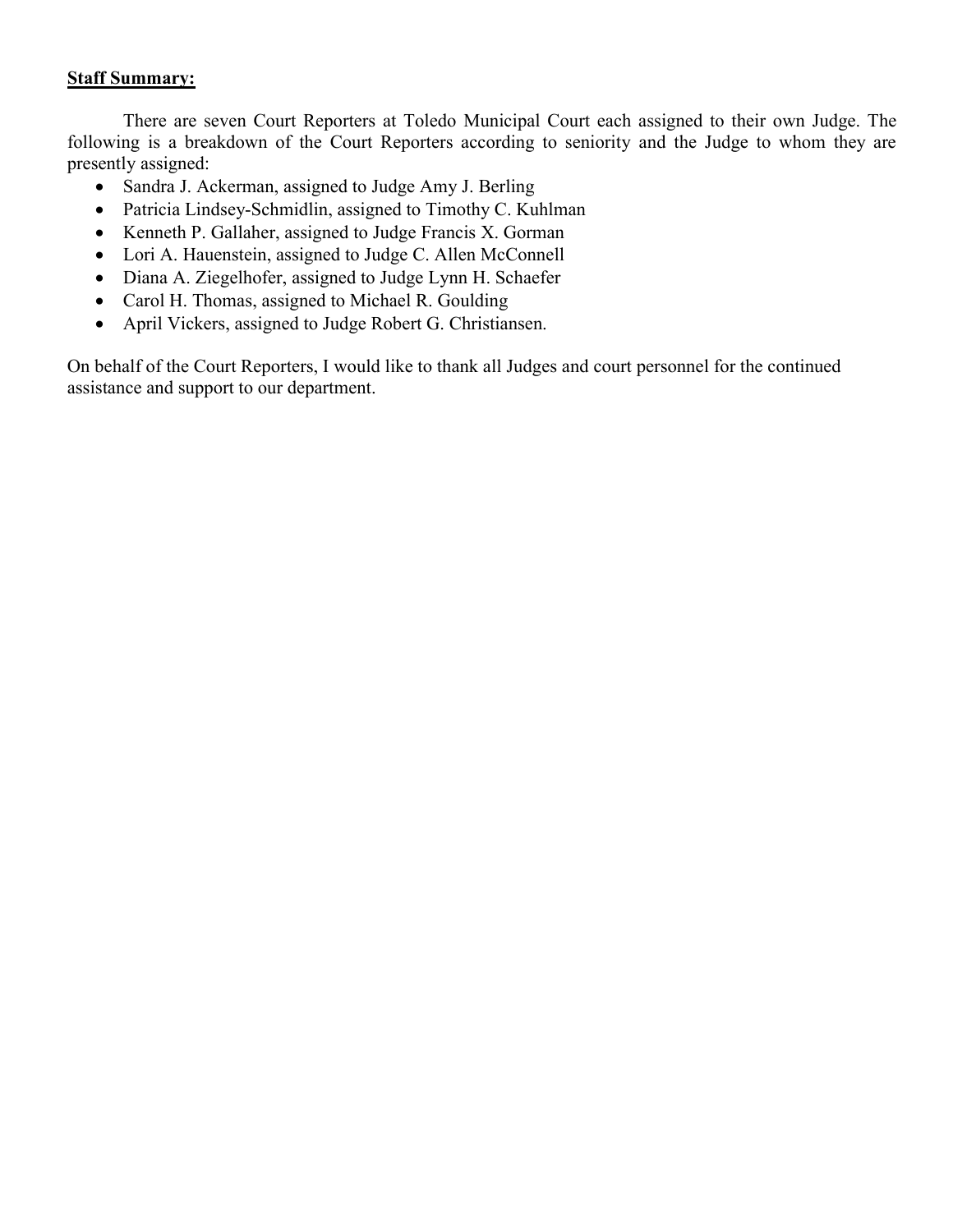# LAW CLERK/BAILIFF

Patricia Wardrop Chief Courtroom Bailiff

### Department Description

The Law Clerk/Bailiff Department is comprised of seven full-time employees, each assigned to an individual Judge of the Toledo Municipal Court, plus one additional employee who is responsible to all of the Judges for research, bond reports and courtroom coverage as needed. The Law Clerk/Bailiff works closely in and out of the courtroom with their respective Judge, and solely at that Judge's discretion.

### Services Provided

Duties of each Law Clerk/Bailiff vary from Judge to Judge. In the courtroom, each Law Clerk/Bailiff organizes and coordinates the daily docket to ensure efficiency. This might include calling cases, reading affidavits to the Judge or to a defendant, posting entries, communicating with prosecutors, public defenders, defense attorneys, witnesses, jurors, departments within the Municipal Court, and the general public, and working with deputy sheriffs when a defendant is in custody.

Another responsibility includes the keeping of records of assigned cases as required by the Ohio Supreme Court Rules of Superintendence. These records are submitted to the Ohio Supreme Court every month. This report includes statistics of cases that are assigned to each Judge for trial. The monthly report also categorizes cases by case type (e.g., traffic, criminal, civil, etc.) and how each case is terminated (e.g., no contest plea, dismissal, unavailability of defendant, etc.). The Ohio Supreme Court Individual Judge monthly report does not reflect cases that are terminated prior to the setting for trial. In three weeks of a seven-week rotation, the Judges' dockets are devoted to resolving cases at the arraignment, preliminary hearing or pretrial stages. The other four weeks are reserved for trials.

In an average trial week, the Judges may individually resolve 55 to 95 criminal and traffic cases that are set for trial, 10 to 25 criminal and traffic cases that are set for pre-trial and 10 to 25 civil cases set for trial.

In 2008, in accordance with the Ohio Supreme Court's directives, the Law Clerks conducted the seventh 'rolling inventory' of assigned pending cases. The rolling inventory was conducted over a period of two weeks, with each Judge's inventory being executed on a specific assigned date by that Judge's Law Clerk. For the second time, the inventory was completed using a laptop computer and a case scanning gun. This method of inventory was very efficient, requiring only the Judge's Law Clerk, and a second Law Clerk to create an electronic record of cases inventoried as pending. The Law Clerk then compares the records from the physical inventory to their individual records to reconcile a precise count of the current assigned pending cases for each Judge.

### Goals for 2009:

In 2009, the Law Clerks strive for continuous improvement to ensure efficiency and organization in the handling of courtroom dockets. For two of the Court's Judges, the 2009 inventory will be done alongside an experimental program with NORIS in an attempt to further improve the accuracy and efficiency of case reporting. The Law Clerks look forward to working together in the upcoming year to provide invaluable assistance to all seven Municipal Court Judges, as well as to the public at-large.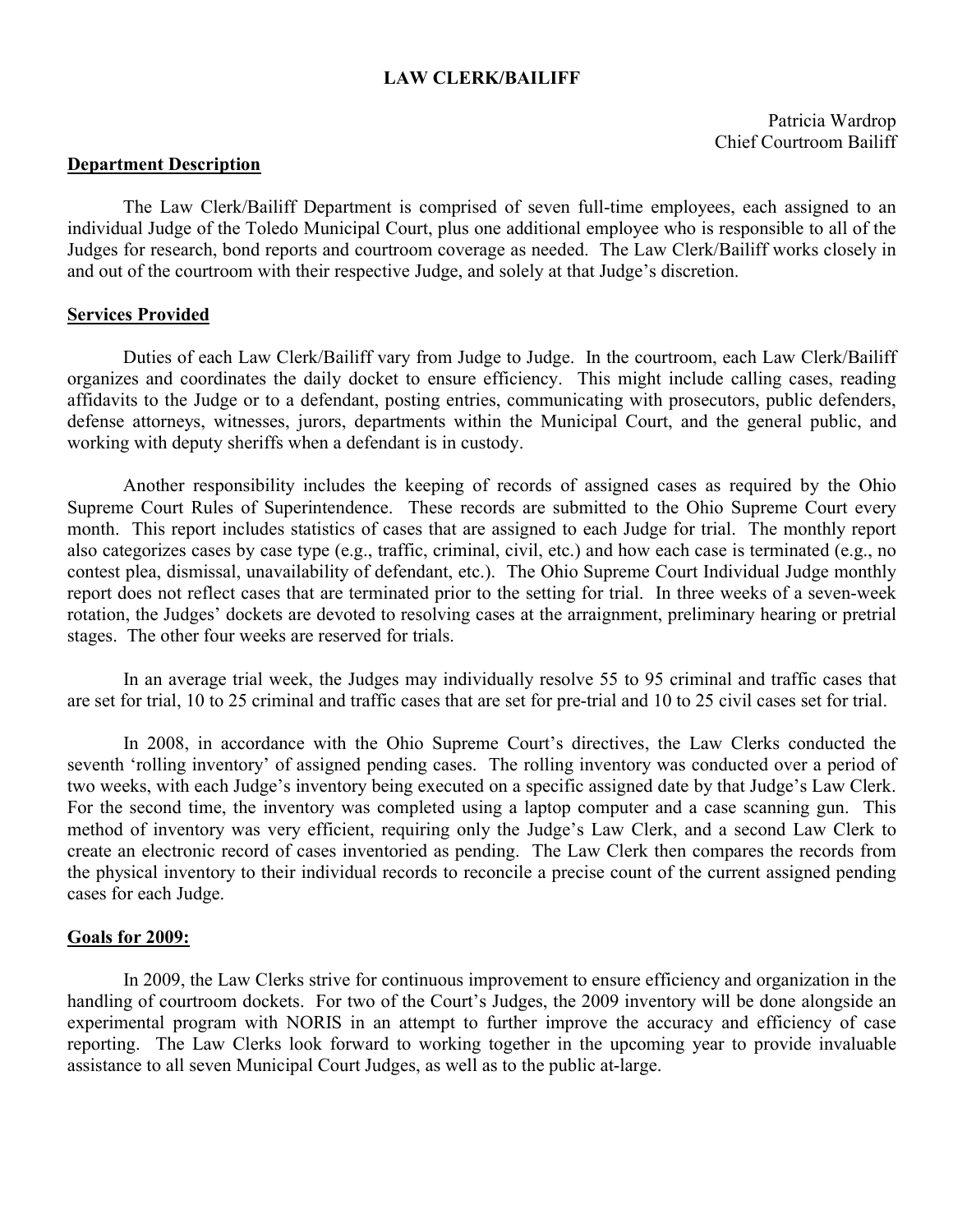# **Staff Summary:**

In 2008, the Law Clerk/Bailiffs welcomed one new Law Clerk into their department, Bridget Connelly with Judge Kuhlman.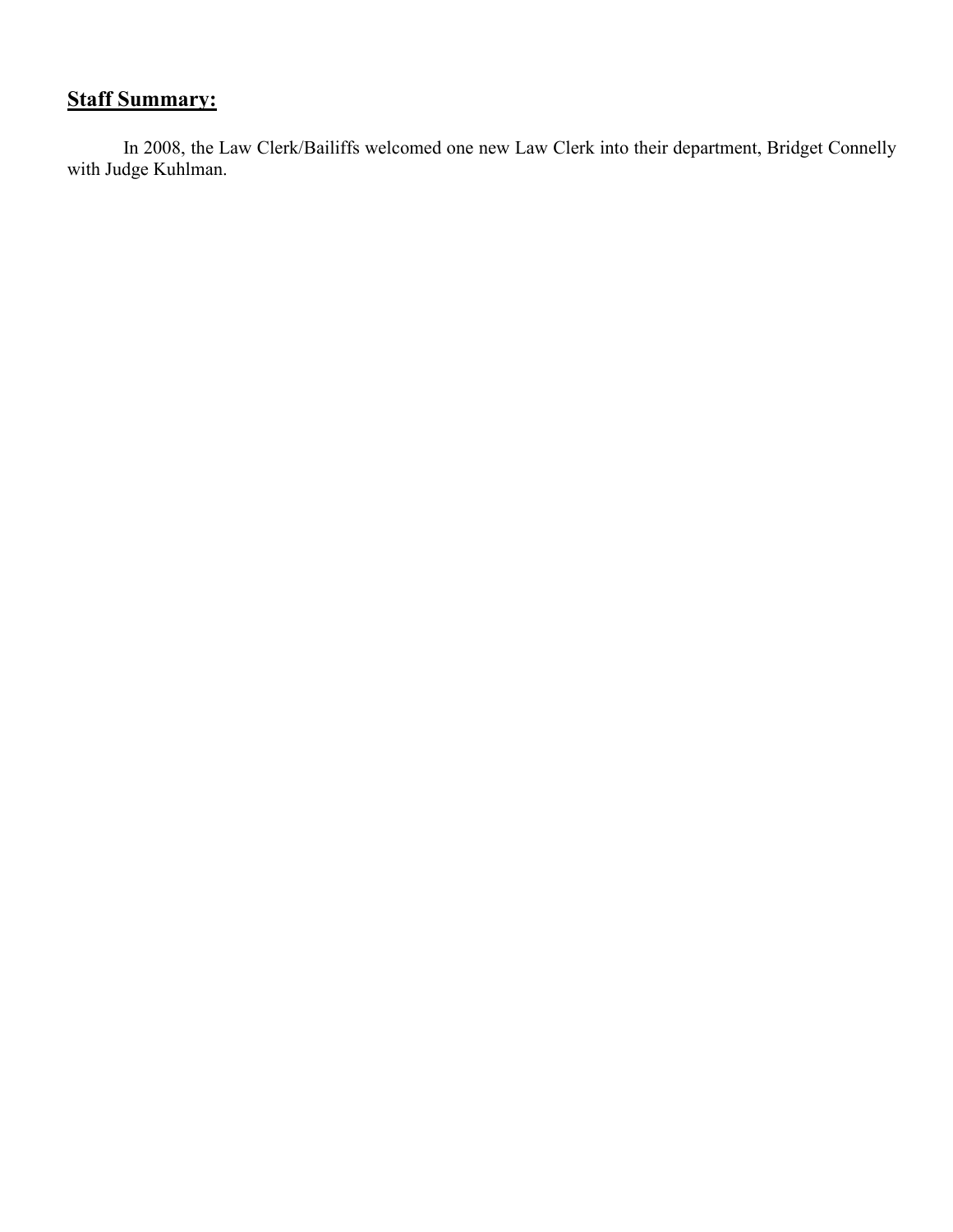# CITIZENS DISPUTE SETTLEMENT PROGRAM

James Petas Senior Mediator

### Department Description

The Citizens Dispute Settlement Program (CDSP) of the Toledo Municipal Court provides the people of Toledo an alternative means of resolving disputes. By using mediation, counseling techniques, and conciliation, citizens are empowered to settle disputes that would otherwise be included in the traditional court system.

Mediation is an effective means for resolving disputes. With the help of a neutral third party, participants often reach mutually accepted agreements. In mediation, avenues of communication are opened which permit the participants to more clearly understand themselves, each other, and the situation. Since the participants themselves craft these agreements, there is a greater likelihood that the agreement will be successfully implemented. The mediation process is especially helpful when the participants have an ongoing relationship such as family members, friends, neighbors, or business associates.

### Services Provided

The staff members of CDSP conduct mediations. Mediations are also conducted by volunteer attorneys from the Toledo Bar Association who have been trained as mediators. Students from the University of Toledo Law School's Alternative Dispute Resolution class also conduct small claims mediations.

Cases referred involve misdemeanor behavior such as menacing, criminal damaging, disturbing the peace and theft. These cases can be referred at any point, including before any charges are filed, at a pre-trial conference or even at trial.

Civil cases are referred to mediation by the assigned judge or may be requested by the parties themselves or their attorneys.

Rent Escrow cases are also screened first for mediation. If the dispute is resolved through mediation, the escrowed rent is released. If the case is not resolved or if the mediation agreement is not successfully implemented, the case is continued to the Housing Court Magistrate's docket.

"Same Day" Mediation for small claims cases was initiated in October 1994. As individuals appear for their scheduled Small Claims hearing, they are presented the option of mediating their dispute that same day. If both parties agree, "Same Day" mediation is conducted rather than the parties appearing before the magistrate. If a resolution is not reached through mediation, the magistrate hears the case that day as scheduled.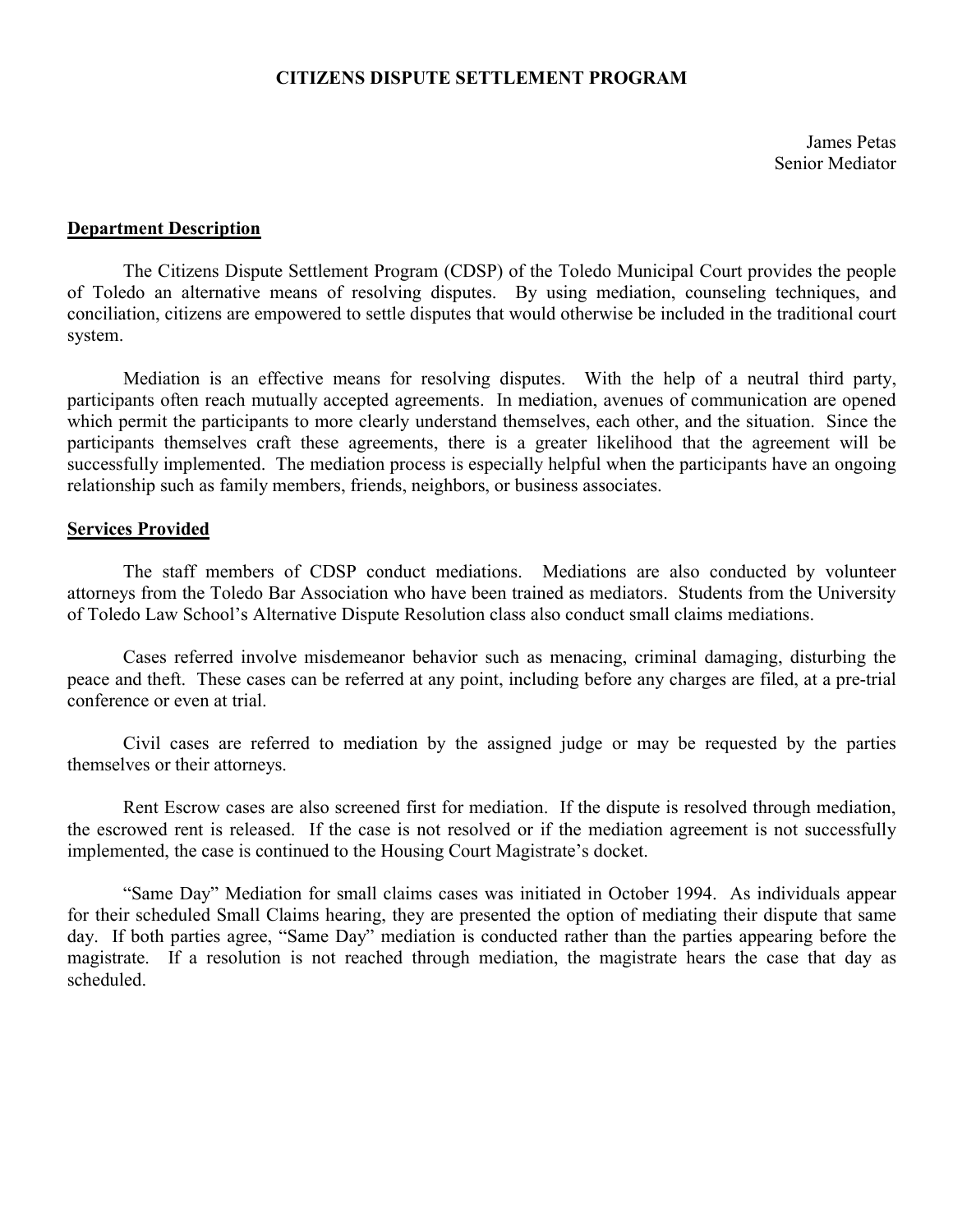The Check Resolution Service was instituted in October 1993. Individuals or businesses wishing to file a criminal charge for bad checks are referred to the Check Resolution Service before charges are filed. A \$15.00 filing fee per each endorser (check-writer) is paid by the complainant. The endorser is notified of the complaint and a mediation date is scheduled between the endorser and complainant. At the mediation the endorser has the opportunity to reimburse the complainant the amount of the check plus the \$15 filing fee. If the Check Resolution Service is not successful in resolving the matter, the complainant is referred to the bad check squad of the Toledo Police Department. Check Resolution Service has a sub-component, Collection Mediation Program, which assists businesses in collecting bad debt that is not in check form. The procedure follows the same method used in Check Resolution and requires a \$15.00 registration fee.

# Accomplishments:

In 2008, the Citizens Dispute Settlement Program remained committed to providing the Toledo Municipal Court and community with excellence in mediation. This goal is reached through the Court's and CDSP's commitment to improvement and quality. In 2008, CDSP accomplished the following:

- CDS staff attended mediation training through the Supreme Court of Ohio's Judicial College.
- Began work on implementing software for the Collection Mediation Program.
- Toledo Bar Association's ADR/CDS committee put on a successful mediation seminar in conjunction the University of Toledo Law School; featuring Nancy Rogers, then acting attorney general & now current Dean of the Ohio State University Law School.
- Completed instillation of the Check Resolution Program software. The system is projected to reduce administrative/scheduling time by 50%.
- Senior Mediator James Petas joined the board of the Ohio Mediation Association.

CDSP and The University of Toledo College of Law continue to work together through the civil mediation internship program. Citizens Dispute also conducts training for graduating Toledo Police Officers and county emergency operators to educate them on the dynamics of mediation and how to access the service.

Statistics for 2008, with statistics from 2007 for comparison, are provided below.

|                     | 2007                | 2008 |
|---------------------|---------------------|------|
| <b>Type of Case</b> | <b>Success Rate</b> |      |
| Civil cases:        | 67%                 | 71\% |
| Adjudicated:        | 60%                 | 80%  |
| Pre-Adjudicated:    | 91%                 | 91%  |
| Housing:            | 74%                 | 79%  |
| Small Claims:       | 63%                 | 54%  |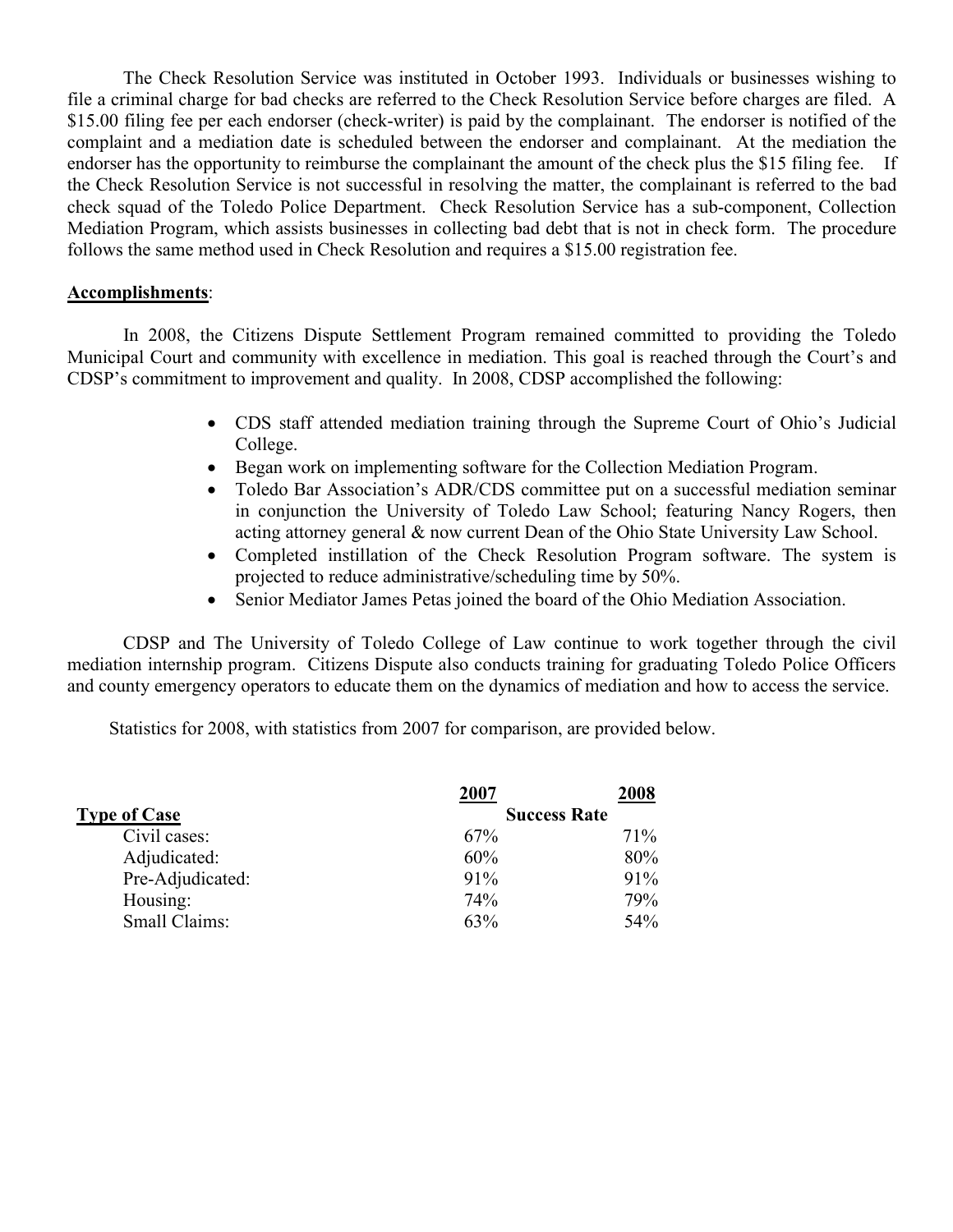| <b>Dispute Resolution- Case Types Referred</b> | 2007           | 2008             |
|------------------------------------------------|----------------|------------------|
| Assault                                        | 78             | 117              |
| Menacing                                       | 112            | 123              |
| Criminal Damage                                | 53             | 54               |
| Theft                                          | 39             | 35               |
| Harassment                                     | 22             | 16               |
| Neighborhood Dispute                           | 16             | 16               |
| Telephone Harassment                           | 24             | 29               |
| Criminal Trespassing                           | $\tau$         | $\tau$           |
| Landlord/Tenant                                | 24             | 26               |
| <b>Stalking</b>                                | $\overline{2}$ | 6                |
| Other                                          | 63             | 54               |
| <b>Civil Case Mediation Results</b>            | 2007           | <u>2008</u>      |
| <b>Total Referred</b>                          | 117            | 98               |
| Mediation: Agreement                           | 62             | 47               |
| No Agreement                                   | 30             | 19               |
| CDSP involvement/No mediation                  | 15             | 21               |
| Pending                                        | 10             | 11               |
| Mediation Agreement %                          | 67%            | 71%              |
| <b>Adjudicated Case Mediation Results</b>      | 2007           | 2008             |
| <b>Total Referred</b>                          | 72             | 80               |
| Mediation: Agreement                           | 26             | 49               |
| No agreement                                   | 17             | 12               |
| FTA to Notice                                  | $\overline{2}$ | $\overline{2}$   |
| CDSP involvement/No mediation                  | 17             | $\overline{7}$   |
| Pending                                        | 10             | 10               |
| Mediation Agreement %                          | 60%            | 80%              |
| <b>Pre-Adjudicated Mediations</b>              | 2007           | <u>2008</u>      |
| Total referred                                 | 380            | 403              |
| Mediation: Agreement                           | 135            | 167              |
| No agreement                                   | 13             | 16               |
| FTA to notice                                  | 128            | 105              |
| CDSP involvement/No mediation                  | 62             | 85               |
| Make File Only                                 | 34             | 24               |
| Pending                                        | 8              | 6                |
| Mediation Agreement %                          | 91%            | 91%              |
| <b>Housing Mediations</b>                      | 2007           | 2008             |
| Total referred                                 | 105            | 65               |
| Mediation: Agreement                           | 48             | 37               |
| No agreement                                   | 17             | 10               |
| FTA to notice                                  | 6              | 5                |
| CDSP involvement/No mediation                  | 21             | 13               |
| Pending                                        | 3              | $\boldsymbol{0}$ |
| Mediation Agreement %                          | 74%            | 79%              |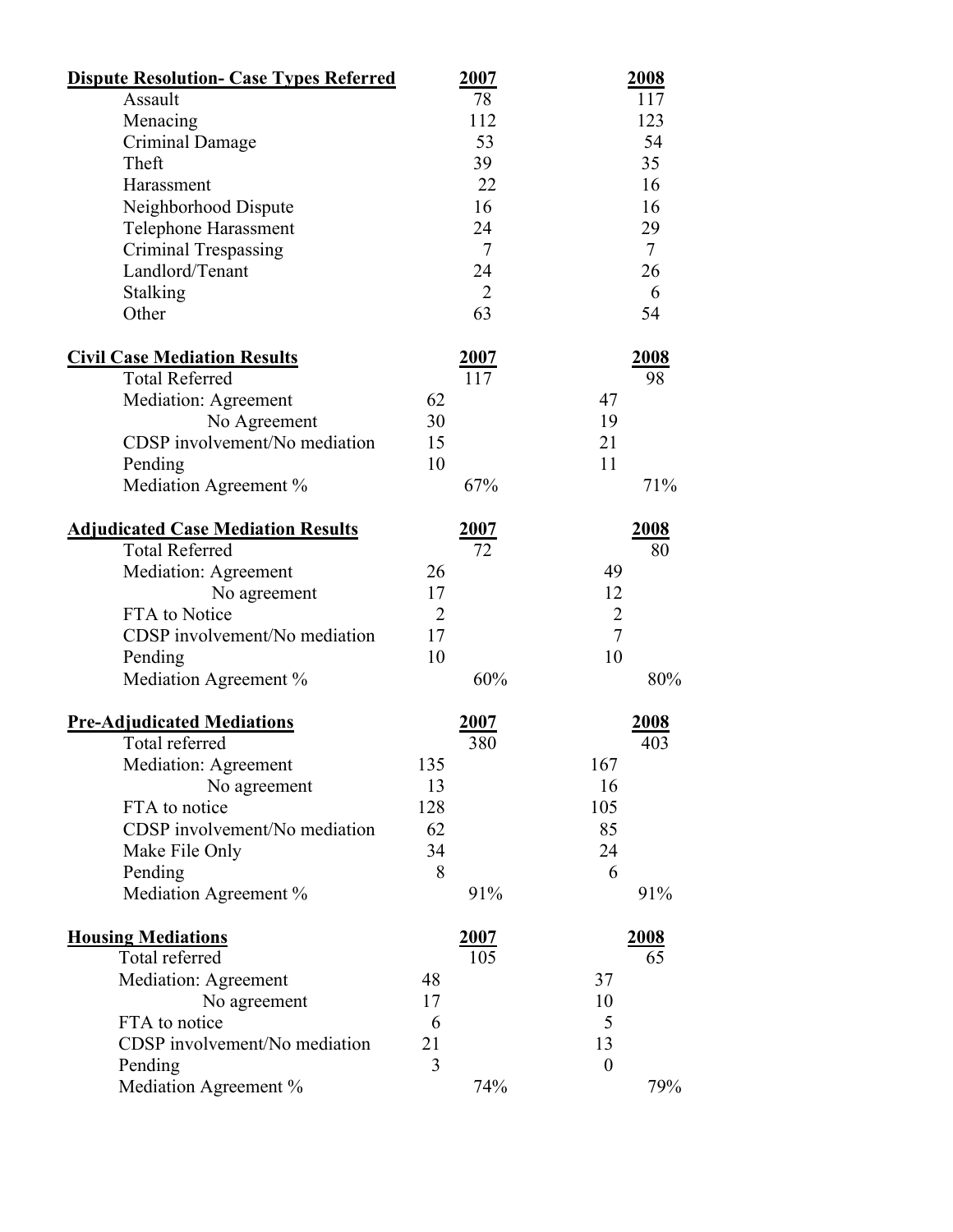| <b>Small Claims/Same Day Mediation</b>   | 2007     | 2008     |
|------------------------------------------|----------|----------|
| Total referred                           | 115      | 106      |
| <b>Mediation: Agreement</b>              | 72       | 66       |
| No agreement                             | 43       | 40       |
| Mediation Agreement %                    | 63%      | 62%      |
| <b>Check Resolution Mediations (CRS)</b> | 2007     | 2008     |
| Total referred                           | 2,250    | 2,043    |
| Funds generated                          | \$32,397 | \$30,645 |
| <b>Collection Mediations</b>             | 3        | 6        |
| <b>Total number of cases referred</b>    | 789      | 752      |
| (Minus CRS)                              |          |          |

# Goals for 2009

Through additional mediation education, Citizen's Dispute will improve and continue to provide professional mediation services. CDSP hopes to educate court users and the public on the positive impact of mediation along with seeking additional opportunities in the court process to mediate. In the Fall of 2009, CDSP and the Alternative Dispute Resolution/Citizens Dispute Settlement Committee of the Toledo Bar Association plan to offer a Federal Court Mediation Seminar. Of the hundreds of post mediation evaluations collected, 89% were happy with the mediation process and would recommend it to others. The department remains committed to making mediation more available and user friendly to the Court and its users.

## **Staff Summary**

The Citizen Dispute Staff consists of Senior Mediator James Petas, Mediators Bonnie Schrock and Susan Monro (who job share one position) and Intake Secretary Susan Padilla.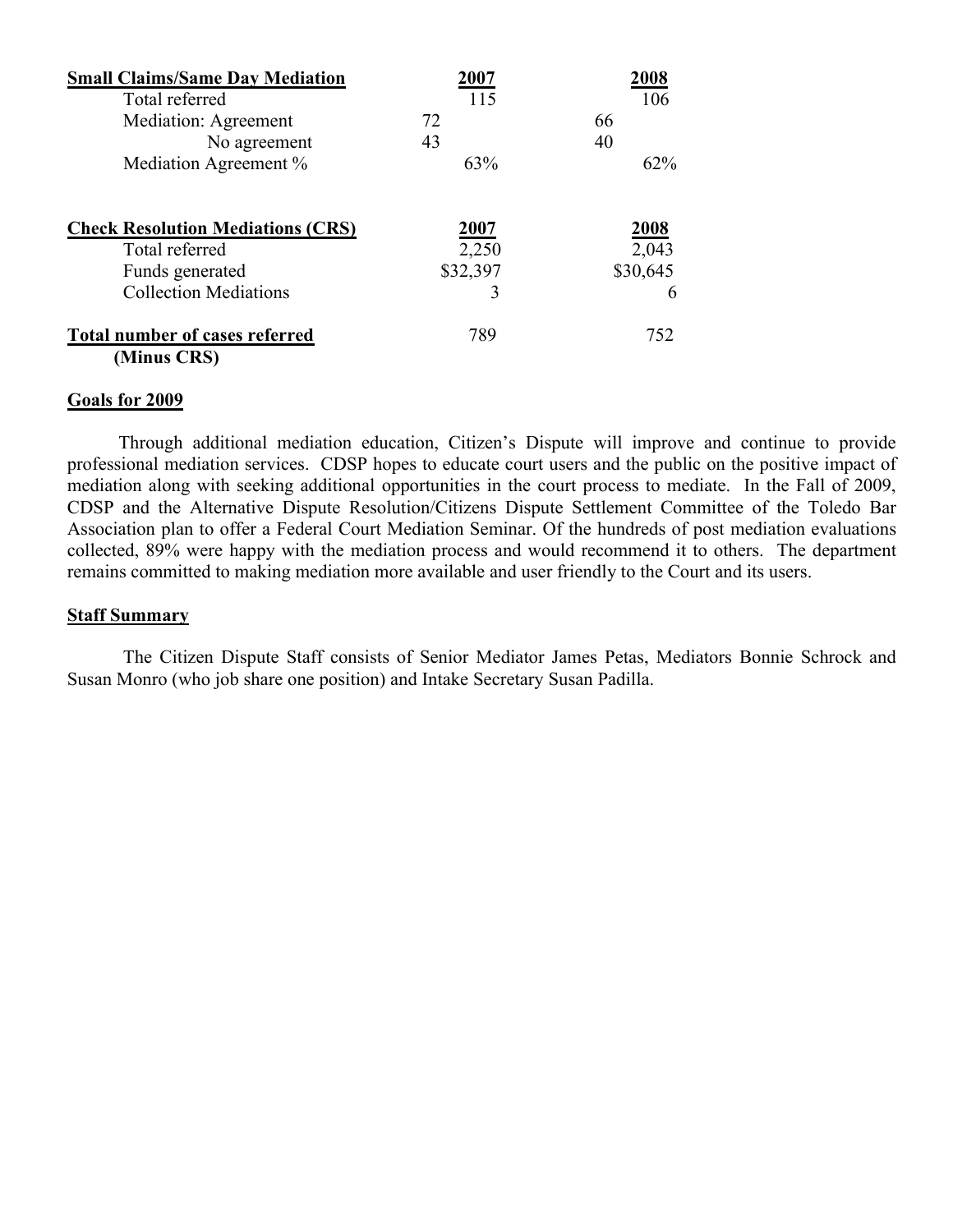## PROBATION DEPARTMENT

Kim E. Oats Chief Probation Officer

# Department Description

Probation is a court–imposed sanction that "releases a convicted offender into the community under a conditional suspended sentence". The Toledo Municipal Probation Department exists under the authority of the Toledo Municipal Court Judges. The mission of the Probation Department "is to serve, in a professional manner, the Court, the community and defendants in the areas of investigation, rehabilitation and behavior monitoring."

Unlike other divisions of the court, Probation provides services beyond the jurisdiction of the court. The Alternatives Program and the Intensive Supervision Program are available to any resident of our general area that needs to complete such a program under court order. Other courts in Ohio have made referrals to these programs.

The overall management of the department rests with Chief Probation Officer Kim E. Oats. Daily operation and coordination of the Units falls to the Assistant Chief Probation Officer Tammy M. Harris. The Chief is a member of the Ohio Chief Probation Officers Association and the National Association of Probation Executives.

The probation department is structured into three units of Probation Officers. The units are the Pre-Sentence Investigation Unit which is supervised by Laura Berling; the Supervision Unit, supervised by Randolph Nelson; and the Specialized Services Unit supervised by Eddie Norrils. The unit supervisors also supervise the License Intervention Specialist and the Intake Clerk.

### **Services Provided**

The Probation Department provides several services to the court in handling criminal and traffic cases. The department is responsible for providing a pre-sentence report that includes background information on a defendant and information about his/her offense. The Court, in determining appropriate sentencing, uses this information. Probation becomes involved in requests for restitution, drug testing, competency evaluations, electronic monitoring, intensive supervision, community service, alternative programs, remedial driving education, and Work Release referrals.

The department also serves as a rehabilitative arm of the court. A major effort in this regard is made through the court imposing a term of probation as part of a sentence. When probation is ordered, a treatment plan is developed and a probation officer monitors the defendant's behavior for compliance with that plan. Plans may include treatment of alcohol or drug abuse, psychological counseling, restitution, drug testing, obtaining a driver's license, or other conditions.

Probation Officers are organized into three units: Special Services, Pre-sentence Investigations, and Supervision. Within each unit, the officers serve as backup for each other to allow for ongoing operation of all programs. In the event that coverage is not adequate, the Unit Supervisor also serves as backup to the positions within the unit.

Unit Supervisor Eddie Norrils supervises those probation officers assigned to the Special Services unit. One of the special programs in the probation department is the Alternatives Program.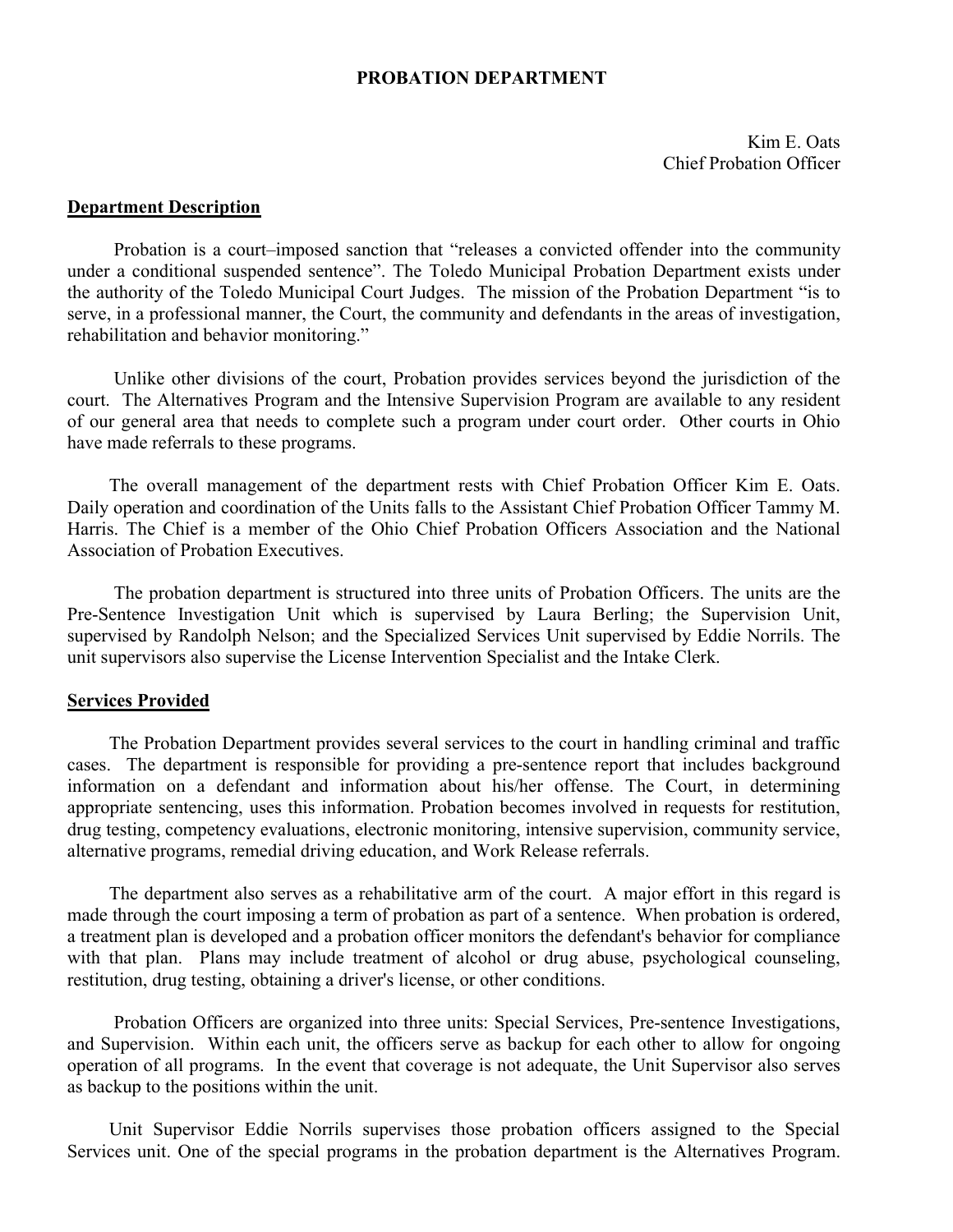The Alternatives Program provides a diversion option to criminal first offenders through an educational program. Probation Officers Lori Donovan and Jodi Packard handle referrals for the Alternatives Program and facilitate the group sessions.

Mr. Norrils' also supervises Mark Klapper, the Probation Officer assigned to the Intensive Supervision Program (ISP). The Intensive Supervision Program Officer is a specialized assignment that is funded by a grant from the State of Ohio, Bureau of Community Sanctions. ISP is intended to divert offenders who are serving long sentences at CCNO. The program must meet standards set by the Community Corrections Act and is audited yearly by the state regarding compliance. Fiscal Year 2008 was audited on February 2, 2009 and received a compliance score of 100%.

Jennifer Friddell is the Community Service Probation Program (CSPP) Officer and also monitors Electronic Monitoring. Mrs. Friddell is supervised by Mr. Norrils. The CSPP program addresses the needs of the court, the community, and the defendant by providing defendants an opportunity to do community service work in lieu of fines or jail time. Mr. Norrils also supervises two supervision officers, Gary Colton and Theresa Braddy.

Laura Berling supervises the Pre-sentence Investigation Unit. Probation Officers assigned to this unit are Charlie Pfeifer, Cathy Freeh, and Sean O'Conner. There is currently one probation officer vacancy in that unit due to the promotion of Ms. Berling to Unit Supervisor. The Pre-sentence Investigation Unit is responsible for completing all PSI's referred to the department, complete record checks ordered by the court and make all referrals for competency evaluations.

In addition to the above officers, Mrs. Berling also supervises Lisa Palm-Kuebler, the License Intervention Specialist. Lisa monitors the License Intervention Program (LIP) which services those individuals who are in need of limited driving privileges, reinstatement fee payment plans, immobilization or release of vehicles, information on the restoration of suspended license, information on remedial driving courses, and informing the court on the status of a defendants' driver's license.

Also supervised by Mrs. Berling is the Intake Clerk, Shirley Goodar. Ms. Goodar assists the department by signing up all inactive probation cases as well as acts as a back up in the absence of the License Intervention Specialist.

The Supervision Unit is the third unit in the Probation Department. Unit Supervisor Randolph Nelson supervises Probation Officers Anthony Bouyer, Kerry Konzen, Megan Stevens, Mark Steude and Markus Whitehead. Each officer is assigned all active probation cases referred to the department. Currently each officer supervises an excess of 400 cases, a reduction of approximately 100 cases per officer from FY07.

The Support Services Unit provides secretarial and clerical support for the department. Barbara Cameron is the Administrative Secretary and supervises the clerical staff. Probation Secretaries within the department are Mary Baker, Idell Daniels, Darlene Jimenez, Martha Grabarkiewicz, Joan Kelly, and Valerie Waggoner.

The Probation Department experienced some changes in staff in the past year. Joe Moran retired from service on December 19, 2008. On December 22, 2008, Laura Berling was promoted to Unit Supervisor to replace Mr. Moran. Probation Secretary Joan Kelly joined the department July 21, 2008 following the retirement of Chris Sheppard. Mrs. Sheppard retired in February, 2008.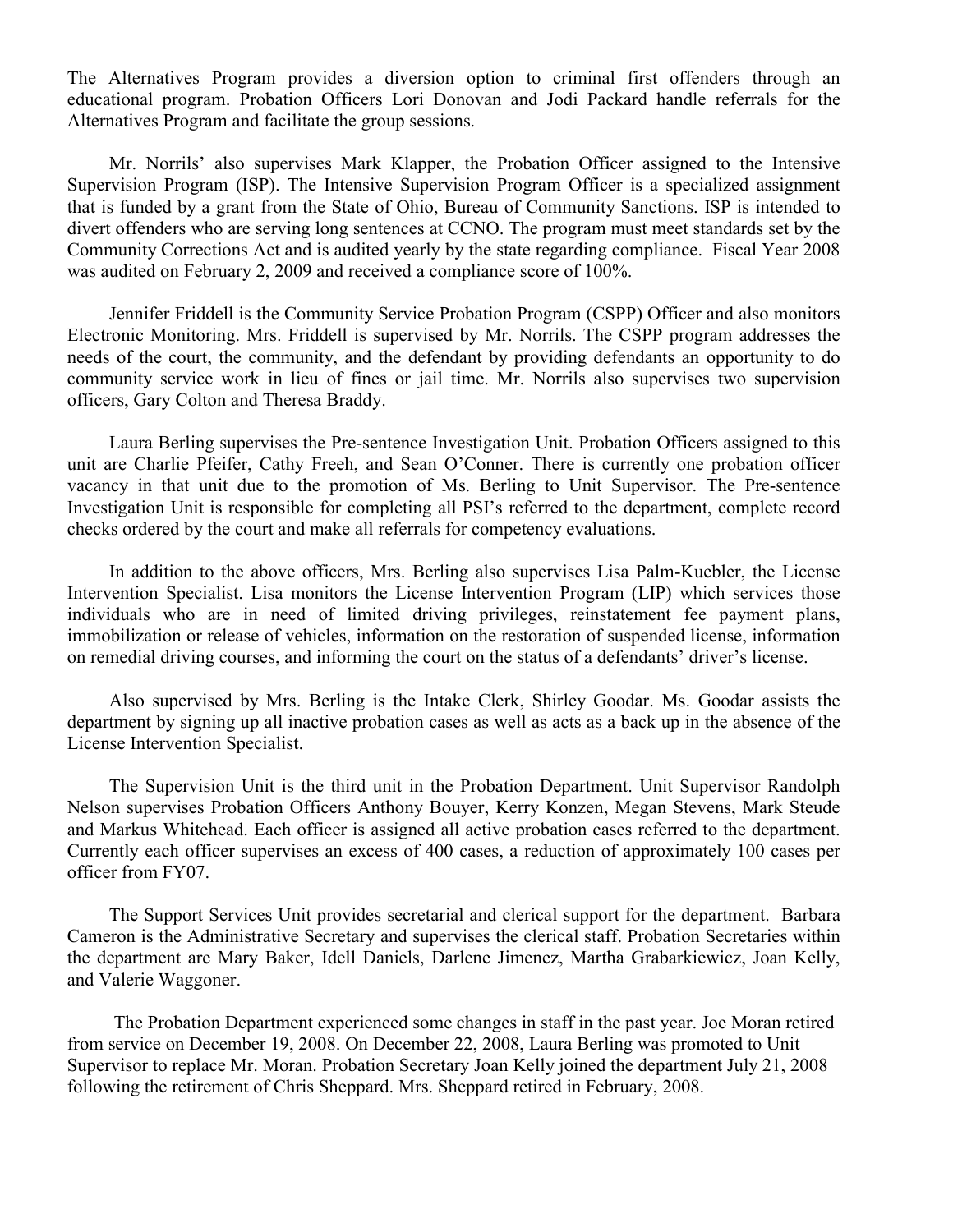# Accomplishments

The department experienced two major changes this past year, single judge assignment, and the reporting kiosk. When the court adopted the procedure of single judge assignment not all cases currently on probation were automatically converted to a Link Judge. The department underwent some training on single judge assignment and the assignment of link judges and quickly adapted to the changes.

The reporting kiosk is a supervision tool that is used to assist officers in monitoring low level offenders. It was developed exclusively for the probation department by NORIS. The kiosk allows offenders to report monthly, leave messages for their probation officers, retrieve messages and pay their restitution. Currently there are more than 280 offenders sign up to use the kiosk.

NORIS has also developed a Simple Messaging System (SMS). This is a system by which offenders can send a text message to a designated telephone number and retrieve information regarding their probation officers name, their next appointment or court date, and how much restitution they owe.

Additional developments that are still under way include the use of Radio Frequency Identification (RFID). This is a system by which small tags are placed inside probation folders so that they can be located anywhere within the court. We are still researching RFID and hope to be moving forward with that in 2009.

The department has utilized probation fees to send officers to various trainings and conferences. During the past year, the probation staff has accumulated 400 training hours. Supervisors, officers and secretaries attended office training and probation training in the areas of Probation Security, Changing Offender Behaviors, Bridges to Poverty, Dual Diagnosis, Drug Identification, Domestic Violence, and Managing Personnel, Managing Emotions in the Workplace, Clinical Supervision, Performance Evaluations, Single Judge Assignment, and Clinical Issues in Recovery.

Additional use of probation fees includes the use of temporary clerical staff.

# Goals for 2009:

1. Revise the probation department policies and procedures. Since the probation department units were restructured in 2007 polices and procedures must be revised to coincide with the changes in how cases are assigned and monitored as well as how the new processes affect personnel.

2. Implement a system for tracking Probation files. Currently the probation staff track over 7000 files at any one time. With cases opening, closing, and going to court the task can get somewhat overwhelming. The department will continue to research and hopefully bid out a contract for a RFID system that will assist in the efficiency of locating files.

3. Investigate and implement effective means to reduce supervision caseloads. With the use of the kiosk and the implementation of single judge assignment caseloads continue to decrease. However, the department must now begin to research methods to effectively monitor and affect offender behavior. Research continues in this area.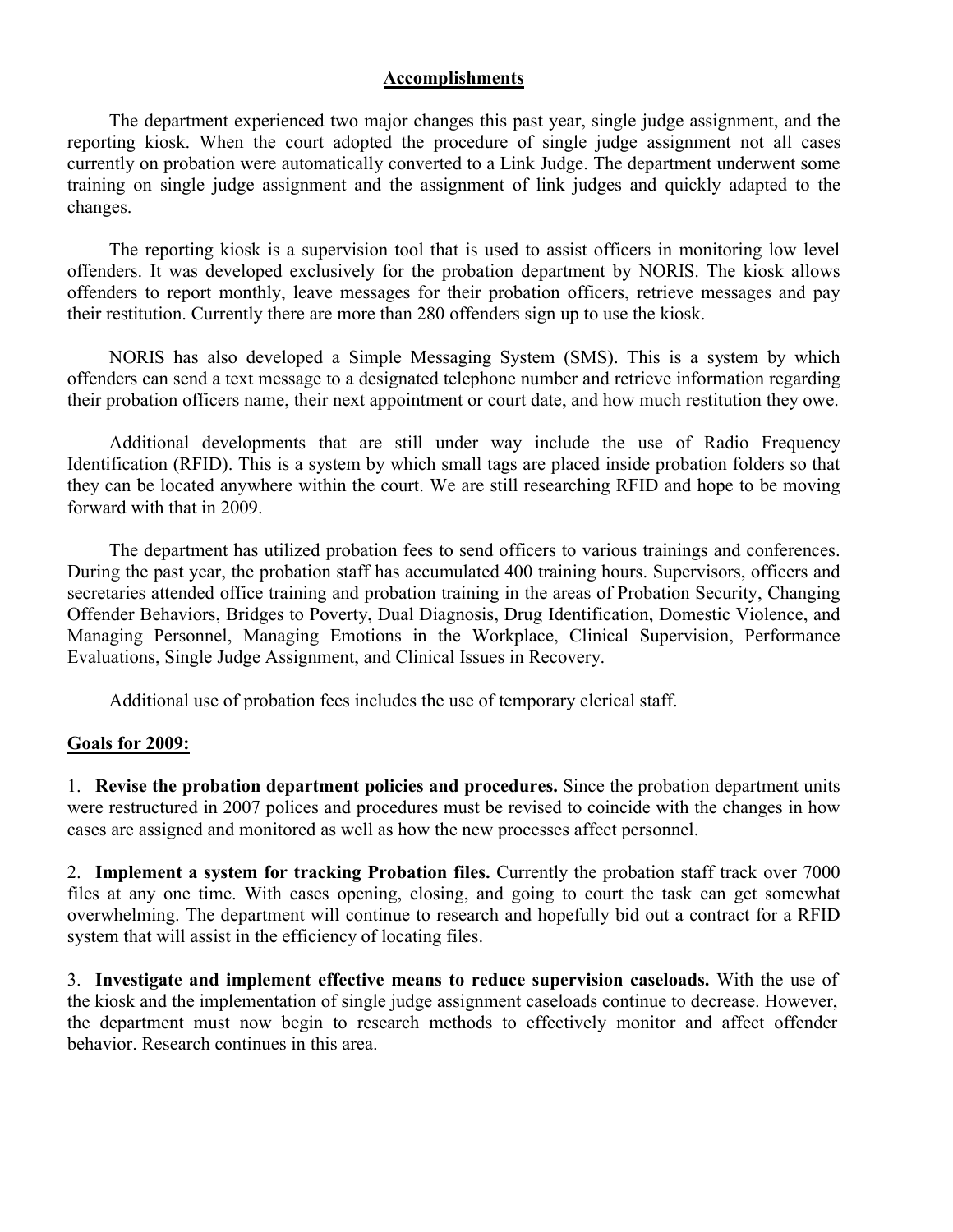# **Staff Summary:**

As of December 31, 2008 there are 29 staff positions in the Probation Department: the Chief Probation Officer, Assistant Chief Probation Officer, 3 Unit Supervisors, 1 Administrative Secretary, 14 Probation Officers, 6 Probation Secretaries, the Scheduling/Intake Clerk, and the License Intervention Specialist. The Department also has one Probation Officer vacancy.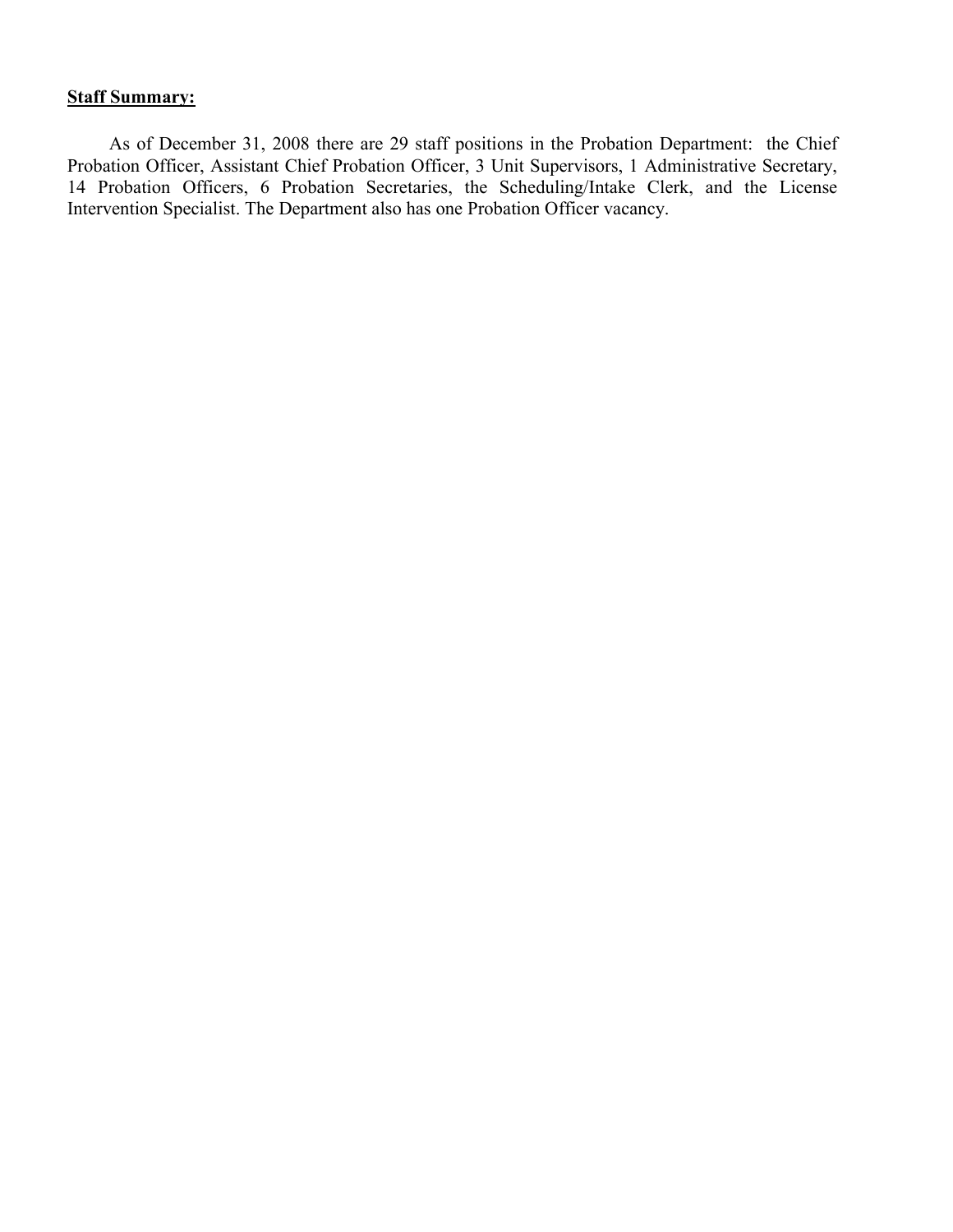# STATISTICAL REPORT

| <b>INTAKE SERVICES:</b>                       | 2007    | 2008    |
|-----------------------------------------------|---------|---------|
| <i>*Cases Referred to Probation:</i>          |         |         |
| Traffic                                       | 6283    | 5806    |
| Criminal                                      | 7155    | 7191    |
| Other Area Courts                             | 88      | 46      |
| Total                                         | 13,526  | 13,043  |
| Defendants Placed on Probation                | 5,620   | 5608    |
| Released/Terminated                           | 5,342   | 3689    |
| <b>Court Reviews</b>                          | 1,235   | 1,578   |
| Pre-sentence Referrals Requested              | 5,736   | 1,288   |
| Offenders on Probation                        |         |         |
| <b>Active Probation</b>                       | 2,690   | 4,689   |
| <b>Inactive Probation</b>                     | 2,930   | 3,885   |
| <b>Total Probation</b>                        | 5,620   | 8,574   |
| <b>SPECIAL SERVICES:</b>                      |         |         |
| <b>EMU REFERRALS</b>                          | 381     | 357     |
| <b>CSPP PROGRAM</b>                           |         |         |
| <b>Total CSPP Referrals</b>                   | 1,108   | 1,147   |
| <b>Insurance Fees Collected on CSPP Cases</b> | \$6,409 | \$5,860 |
|                                               |         |         |
| Total CSPP Hours Ordered*                     | 60,737  | 53,634  |
| Total CSPP Hours Completed*                   | 13,532  | 16,093  |

\*Some offenders may have more than one case referred to probation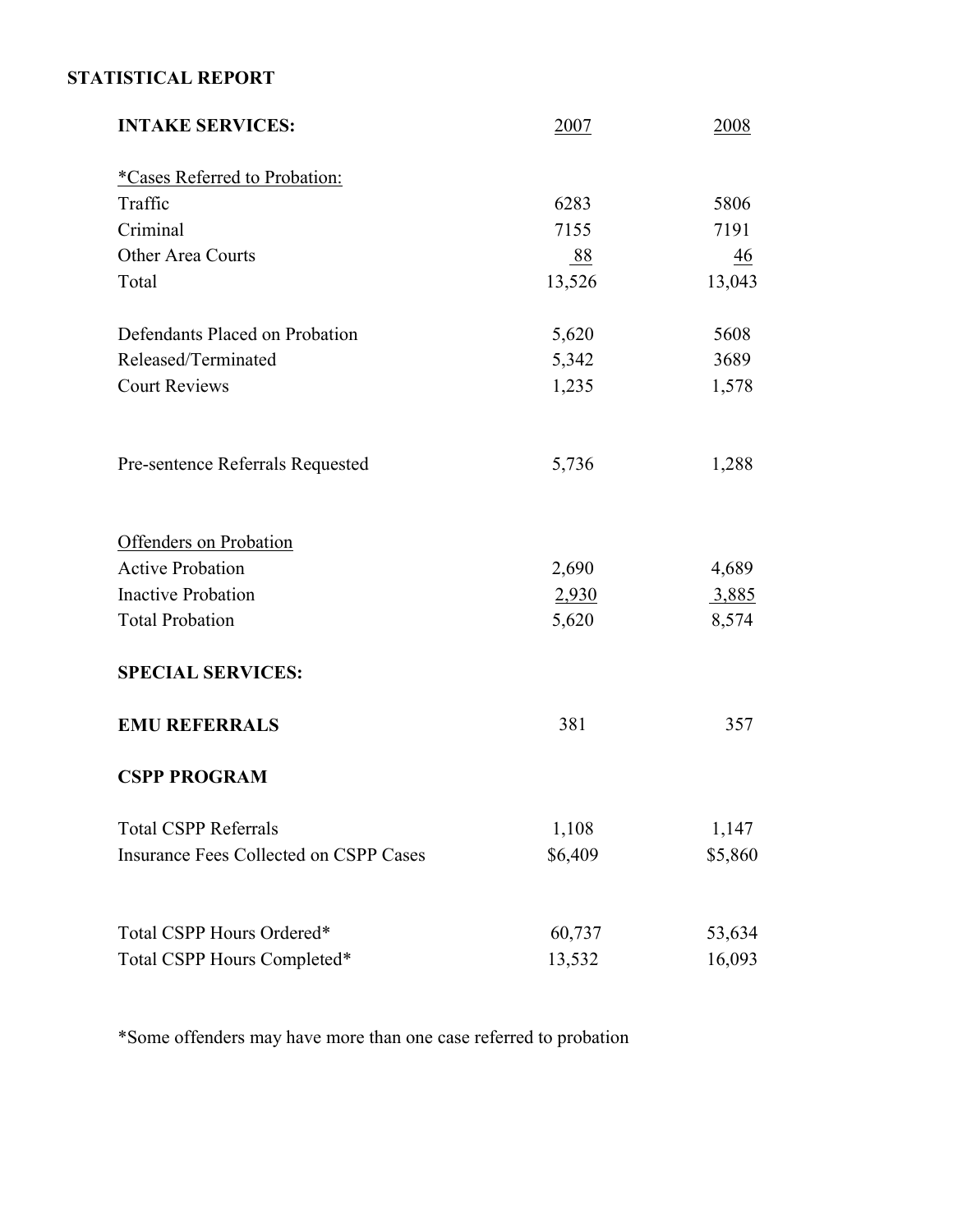# ALTERNATIVES PROGRAM:

|                        | 2007 | 2008 |
|------------------------|------|------|
| Total cases processed  | 1180 | 477  |
|                        |      |      |
| Unsuccessful           | 318  | 153  |
| Sealed (Successful)    | 515  | 124  |
| Carried into next year | 347  | 200  |
|                        |      |      |

# RED/IMMOBILIZATION PROGRAM:

| Immobilizations         | 177  | 262 |
|-------------------------|------|-----|
| Releases                | 271  | 172 |
| <b>RED</b> Referrals    | 1110 | 867 |
| Valid Licenses Obtained | 238  | 201 |

# DISTRICT COURT SERVICES PROGRAM:

Referrals To Alternative Program

| <b>Bowling Green</b> |          |           |
|----------------------|----------|-----------|
| Sylvania             | 14       |           |
| Maumee               |          |           |
| Oregon               | $\theta$ |           |
| Perrysburg           | 45       | <u>29</u> |
| Total                | 66       | 36        |

# FINANICAL INFORMATION

|             | 2007        | 2008        |
|-------------|-------------|-------------|
| Restitution | \$84,412.96 | \$90,203.69 |
| * Surcharge | \$3283.10   | \$4949.63   |
|             | \$87,696.06 | \$95,153.32 |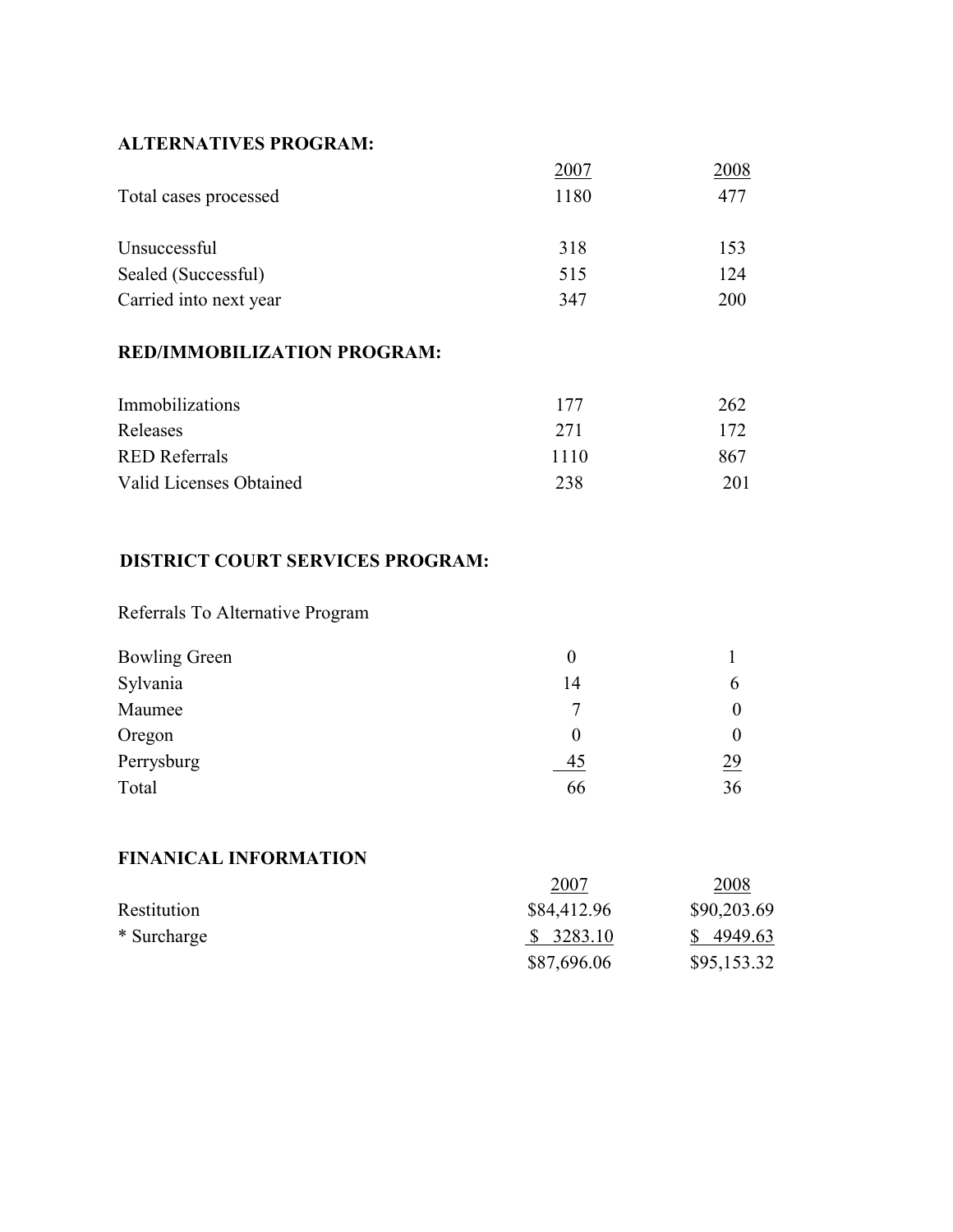### ENVIRONMENTAL COURT

Judge C. Allen McConnell Housing Court

### Court Description:

The Toledo Municipal Housing & Environmental Court was created pursuant to legislation enacted on January 27, 1987, by the General Assembly. Toledo is one of three Housing Courts in the State of Ohio and its purpose is to consolidate all housing matters into one court covered on the docket of one Judge.

On January 6, 2000, Judge C. Allen McConnell was sworn-in as the Housing and Environmental Court Judge to fill the vacancy created by the retirement of Judge Roger R. Weiher. Judge McConnell was sworn-in for his second term commencing January 1, 2006.

In addition to the Housing Court docket, the Housing Court Judge also handles a proportionate share of the regular criminal and traffic docket. He and the six other Judges rotate, serving one week in each of the three mandatory courts: misdemeanor arraignments, felony arraignments, and duties. Duties is a catch-all court handling all prosecutor pre-trials scheduled that week; any misdemeanor matter unassigned such as, defendants who turn themselves in because a bench warrant had been issued for them; people who want to marry; issuing search warrants, etc.

The Environmental Court has both civil and criminal dockets. The civil docket includes matters involving landlord-tenant disputes known as Forcible Entry and Detainer actions (FEDs), rent escrows under Chapters 1923 and 5321 of the Ohio Revised Code, any civil actions filed by the City of Toledo for a temporary restraining order to abate a nuisance, receivership appointments to abate a nuisance and motions for stays of eviction or temporary restraining orders.

The Housing Magistrate selectively refers rent escrow cases with allegations of unfit condition to the Housing Specialists for inspection and report. If the tenant vacates during this process, the property owner may be ordered not to re-rent the unit until these conditions are corrected. Generally, Chapter 17 of the Toledo Municipal Code (The Health Code) is used as the basis for inspection. In referred cases, the Housing Specialists assists the property owner in establishing timeframes for correction of violations. The Housing Specialist performs re-inspections and reports to the Court when code compliance has been reached.

In 2005, the Judges voted to authorize the Civil Legal Assistance Services provided by Legal Aid of Western Ohio, Inc. The primary focus of the CLAS Program is eviction defense and consumer law. Two fulltime attorneys and one paralegal staff the office. The CLAS Office is located in the Toledo Municipal Court, 2nd floor, Room 202.

The criminal docket of the Environmental Court hears cases involving alleged violations of the Toledo Municipal Code Chapters 11, 13, 15 and 17 (Planning and Zoning, Building, Fire Prevention, and Health Codes). Defendants appear before the Court after charges have been brought by the City Health, Neighborhoods, and Inspection Departments seeking to enforce zoning, building, health, safety, and nuisance abatement codes. In addition, house stripping, fire prevention, dumping, littering, smoking violations, fishing violations, watercraft violations and manufactured homes pursuant to new legislation codes (R.. C. 1923.02).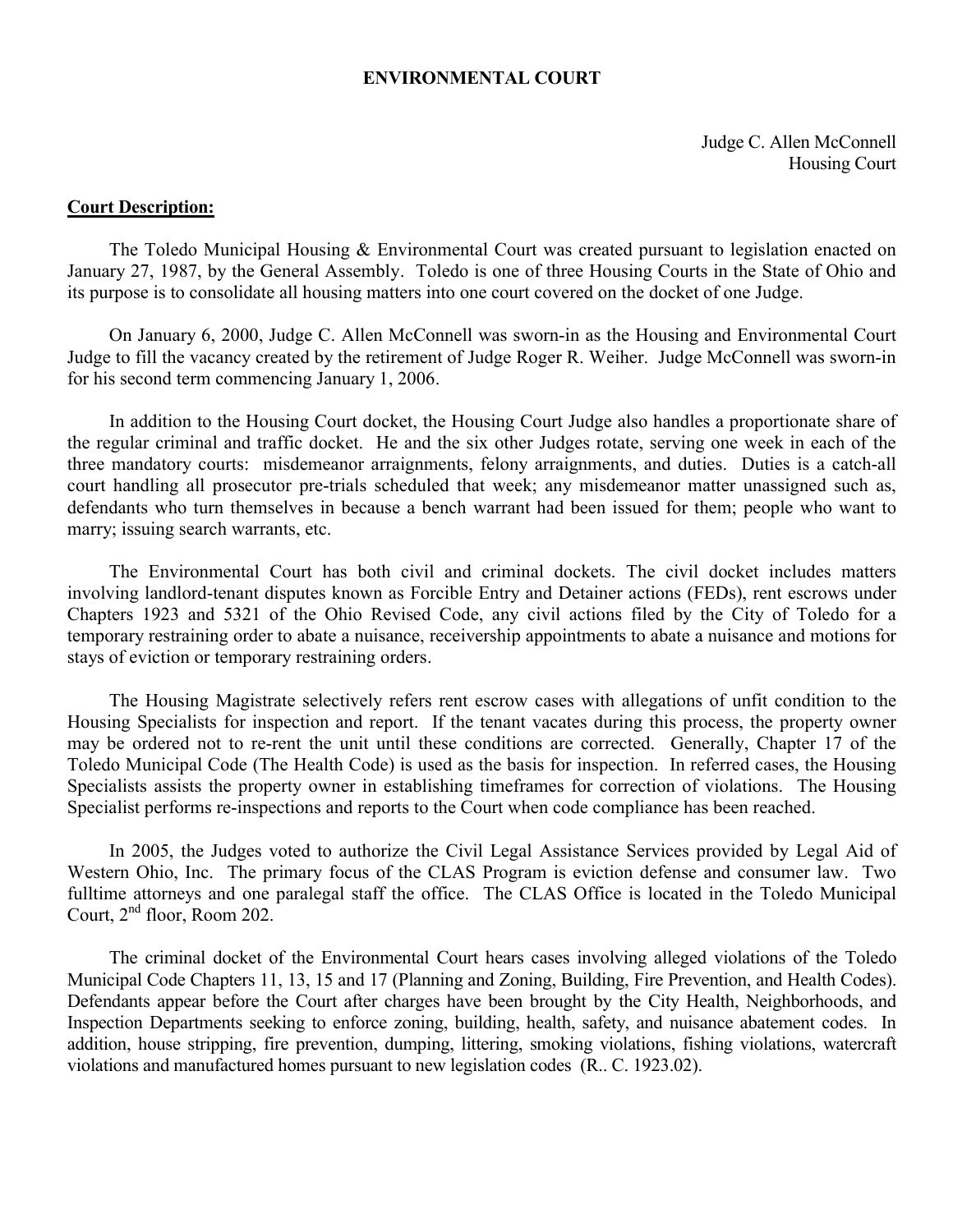The principal objective of the Environmental Court is to achieve compliance with the Code. A defendant is expected to enter a plea at the arraignment stage of the proceeding. If the condition can be corrected in a short time, sentencing may be reserved and the case continued for a reasonable period of time to allow the defendant to do what is necessary to comply with the Code.

Arraignments are set for Wednesday. Continuances for compliance and prosecutor pre-trials are set for Wednesday and Thursday afternoons. The Housing Court Judge has criminal trials scheduled on the Friday docket; civil trials are scheduled on Mondays and some Tuesdays; and jury trials are scheduled on Thursdays.

### Accomplishments:

During the year of 2008, there were many defendants that did not appear in Court for their arraignment. In some cases the defendants have not been served with a copy of the complaint and in others, the defendants simply refuse to appear. Bench warrants are issued for those that fail to appear and are subject to apprehension by the Toledo Police Department.

The following is a breakdown of Housing Court Bench Warrants for the last two years:

| Year | Warrants |
|------|----------|
| 2008 | 1,315    |
| 2007 | 1,314    |

In an effort to reduce the number of active bench warrants, Judge C. Allen McConnell implemented a new docket for corporations that have previously failed to appear. The first docket, referred to as "Trials in Absentia" or "TIA," was held on Thursday, November 20, 2008. The statutory agents of the corporations are notified to appear at the TIA. If they failed to appear, prosecution against the defendant proceeds in absentia. The Clerk of Courts enters a plea of Not Guilty on their behalf. If the Court finds the defendant Guilty, the Court may enter such a finding and proceed to sentencing. Should the defendant appear and plead Not Guilty, the Court will either proceed to trial on that date, or conduct an immediate pretrial. The Toledo Municipal Housing and Environmental Court will continue to hold periodic TIA dockets throughout 2009.

The Housing Court Judge currently has a Senior Housing Specialist and two Housing Specialists on staff. The Housing Specialists in criminal and civil matters is to assist the home owner in bringing nuisance abatement cases into full compliance as directed by the Housing Court Judge. The Housing Specialists also serve as mediator in landlord-tenant and rent escrow disputes. The Senior Housing Specialist classification was established on April 15, 2002. Mrs. Gwen J. Wyse holds this position. Mrs. Wyse began employment with the Court in 1995 as a Housing Specialist. She previously worked for a community development corporation with a background in community networking, housing rehabilitation and client rapport. Mrs. Wyse holds a Home Improvement and Remodeling Contractor-A License.

The Senior Housing Specialist supervises and manages the activities of the Housing Specialists, oversees Housing Court programs, performs public relations duties and maintains a community control docket of Housing Court defendants.

Housing Specialist Barbara Falls' employment with the Housing Court began in October of 2000. Ms. Falls brings with her over four years of public housing management experience and six years of private housing management experience. She is a certified Public Housing Manager.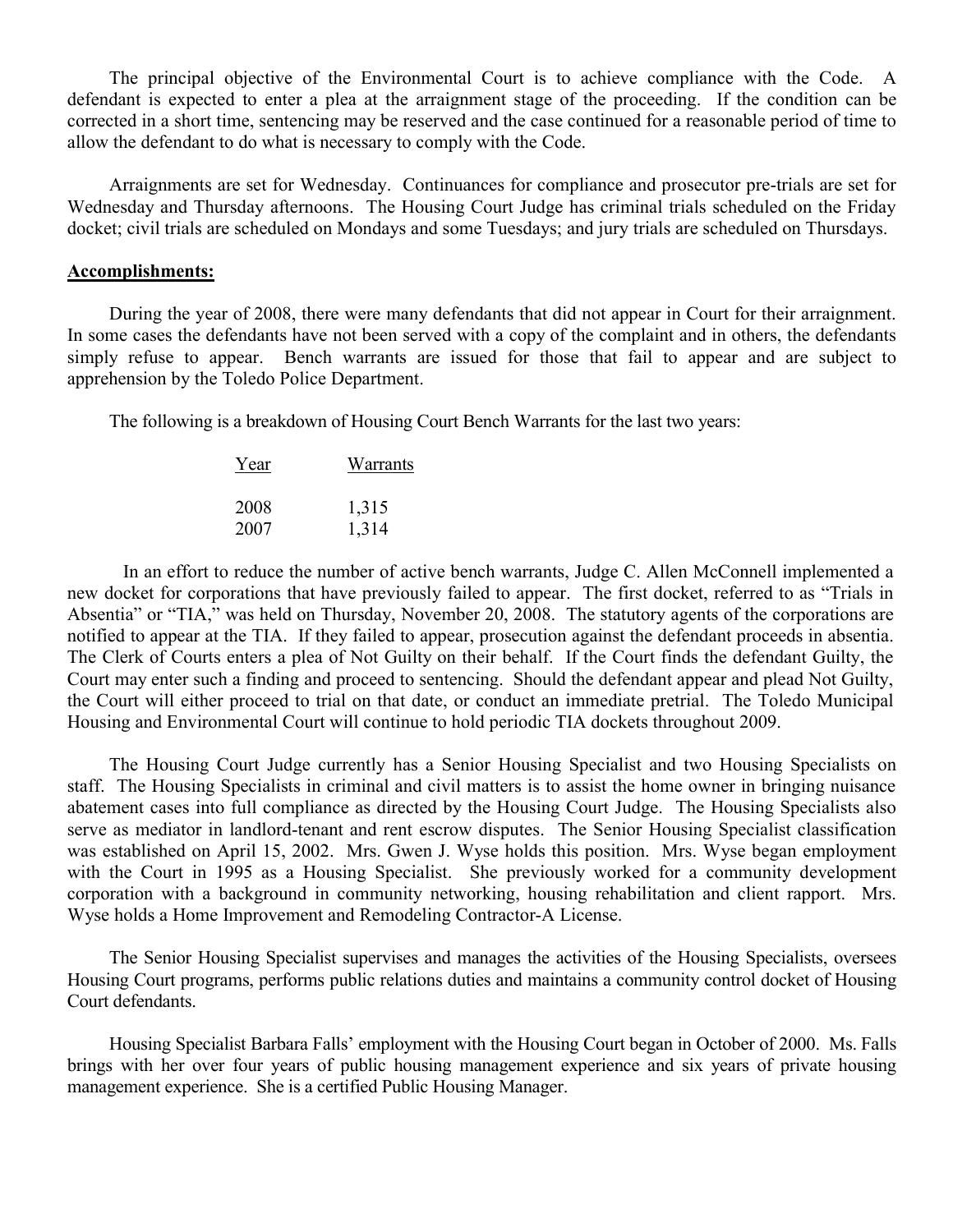Housing Specialist Larry A. Cardwell began employment with the Housing Court on May 20, 2007. Mr. Cardwell's background includes over twenty years of working in the criminal justice system and over ten years of administrative and management experience in the private housing sector.

The policy of the Housing Court Judge is to impose fines and costs in all cases in which full compliance has been achieved-even if there is full compliance at first appearance for arraignment. This policy was put in place to enable the City to recover costs expended to bring the case to Court due to the defendant's failure to comply within the regulation time. Larger fines and costs are imposed if the case is delayed by the defendant. Incarceration or electronic monitoring maybe imposed if the defendant is stalling or abusing the process. If convicted of illegal dumping or house stripping, jail time is mandatory.

Effective January 1, 2004, courts are authorized to impose sentences to include community control sanctions or a combination of sanctions as an alternative sentence under Ohio Revised Code §§2929.26, 2929.27 or 2929.28. If an offender violates any of the conditions of the sanctions, the court may review and amend sentencing to include a longer time period under the same sanction, or a combination of sanctions, including a jail term.

The Community Control Program gives Housing Court defendants the opportunity to correct housing violations in cooperation with Housing Court personnel. Alternative sentencing programs work though mutual cooperation, and participants must be mindful that the Court can impose the original sentence if the participant fails to meet his or her obligations as directed.

The Housing Court entered into its  $8<sup>th</sup>$  successful year administrating the Code Violation Abatement Program (CVAP). Since the program's inception, the CVAP has used its Community Development Block Grant (CDBG) funds to assist over one hundred and fifty homeowners in abating public nuisances and prolonging the life of their homes. CVAP partnered funds with other community assistance organizations whenever possible, seeking to make the greatest impact possible.

In keeping with the on-going education requirements of the CDBG-funded CVAP program, Senior Housing Specialist Gwen Wyse and Housing Specialist Barbara Falls attended a course in February 2008, "Intro to Healthy Homes," offered by the NeighborWorks Training Institute.

The Housing Specialists participated in a city-wide clean-up on March 29, 2008. This community effort was sponsored by both the City of Toledo and Keep Toledo/Lucas County Beautiful.

On April 19, 2008, the Toledo Municipal Housing Court participated in the city-wide "Great American Clean-up". The Housing Specialists worked with youth from the Chance for Change, focusing their beautification efforts on  $22^{nd}$  Street near Woodruff.

 During National AmeriCorps Week, on May 13, 2008, the Toledo Municipal Housing Court partnered with AmeriCorps in a Community Care Clean Up. The 1100 block of Lincoln Avenue, within the Englewood Historic District, was targeted for this intensive clean-up and planting. The Housing Court provided food and refreshments for all participants.

The Housing Court participated in the Area Office on Aging of NW Ohio, Inc. Annual Senior Citizen's Day Program at the Tam O'Shanter Exhibition Center on May 20, 2008. As an exhibitor, the Housing Court distributed informational brochures on housing issues, gardening supplies, seeds, clean-up supplies and small home improvement tools. Thousands of senior citizens attended the event.